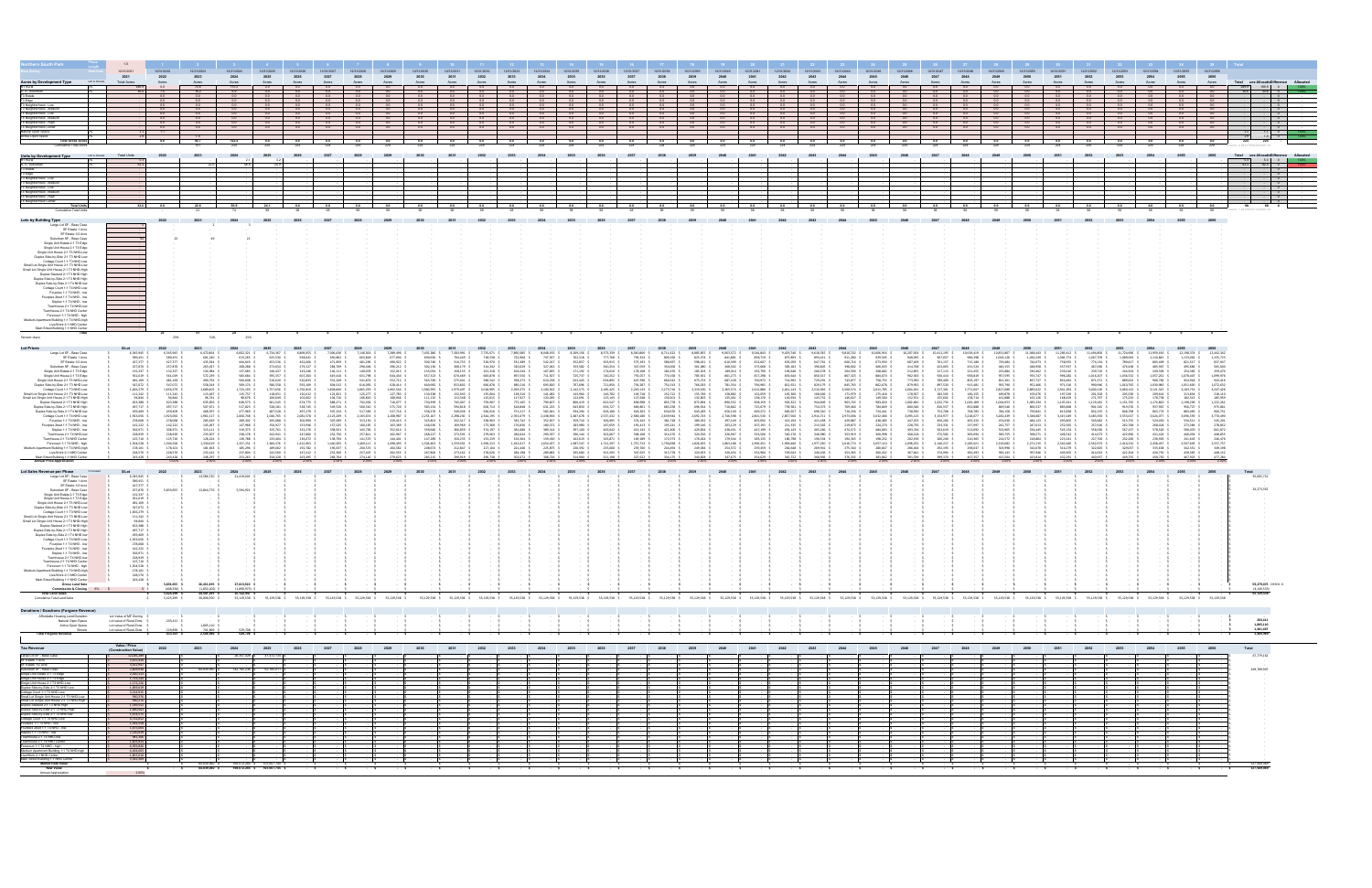| <b>Project Costs</b>                                                   |                |               |                                   |                                        |               |               |                             |                             |                 |                                                                                  |                      |                             |                      |                             |                         |                      |                      |                                 |                      |               |                                    |                                 |                 |                             |                                                                                                                                                                                                                                                   |                                    |                                         |                             |                             |                 |                            |                                        |                      |                      |                                    |                                                                                                                                                                                                                                               |                          |                   |                           |
|------------------------------------------------------------------------|----------------|---------------|-----------------------------------|----------------------------------------|---------------|---------------|-----------------------------|-----------------------------|-----------------|----------------------------------------------------------------------------------|----------------------|-----------------------------|----------------------|-----------------------------|-------------------------|----------------------|----------------------|---------------------------------|----------------------|---------------|------------------------------------|---------------------------------|-----------------|-----------------------------|---------------------------------------------------------------------------------------------------------------------------------------------------------------------------------------------------------------------------------------------------|------------------------------------|-----------------------------------------|-----------------------------|-----------------------------|-----------------|----------------------------|----------------------------------------|----------------------|----------------------|------------------------------------|-----------------------------------------------------------------------------------------------------------------------------------------------------------------------------------------------------------------------------------------------|--------------------------|-------------------|---------------------------|
| <b>Infrastructure Costs</b>                                            |                |               | 2022                              |                                        |               |               |                             |                             |                 |                                                                                  |                      |                             |                      |                             |                         |                      |                      |                                 |                      |               |                                    |                                 |                 |                             |                                                                                                                                                                                                                                                   |                                    |                                         |                             |                             |                 |                            |                                        |                      |                      |                                    |                                                                                                                                                                                                                                               | 2056                     |                   |                           |
| <b>Infrastructure Costs</b>                                            |                |               | 1.758.767 \$                      | 4.963.072 \$                           | 4,268,455 \$  |               |                             |                             |                 |                                                                                  |                      | $\sim$ $\sim$               |                      | $\sim$                      |                         | $\sim$ $\sim$ $\sim$ | $\sim$ $\sim$ $\sim$ | $\cdot$ $\cdot$ $\cdot$ $\cdot$ | $\sim$ $\sim$ $\sim$ | $\sim$ $\sim$ | $\sim$ $\sim$ $\sim$               |                                 | $\cdot$ $\cdot$ |                             | $\sim$ $\sim$                                                                                                                                                                                                                                     | $\sim$                             |                                         |                             |                             |                 |                            | $\cdot$ s                              |                      | $\sim$ $\sim$ $\sim$ | $\sim$ $\sim$ $\sim$ $\sim$ $\sim$ |                                                                                                                                                                                                                                               |                          |                   |                           |
| <b>Additional Contigency</b>                                           |                |               | $\sim$ $s$                        | $\sim$ $s$                             | $\cdot$ s     |               |                             |                             |                 |                                                                                  |                      | $\cdot$ s                   | $\sim$ $s$           |                             |                         |                      | $\cdot$ s            | .                               | $\cdot$ s            | .             | $\sim$ s                           | $\sim$ s                        | $\cdot$ s       |                             |                                                                                                                                                                                                                                                   | $\cdot$ s                          | .                                       |                             |                             |                 |                            | $\cdot$ s                              |                      |                      | $\sim$ $s$                         | $\sim$ $\sim$ $\sim$ $\sim$                                                                                                                                                                                                                   | the contract of the con- |                   |                           |
| <b>Total Infrastructure Costs</b><br><b>Contract Contract Contract</b> |                |               | 1,758,767 \$                      | 4.963.072 \$                           | 4,268,455 \$  | $\sim$        | $\cdot$ $\cdot$             | $\cdot$ $\cdot$             | $\cdot$ $\cdot$ |                                                                                  |                      | $\sim$                      | $\sim$ $\sim$        | $\cdot$ $\cdot$             | $\cdot$ $\cdot$ $\cdot$ | $\sim$ $\sim$        | $\cdot$ $\cdot$      | $\cdot$ $\cdot$                 |                      | $\sim$ $\sim$ | $\sim$ $\sim$                      | $\cdot$ $\cdot$                 | $\cdot$ $\cdot$ |                             | $\cdot$ $\cdot$                                                                                                                                                                                                                                   | $\sim$ $\sim$                      | $\cdot$ $\cdot$                         |                             | $\cdot$ $\cdot$             | $\cdot$ $\cdot$ | $\cdot$ $\cdot$            | $\sim$ $\sim$                          |                      | $\sim$               | $\sim$ $\sim$ $\sim$               | $\sim$ $\sim$ $\sim$                                                                                                                                                                                                                          |                          |                   | . 1.00% Cost Growth Facto |
|                                                                        |                |               |                                   |                                        |               | 2025          |                             | 2027                        |                 |                                                                                  |                      |                             |                      |                             |                         |                      | 2036                 |                                 |                      | 2039          | 2040                               |                                 |                 |                             |                                                                                                                                                                                                                                                   |                                    |                                         |                             |                             | 2049            |                            |                                        |                      | 2053                 |                                    |                                                                                                                                                                                                                                               | 2056                     |                   |                           |
| <b>Other Costs</b>                                                     |                |               |                                   |                                        | 2024          |               | 2026                        |                             |                 | 2029                                                                             |                      |                             | 2032                 |                             | 2034                    |                      |                      |                                 |                      |               |                                    |                                 | 2042            |                             | 2044                                                                                                                                                                                                                                              |                                    |                                         |                             |                             |                 |                            | 2051                                   |                      |                      |                                    | 2055                                                                                                                                                                                                                                          |                          |                   |                           |
| Sewer Lump Sum                                                         |                |               | 5,290,338                         |                                        |               |               |                             |                             |                 |                                                                                  |                      |                             |                      |                             |                         |                      |                      |                                 |                      |               |                                    |                                 |                 |                             |                                                                                                                                                                                                                                                   |                                    |                                         |                             |                             |                 |                            |                                        |                      |                      |                                    |                                                                                                                                                                                                                                               |                          |                   |                           |
| EW Connector to HWY                                                    |                |               | 2,209,662                         |                                        |               |               |                             |                             |                 |                                                                                  |                      |                             |                      |                             |                         |                      |                      |                                 |                      |               |                                    |                                 |                 |                             |                                                                                                                                                                                                                                                   |                                    |                                         |                             |                             |                 |                            |                                        |                      |                      |                                    |                                                                                                                                                                                                                                               |                          |                   |                           |
| <b>Roundabout<br/>Temporary: School exactions</b>                      |                |               |                                   |                                        |               |               |                             |                             |                 |                                                                                  |                      |                             |                      |                             |                         |                      |                      |                                 |                      |               |                                    |                                 |                 |                             |                                                                                                                                                                                                                                                   |                                    |                                         |                             |                             |                 |                            |                                        |                      |                      |                                    |                                                                                                                                                                                                                                               |                          |                   |                           |
|                                                                        |                |               | 163,818 \$                        | 368,828 \$                             | 174,505       |               |                             |                             |                 |                                                                                  |                      |                             |                      |                             |                         |                      |                      |                                 |                      |               |                                    |                                 |                 |                             |                                                                                                                                                                                                                                                   |                                    |                                         |                             |                             |                 |                            |                                        |                      |                      |                                    |                                                                                                                                                                                                                                               |                          |                   |                           |
| Park Development                                                       | \$4.00 / soft  |               | $\cdot$ s                         | 336,004 \$                             | $\cdot$ s     | $\cdot$ s     | $\sim$ $\sim$ $\sim$ $\sim$ |                             |                 |                                                                                  |                      |                             |                      |                             |                         |                      |                      |                                 |                      |               | $\sim$ $\sim$ $\sim$ $\sim$ $\sim$ | $\cdot$ $\cdot$ $\cdot$ $\cdot$ |                 |                             | $\sim$ $\sim$ $\sim$ $\sim$ $\sim$                                                                                                                                                                                                                | $\sim$ $\sim$ $\sim$ $\sim$ $\sim$ | $\cdot$ $\cdot$ $\cdot$ $\cdot$ $\cdot$ |                             |                             |                 |                            |                                        |                      |                      |                                    |                                                                                                                                                                                                                                               |                          |                   |                           |
| Open Space Development                                                 | \$ 1.00 / saft |               | 48,869 \$                         |                                        |               |               |                             |                             |                 |                                                                                  |                      |                             |                      |                             |                         | $\sim$               |                      |                                 |                      |               |                                    |                                 |                 |                             |                                                                                                                                                                                                                                                   |                                    |                                         |                             |                             |                 |                            | $\cdot$ $\cdot$                        |                      |                      | $\sim$                             | $\sim$ $\sim$ $\sim$                                                                                                                                                                                                                          |                          |                   |                           |
| Subtotal                                                               |                |               | \$7.712.687 \$                    | 704.832 \$                             | 174,505 \$    | .             | $\sim$ $\sim$               | .                           | $\sim$          | .                                                                                | $\sim$ $\sim$        | $\sim$ $\sim$               | $\sim$ $\sim$        | .                           | $\sim$                  | $\cdot$ s            | $\sim$ $\sim$        | .                               | $\sim$               | $\sim$ $\sim$ | $\sim$ $\sim$                      | . .                             | $\sim$          | $\sim$ $\sim$               | $\sim$ $\sim$                                                                                                                                                                                                                                     | .                                  | $\sim$ $\sim$                           | $\sim$ $\sim$               | $\sim$ $\sim$               | .               | .                          | $\sim$ $\sim$                          | $\sim$ $\sim$        | $\sim$ $\sim$        |                                    | $\sim$ $\sim$ $\sim$ $\sim$                                                                                                                                                                                                                   | 58.592.024               |                   |                           |
| <b>Grand Total Infrastructure Cost</b>                                 |                |               | \$ 10.892.172 \$                  | 6,518,089 \$                           | 5.109.404 \$  |               |                             |                             |                 |                                                                                  |                      | .                           | $\sim$               |                             | $\cdot$ $\cdot$         | $\sim$ $\sim$        |                      | .                               | $\sim$ $\sim$        |               |                                    |                                 |                 |                             |                                                                                                                                                                                                                                                   | .                                  |                                         |                             |                             |                 | .                          | $\sim$ $\sim$                          | $\sim$ $\sim$        | $\sim$ $\sim$        |                                    | $\sim$ $\sim$ $\sim$                                                                                                                                                                                                                          | 522.519.666              |                   |                           |
| <b>Cumulative Cost</b>                                                 |                | - 5           |                                   | 10.892.172 \$ 17.410.261 \$            | 22.519.666 \$ | 22.519.666 \$ | 22.519.666 \$               | 22.519.666 \$               | 22.519.666 \$   | 22.519.666 \$                                                                    |                      | 22 519 666 \$ 22 519 666 \$ |                      | 22 819 666 \$ 22 519 666 \$ | 22.519.666 \$           | 22.519.666 \$        |                      | 22.519.666 \$ 22.519.666 \$     | 22.519.666 \$        | 22.519.666 \$ |                                    | 22 519 666 \$22 519 666 \$      |                 | 22.519 666 \$ 22.519 666 \$ |                                                                                                                                                                                                                                                   | 22 519 666 \$ 22 519 666 \$        | 22.519.666 \$                           |                             | 22 519 666 \$ 22 519 666 \$ |                 | 22.519.666 \$22.519.666 \$ |                                        |                      |                      |                                    | 22 519 666 \$ 22 519 666 \$ 22 519 666 \$ 22 519 666 \$ 22 519 666 \$ 22 519 666 \$                                                                                                                                                           |                          |                   |                           |
| <b>Additional Contingency</b>                                          |                | 15%           |                                   |                                        |               |               |                             |                             |                 |                                                                                  |                      |                             |                      |                             |                         |                      |                      |                                 |                      |               |                                    |                                 |                 |                             |                                                                                                                                                                                                                                                   |                                    |                                         |                             |                             |                 |                            |                                        |                      |                      |                                    |                                                                                                                                                                                                                                               |                          |                   |                           |
|                                                                        |                |               |                                   |                                        |               |               |                             |                             |                 |                                                                                  |                      |                             |                      |                             |                         |                      |                      |                                 |                      |               |                                    |                                 |                 |                             |                                                                                                                                                                                                                                                   |                                    |                                         |                             |                             |                 |                            |                                        |                      |                      |                                    |                                                                                                                                                                                                                                               |                          |                   |                           |
| Revenue / Return                                                       |                |               |                                   |                                        |               |               |                             |                             |                 |                                                                                  |                      |                             |                      |                             |                         |                      |                      |                                 |                      |               |                                    |                                 |                 |                             |                                                                                                                                                                                                                                                   |                                    |                                         |                             |                             |                 |                            |                                        |                      |                      |                                    |                                                                                                                                                                                                                                               |                          |                   |                           |
| Total Project Cost                                                     |                |               | $$$ (22.400.000) \$ 10.892.172 \$ | 6,518,089 \$                           | 5.109.404     |               |                             |                             |                 |                                                                                  |                      |                             |                      |                             |                         |                      |                      |                                 |                      |               |                                    |                                 |                 |                             |                                                                                                                                                                                                                                                   |                                    |                                         |                             |                             |                 |                            |                                        |                      |                      |                                    |                                                                                                                                                                                                                                               |                          | 44.919.666        |                           |
| Cost Cumulative                                                        |                | $\sim$ $\sim$ | 33.292.172 \$                     | 39 810 261 \$                          | 44 919 666 1  | 44 919 666 \$ | 44 919 666 5                | 44 919 666 \$               | 44 919 666 \$   | 44 919 666 S                                                                     | 44 919 666 5         | 44 919 666 \$               |                      | 44 919 666 \$               | 44 919 666 S            | 44 919 686 \$        | 44 919 666 \$        | 44 919 666 \$                   | 44 919 666 \$        | 44 919 666 \$ | 44 919 666 \$                      | 44 919 666 \$                   | 44919666 \$     | 44 919 666 \$               | 44 919 666 \$                                                                                                                                                                                                                                     | 44 919 666 \$                      | 44 919 666 \$                           | 44 919 666 1                | 44.919.666 \$               | 44 919 666 \$   | 44919666 \$                | 44 919 666 \$                          | 44.919.666 S         | 44919666 \$          | 44 919 666 \$                      | 44 919 666 \$44 919 666                                                                                                                                                                                                                       |                          |                   |                           |
| Revenue                                                                |                |               | 2022                              |                                        |               |               |                             |                             |                 |                                                                                  |                      |                             |                      |                             |                         |                      | 2036                 |                                 |                      | 2039          |                                    | 2041                            |                 |                             |                                                                                                                                                                                                                                                   |                                    |                                         |                             |                             |                 |                            |                                        |                      |                      |                                    |                                                                                                                                                                                                                                               | 2056                     | Total             |                           |
| Lot Sale Revenue                                                       |                | - \$          | 5.425.299 \$                      | 24.581.291 \$                          | 25.122.947 \$ | $\sim$ $s$    | $\sim$ s                    | $\sim$ $\sim$ $\sim$ $\sim$ |                 | $\sim$ s $\sim$ s                                                                | $\sim$ $\sim$ $\sim$ | $\sim$ $\sim$               | $\sim$ $\sim$ $\sim$ |                             |                         |                      |                      | $\sim$ s $\sim$ s               | $\sim$ $\sim$ $\sim$ | $\sim$ $\sim$ | $\sim$ $\sim$                      | $\sim$ $s$                      | $\sim$          | $\sim$ $\sim$               | $\sim$ $s$                                                                                                                                                                                                                                        | $\sim$ $\sim$ $\sim$ $\sim$        | $\sim$ $\sim$                           | $\sim$ $\sim$ $\sim$ $\sim$ | $\sim$ $\sim$               | $\sim$          | $\sim$                     | $\sim$ $\sim$                          | $\sim$ $\sim$ $\sim$ | $\sim$ $\sim$        | $\sim$ $\sim$                      |                                                                                                                                                                                                                                               |                          | 55.129.538        |                           |
| Metro/TIF Reimbursements                                               |                |               |                                   |                                        |               |               |                             |                             |                 |                                                                                  |                      |                             |                      |                             |                         |                      |                      |                                 |                      |               |                                    |                                 |                 |                             |                                                                                                                                                                                                                                                   |                                    |                                         |                             |                             |                 |                            |                                        |                      |                      |                                    |                                                                                                                                                                                                                                               |                          |                   |                           |
| Gross Revenue                                                          |                |               | 5.425.299 S                       | 24 581 291 S                           | 25.122.947 \$ | $\sim$ $\sim$ | $\sim$ $\sim$               |                             | $\sim$ $\sim$   |                                                                                  | $\sim$ $\sim$ $\sim$ | $\sim$ $\sim$               | .                    | $\sim$                      |                         | $\sim$ $\sim$        |                      | $\sim$ $\sim$                   | $\sim$               | $\sim$ $\sim$ | $\sim$ $\sim$ $\sim$               | $\sim$ $\sim$                   |                 |                             |                                                                                                                                                                                                                                                   | $\sim$ $\sim$ $\sim$ $\sim$        | .                                       |                             | .                           |                 |                            |                                        |                      |                      |                                    | $\sim$ $\sim$ $\sim$                                                                                                                                                                                                                          | $\sim$                   | <b>55 129 538</b> |                           |
| Return                                                                 |                |               |                                   |                                        |               |               |                             |                             |                 |                                                                                  |                      |                             |                      |                             |                         |                      |                      |                                 |                      |               |                                    |                                 |                 |                             |                                                                                                                                                                                                                                                   |                                    |                                         |                             |                             |                 |                            |                                        |                      |                      |                                    |                                                                                                                                                                                                                                               | 2056                     | Total             |                           |
| Developer Profit Goal                                                  |                |               |                                   | 12.00% S 3.995.060.66 S 4.777.231.37 S |               |               |                             |                             |                 |                                                                                  |                      |                             |                      |                             |                         |                      |                      |                                 |                      |               |                                    |                                 |                 |                             |                                                                                                                                                                                                                                                   |                                    |                                         |                             |                             |                 |                            |                                        |                      |                      |                                    | 0.000.359.88 \$ 5390.359.88 \$ 5390.359.88 \$ 5390.359.88 \$ 5390.359.88 \$ 5390.359.88 \$ 5390.359.88 \$ 5390.359.88 \$ 5390.359.88 \$ 5390.359.88 \$ 5390.359.88 \$ 5390.359.88 \$ 5390.359.88 \$ 5390.359.88 \$ 5390.359.88 \$ 5390.359.88 |                          | 186,654,168,14    |                           |
| <b>Developer Profit Actual</b>                                         |                |               | (22.400.000) \$ (5.466.873) \$    | 18.063.202 \$                          | 20.013.543    |               |                             |                             |                 |                                                                                  |                      |                             |                      |                             |                         |                      |                      |                                 |                      |               |                                    |                                 |                 |                             |                                                                                                                                                                                                                                                   |                                    |                                         |                             |                             |                 |                            |                                        |                      |                      |                                    |                                                                                                                                                                                                                                               |                          | 32,609.87         |                           |
| Profit Cumulative                                                      |                |               | $(5.466.873)$ S                   | 12.596.329 \$                          | 32.609.872 \$ | 32 609 872 \$ | 32.609.872 \$               | 32 609 872 \$               | 32 609 872 \$   | 32.609.872 \$                                                                    | 32 609 872 \$        | 32 609 872 \$               | 32609872 \$          | 32 609 872 \$               | 32 609 872 \$           | 32 609 872 S         | 32.609.872 \$        | 32 609 872 \$                   | 32.609.872 \$        | 32 609 872 S  |                                    | 32 609 872 S 32 609 872 S       |                 | 32609872 \$ 32609872 \$     | 32 609 872 \$                                                                                                                                                                                                                                     | 32 609 872 S                       | 32609872 \$                             | 32 609 872 S                | 32 609 872 \$               | 32 609 872 \$   | 32609872 \$                | 32 609 872 \$                          | 32 609 872 S         | 32609872 \$          | 32 609 872 S                       | 32 609 872 \$ 32 609 872                                                                                                                                                                                                                      |                          |                   |                           |
| Developer Profit Actual (%)                                            |                |               | $-16.4%$                          | 45.4%                                  | 44.6%         | 0.0%          | 0.0%                        | 0.0%                        | 0.0%            | 0.0%                                                                             | 0.0%                 | 0.0%                        | 0.0%                 | 0.0%                        | 0.0%                    | 0.0%                 | 0.0%                 | 0.0%                            | 0.0%                 | 0.0%          | 0.0%                               | 0.0%                            | 0.0%            | 0.0%                        | 0.0%                                                                                                                                                                                                                                              | 0.0%                               | 0.0%                                    | 0.0%                        | 0.0%                        | 0.0%            | 0.0%                       | 0.0%                                   | 0.0%                 | 0.0%                 | 0.0%                               | 0.0%                                                                                                                                                                                                                                          | $0.0\%$                  |                   |                           |
| Subsidy Required to Reach Dev Profit Goal                              |                |               | 9 461 933 5                       | $(13.285.970)$ S                       |               |               |                             |                             |                 | (14.623.183) \$ 5.390.360 \$ 5.390.360 \$ 5.390.360 \$ 5.390.360 \$ 5.390.360 \$ |                      |                             |                      |                             |                         |                      |                      |                                 |                      |               |                                    |                                 |                 |                             | 5.390.360 \$ 5.390.360 \$ 5.390.360 \$ 5.390.360 \$ 5.390.360 \$ 5.390.360 \$ 5.390.360 \$ 5.390.360 \$ 5.390.360 \$ 5.390.360 \$ 5.390.360 \$ 5.390.360 \$ 5.390.360 \$ 5.390.360 \$ 5.390.360 \$ 5.390.360 \$ 5.390.360 \$ 5.390.360 \$ 5.390.3 |                                    |                                         |                             |                             |                 |                            | 5,390,360 \$ 5,390,360 \$ 5,390,360 \$ |                      |                      |                                    | 5.390.360 \$ 5.390.360 \$ 5.390.360 \$ 5.390.360 \$                                                                                                                                                                                           |                          | 154.044.296       |                           |
|                                                                        |                |               |                                   |                                        |               |               |                             |                             |                 |                                                                                  |                      |                             |                      |                             |                         |                      |                      |                                 |                      |               |                                    |                                 |                 |                             |                                                                                                                                                                                                                                                   |                                    |                                         |                             |                             |                 |                            |                                        |                      |                      |                                    |                                                                                                                                                                                                                                               |                          |                   |                           |
| <b>Total Returns</b>                                                   |                |               | 2022                              |                                        | 2024          |               |                             |                             |                 |                                                                                  |                      |                             |                      |                             |                         |                      |                      |                                 |                      |               |                                    |                                 |                 |                             |                                                                                                                                                                                                                                                   |                                    |                                         |                             |                             |                 |                            |                                        |                      |                      |                                    |                                                                                                                                                                                                                                               |                          | Total             |                           |
| <b>Total NSP</b>                                                       |                |               | \$ (22,400,000) \$ (5,466,873) \$ | 18.063.202 \$                          | 20.013.543    |               | $\sim$                      |                             | $\sim$          |                                                                                  |                      | $\sim$ $\sim$               |                      | $\sim$ $\sim$               |                         | $\sim$               |                      | $\sim$ $\sim$                   |                      |               |                                    |                                 |                 |                             | $\sim$                                                                                                                                                                                                                                            |                                    |                                         |                             |                             |                 |                            | $\sim$                                 |                      | $\sim$ $\epsilon$    | $\cdot$ $\cdot$                    | $\sim$ $\epsilon$                                                                                                                                                                                                                             |                          | \$32.609.872      |                           |
| Cash-on-Cash Return                                                    |                |               | $-16.4%$                          | 45.4%                                  | 44.6%         | 0.0%          | 0.0%                        | 0.0%                        | 0.0%            | $0.0\%$                                                                          | 0.0%                 | 0.0%                        | $0.0\%$              | $0.0\%$                     | $0.0\%$                 | $0.0\%$              | $0.0\%$              | 0.0%                            | $0.0\%$              | $0.0\%$       | $0.0\%$                            | $0.0\%$                         | $0.0\%$         | 0.0%                        | $0.0\%$                                                                                                                                                                                                                                           | 0.0%                               | 0.0%                                    | $0.0\%$                     | $0.0\%$                     | $0.0\%$         | 0.0%                       | $0.0\%$                                | 0.0%                 | $0.0\%$              | $0.0\%$                            | $0.0\%$                                                                                                                                                                                                                                       | 0.0% 72.6%               |                   |                           |
| <b>Profit per Period</b>                                               |                |               | -50.2%                            | 277.1%                                 | 391.7%        | 0.05          | 0.0%                        | $0.0\%$                     | 0.0%            | 0.0%                                                                             | 0.036                | 0.05                        | $0.0\%$              | 0.0%                        | 0.05                    | $0.0\%$              | $0.0\%$              | 0.0%                            | 0.0%                 | 0.0%          | 0.0%                               | 0.025                           | 0.0%            | 0.05                        | 0.0%                                                                                                                                                                                                                                              | $0.0\%$                            | 0.0%                                    | $0.0\%$                     | 0.0%                        | 0.0%            | 0.0%                       | 0.0%                                   | 0.0%                 | 0.056                | $0.0\%$                            | $0.0\%$                                                                                                                                                                                                                                       | $0.0\%$                  |                   |                           |
|                                                                        |                |               |                                   |                                        |               |               |                             |                             |                 |                                                                                  |                      |                             |                      |                             |                         |                      |                      |                                 |                      |               |                                    |                                 |                 |                             |                                                                                                                                                                                                                                                   |                                    |                                         |                             |                             |                 |                            |                                        |                      |                      |                                    |                                                                                                                                                                                                                                               |                          |                   |                           |
| <b>Return Summary</b>                                                  |                |               |                                   |                                        |               |               |                             |                             |                 |                                                                                  |                      |                             |                      |                             |                         |                      |                      |                                 |                      |               |                                    |                                 |                 |                             |                                                                                                                                                                                                                                                   |                                    |                                         |                             |                             |                 |                            |                                        |                      |                      |                                    |                                                                                                                                                                                                                                               |                          |                   |                           |
|                                                                        |                |               |                                   |                                        |               |               |                             |                             |                 |                                                                                  |                      |                             |                      |                             |                         |                      |                      |                                 |                      |               |                                    |                                 |                 |                             |                                                                                                                                                                                                                                                   |                                    |                                         |                             |                             |                 |                            |                                        |                      |                      |                                    |                                                                                                                                                                                                                                               |                          |                   |                           |
| Net Profit (Today's Dollars)                                           |                | 32.609.872    |                                   |                                        |               |               |                             |                             |                 |                                                                                  |                      |                             |                      |                             |                         |                      |                      |                                 |                      |               |                                    |                                 |                 |                             |                                                                                                                                                                                                                                                   |                                    |                                         |                             |                             |                 |                            |                                        |                      |                      |                                    |                                                                                                                                                                                                                                               |                          |                   |                           |
| Profit Margin (at Build-out)                                           |                | 72.60         |                                   |                                        |               |               |                             |                             |                 |                                                                                  |                      |                             |                      |                             |                         |                      |                      |                                 |                      |               |                                    |                                 |                 |                             |                                                                                                                                                                                                                                                   |                                    |                                         |                             |                             |                 |                            |                                        |                      |                      |                                    |                                                                                                                                                                                                                                               |                          |                   |                           |
| Net Present Value (XNPV)                                               |                | 2,572,129     |                                   |                                        |               |               |                             |                             |                 |                                                                                  |                      |                             |                      |                             |                         |                      |                      |                                 |                      |               |                                    |                                 |                 |                             |                                                                                                                                                                                                                                                   |                                    |                                         |                             |                             |                 |                            |                                        |                      |                      |                                    |                                                                                                                                                                                                                                               |                          |                   |                           |
| Discount rate                                                          |                |               |                                   |                                        |               |               |                             |                             |                 |                                                                                  |                      |                             |                      |                             |                         |                      |                      |                                 |                      |               |                                    |                                 |                 |                             |                                                                                                                                                                                                                                                   |                                    |                                         |                             |                             |                 |                            |                                        |                      |                      |                                    |                                                                                                                                                                                                                                               |                          |                   |                           |
| <b>NPV to Price/Basis Ratio</b>                                        |                |               |                                   |                                        |               |               |                             |                             |                 |                                                                                  |                      |                             |                      |                             |                         |                      |                      |                                 |                      |               |                                    |                                 |                 |                             |                                                                                                                                                                                                                                                   |                                    |                                         |                             |                             |                 |                            |                                        |                      |                      |                                    |                                                                                                                                                                                                                                               |                          |                   |                           |
| <b>NPV Per Ace</b>                                                     |                | 11,483        |                                   |                                        |               |               |                             |                             |                 |                                                                                  |                      |                             |                      |                             |                         |                      |                      |                                 |                      |               |                                    |                                 |                 |                             |                                                                                                                                                                                                                                                   |                                    |                                         |                             |                             |                 |                            |                                        |                      |                      |                                    |                                                                                                                                                                                                                                               |                          |                   |                           |
|                                                                        |                |               |                                   |                                        |               |               |                             |                             |                 |                                                                                  |                      |                             |                      |                             |                         |                      |                      |                                 |                      |               |                                    |                                 |                 |                             |                                                                                                                                                                                                                                                   |                                    |                                         |                             |                             |                 |                            |                                        |                      |                      |                                    |                                                                                                                                                                                                                                               |                          |                   |                           |
| Cash-on-Cash Return - Avg.                                             |                |               |                                   |                                        |               |               |                             |                             |                 |                                                                                  |                      |                             |                      |                             |                         |                      |                      |                                 |                      |               |                                    |                                 |                 |                             |                                                                                                                                                                                                                                                   |                                    |                                         |                             |                             |                 |                            |                                        |                      |                      |                                    |                                                                                                                                                                                                                                               |                          |                   |                           |
| Internal Rate of Return (XIRR)                                         |                |               |                                   |                                        |               |               |                             |                             |                 |                                                                                  |                      |                             |                      |                             |                         |                      |                      |                                 |                      |               |                                    |                                 |                 |                             |                                                                                                                                                                                                                                                   |                                    |                                         |                             |                             |                 |                            |                                        |                      |                      |                                    |                                                                                                                                                                                                                                               |                          |                   |                           |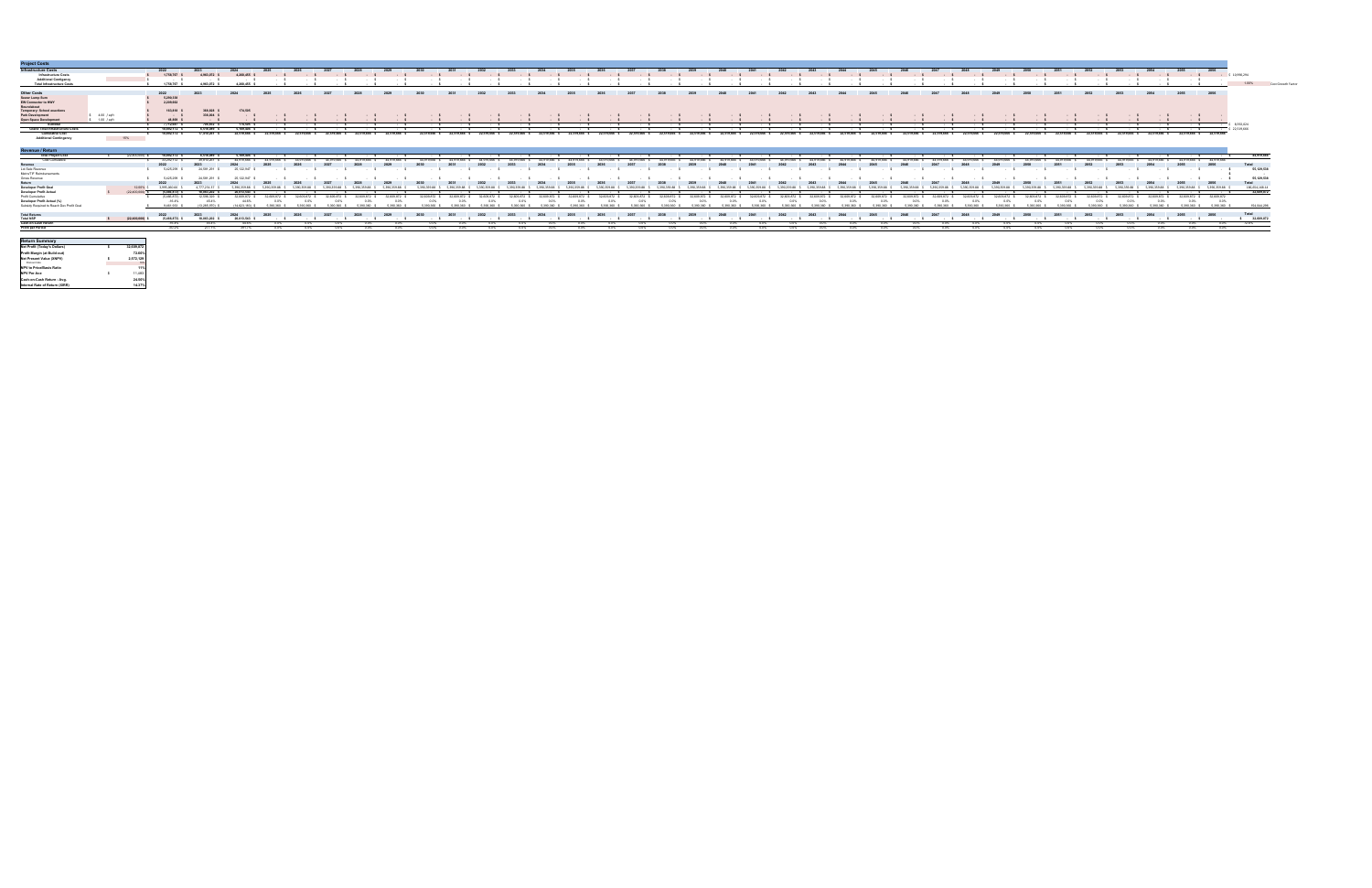|                                                                                                                                                                                                                                                 | 12/31/2021                                                                                                  | 12/31/2022                                                                                                                                                                                                                                                                               | 12/31/2023                                                                                                                                 | 12/31/2024                                                                                                                   | 12/31/2025                                              | 12/31/2026                                                                                                           | 12/31/2027                                                               | 12/31/2028                                              | 12/31/2029                                                            | 12/31/2030                                                                                                                                                                                                                                     |                                                                                                                          |                                                        | 12/31/2033                                                                                                                                                                                                         | 12/31/2034                                                       | 12/31/2035                                             | 12/31/2036                                           | 12/31/2037                                                                                             | 12/31/2038                                      | 12/31/2039                                             | 12/31/2040                                                                                           |                                                        |                                                          | 12/31/2043                                             | 12/31/2044                                             | 12/31/2045                                           | 12/31/2046                                             | 12/31/2047                                             | 12/31/2048                                             | 12/31/2049                                              | 12/31/2050                                                                                 | 12/31/2051                                             | 12/31/2052                                                                                                                  | 12/31/2053                                                   | 12/31/2054                                               | 12/31/2055                                               |                                                       |                                                  |
|-------------------------------------------------------------------------------------------------------------------------------------------------------------------------------------------------------------------------------------------------|-------------------------------------------------------------------------------------------------------------|------------------------------------------------------------------------------------------------------------------------------------------------------------------------------------------------------------------------------------------------------------------------------------------|--------------------------------------------------------------------------------------------------------------------------------------------|------------------------------------------------------------------------------------------------------------------------------|---------------------------------------------------------|----------------------------------------------------------------------------------------------------------------------|--------------------------------------------------------------------------|---------------------------------------------------------|-----------------------------------------------------------------------|------------------------------------------------------------------------------------------------------------------------------------------------------------------------------------------------------------------------------------------------|--------------------------------------------------------------------------------------------------------------------------|--------------------------------------------------------|--------------------------------------------------------------------------------------------------------------------------------------------------------------------------------------------------------------------|------------------------------------------------------------------|--------------------------------------------------------|------------------------------------------------------|--------------------------------------------------------------------------------------------------------|-------------------------------------------------|--------------------------------------------------------|------------------------------------------------------------------------------------------------------|--------------------------------------------------------|----------------------------------------------------------|--------------------------------------------------------|--------------------------------------------------------|------------------------------------------------------|--------------------------------------------------------|--------------------------------------------------------|--------------------------------------------------------|---------------------------------------------------------|--------------------------------------------------------------------------------------------|--------------------------------------------------------|-----------------------------------------------------------------------------------------------------------------------------|--------------------------------------------------------------|----------------------------------------------------------|----------------------------------------------------------|-------------------------------------------------------|--------------------------------------------------|
| cres by Development Type                                                                                                                                                                                                                        | 2021                                                                                                        | 2022                                                                                                                                                                                                                                                                                     | 2023                                                                                                                                       | 2024                                                                                                                         | 2025                                                    | 2026                                                                                                                 | 2027                                                                     | 2028                                                    | 2029                                                                  | 2030                                                                                                                                                                                                                                           | 2031                                                                                                                     | 2032                                                   | 2033                                                                                                                                                                                                               | 2034                                                             | 2035                                                   | 2036                                                 | 2037                                                                                                   | 2038                                            | 2039                                                   | 2040                                                                                                 | 2041                                                   | 2042                                                     | 2043                                                   | 2044                                                   | 2045                                                 | 2046                                                   | 2047                                                   | 2048                                                   | 2049                                                    | 2050                                                                                       | 2051                                                   | 2052                                                                                                                        | 2053                                                         | 2054                                                     | 2055<br>2056                                             |                                                       |                                                  |
| Neighborhood - Me                                                                                                                                                                                                                               |                                                                                                             |                                                                                                                                                                                                                                                                                          |                                                                                                                                            |                                                                                                                              |                                                         |                                                                                                                      |                                                                          |                                                         |                                                                       |                                                                                                                                                                                                                                                |                                                                                                                          |                                                        |                                                                                                                                                                                                                    |                                                                  |                                                        |                                                      |                                                                                                        |                                                 |                                                        |                                                                                                      |                                                        |                                                          |                                                        |                                                        |                                                      |                                                        |                                                        |                                                        |                                                         |                                                                                            |                                                        |                                                                                                                             |                                                              |                                                          |                                                          |                                                       |                                                  |
| Neighborhood - Medi<br>Neighborhood - High<br>4 Neighborhood Cente                                                                                                                                                                              |                                                                                                             |                                                                                                                                                                                                                                                                                          |                                                                                                                                            |                                                                                                                              |                                                         |                                                                                                                      |                                                                          |                                                         |                                                                       |                                                                                                                                                                                                                                                |                                                                                                                          |                                                        |                                                                                                                                                                                                                    |                                                                  |                                                        |                                                      |                                                                                                        |                                                 |                                                        |                                                                                                      |                                                        |                                                          |                                                        |                                                        |                                                      |                                                        |                                                        |                                                        |                                                         |                                                                                            |                                                        |                                                                                                                             |                                                              |                                                          |                                                          |                                                       |                                                  |
| Active Open Space                                                                                                                                                                                                                               |                                                                                                             |                                                                                                                                                                                                                                                                                          |                                                                                                                                            |                                                                                                                              |                                                         |                                                                                                                      |                                                                          |                                                         |                                                                       |                                                                                                                                                                                                                                                |                                                                                                                          |                                                        |                                                                                                                                                                                                                    |                                                                  |                                                        |                                                      |                                                                                                        |                                                 |                                                        |                                                                                                      |                                                        |                                                          |                                                        |                                                        |                                                      |                                                        |                                                        |                                                        |                                                         |                                                                                            |                                                        |                                                                                                                             |                                                              |                                                          |                                                          |                                                       |                                                  |
| Units by Development Type                                                                                                                                                                                                                       |                                                                                                             |                                                                                                                                                                                                                                                                                          |                                                                                                                                            |                                                                                                                              |                                                         |                                                                                                                      |                                                                          |                                                         |                                                                       |                                                                                                                                                                                                                                                |                                                                                                                          |                                                        |                                                                                                                                                                                                                    |                                                                  |                                                        |                                                      |                                                                                                        |                                                 |                                                        |                                                                                                      |                                                        |                                                          |                                                        |                                                        |                                                      |                                                        |                                                        |                                                        |                                                         |                                                                                            |                                                        |                                                                                                                             |                                                              |                                                          |                                                          |                                                       |                                                  |
| 3 Neighborhood - Low<br>3 Neighborhood - Medium                                                                                                                                                                                                 |                                                                                                             |                                                                                                                                                                                                                                                                                          |                                                                                                                                            |                                                                                                                              |                                                         |                                                                                                                      |                                                                          |                                                         |                                                                       |                                                                                                                                                                                                                                                |                                                                                                                          |                                                        |                                                                                                                                                                                                                    |                                                                  |                                                        |                                                      |                                                                                                        |                                                 |                                                        |                                                                                                      |                                                        |                                                          |                                                        |                                                        |                                                      |                                                        |                                                        |                                                        |                                                         |                                                                                            |                                                        |                                                                                                                             |                                                              |                                                          |                                                          |                                                       |                                                  |
| 1 Neighborhood - Low<br>Weighborhood - Mediun<br>Neighborhood - High                                                                                                                                                                            |                                                                                                             |                                                                                                                                                                                                                                                                                          |                                                                                                                                            |                                                                                                                              |                                                         |                                                                                                                      |                                                                          |                                                         |                                                                       |                                                                                                                                                                                                                                                |                                                                                                                          |                                                        |                                                                                                                                                                                                                    |                                                                  |                                                        |                                                      |                                                                                                        |                                                 |                                                        |                                                                                                      |                                                        |                                                          |                                                        |                                                        |                                                      |                                                        |                                                        |                                                        |                                                         |                                                                                            |                                                        |                                                                                                                             |                                                              |                                                          |                                                          |                                                       |                                                  |
|                                                                                                                                                                                                                                                 |                                                                                                             | 2022                                                                                                                                                                                                                                                                                     | 2023                                                                                                                                       | 2024                                                                                                                         | 2025                                                    |                                                                                                                      |                                                                          |                                                         |                                                                       |                                                                                                                                                                                                                                                |                                                                                                                          |                                                        |                                                                                                                                                                                                                    |                                                                  |                                                        |                                                      |                                                                                                        |                                                 |                                                        |                                                                                                      |                                                        |                                                          |                                                        |                                                        |                                                      |                                                        |                                                        |                                                        |                                                         |                                                                                            |                                                        | 2052                                                                                                                        | 2053                                                         | 2054                                                     |                                                          |                                                       |                                                  |
| <b>Lots by Building Type</b><br>Large Lot SF - Base Case<br>SF Estate 1 Acre<br>SF Estate 1/2 Acre<br>Suburban SF - Base Case                                                                                                                   |                                                                                                             |                                                                                                                                                                                                                                                                                          |                                                                                                                                            |                                                                                                                              |                                                         |                                                                                                                      |                                                                          |                                                         |                                                                       |                                                                                                                                                                                                                                                |                                                                                                                          |                                                        |                                                                                                                                                                                                                    |                                                                  |                                                        |                                                      |                                                                                                        |                                                 |                                                        |                                                                                                      |                                                        |                                                          |                                                        |                                                        |                                                      |                                                        |                                                        |                                                        |                                                         |                                                                                            |                                                        |                                                                                                                             |                                                              |                                                          |                                                          |                                                       |                                                  |
| Single Unit Estate 2:1 T3 Edge<br>Single Unit House 2:1 T3 Edge<br>Single Unit House 2:1 T3 NHD-Low                                                                                                                                             |                                                                                                             |                                                                                                                                                                                                                                                                                          |                                                                                                                                            |                                                                                                                              |                                                         |                                                                                                                      |                                                                          |                                                         |                                                                       |                                                                                                                                                                                                                                                |                                                                                                                          |                                                        |                                                                                                                                                                                                                    |                                                                  |                                                        |                                                      |                                                                                                        |                                                 |                                                        |                                                                                                      |                                                        |                                                          |                                                        |                                                        |                                                      |                                                        |                                                        |                                                        |                                                         |                                                                                            |                                                        |                                                                                                                             |                                                              |                                                          |                                                          |                                                       |                                                  |
| Duplex Side-by-Side 2:1 T3 NHD Low<br>Cottage Court 1:1 T3 NHD Low<br>Small Lot Single Unit House 2:1 T3 NHD-Low<br>Small Lot Single Unit House 2:1 T3 NHD-High                                                                                 |                                                                                                             |                                                                                                                                                                                                                                                                                          |                                                                                                                                            |                                                                                                                              |                                                         |                                                                                                                      |                                                                          |                                                         |                                                                       |                                                                                                                                                                                                                                                |                                                                                                                          |                                                        |                                                                                                                                                                                                                    |                                                                  |                                                        |                                                      |                                                                                                        |                                                 |                                                        |                                                                                                      |                                                        |                                                          |                                                        |                                                        |                                                      |                                                        |                                                        |                                                        |                                                         |                                                                                            |                                                        |                                                                                                                             |                                                              |                                                          |                                                          |                                                       |                                                  |
| Duplex Stacked 2:1 T3 NHD High<br>Duplex Side-by-Side 2:1 T3 NHD High<br>Duplex Side-by-Side 2:1 T4 NHD low<br>Cottage Court 1:1 T4 NHD Low                                                                                                     |                                                                                                             |                                                                                                                                                                                                                                                                                          |                                                                                                                                            |                                                                                                                              |                                                         |                                                                                                                      |                                                                          |                                                         |                                                                       |                                                                                                                                                                                                                                                |                                                                                                                          |                                                        |                                                                                                                                                                                                                    |                                                                  |                                                        |                                                      |                                                                                                        |                                                 |                                                        |                                                                                                      |                                                        |                                                          |                                                        |                                                        |                                                      |                                                        |                                                        |                                                        |                                                         |                                                                                            |                                                        |                                                                                                                             |                                                              |                                                          |                                                          |                                                       |                                                  |
| Fourplex 1:1 T4 NHD - low<br>Fourplex 2bed 1:1 T4 NHD - low<br>Steplex 1:1 T4 NHD - low<br>Townhouse 2:1 T4 NHD-low                                                                                                                             |                                                                                                             |                                                                                                                                                                                                                                                                                          |                                                                                                                                            |                                                                                                                              |                                                         |                                                                                                                      |                                                                          |                                                         |                                                                       |                                                                                                                                                                                                                                                |                                                                                                                          |                                                        |                                                                                                                                                                                                                    |                                                                  |                                                        |                                                      |                                                                                                        |                                                 |                                                        |                                                                                                      |                                                        |                                                          |                                                        |                                                        |                                                      |                                                        |                                                        |                                                        |                                                         |                                                                                            |                                                        |                                                                                                                             |                                                              |                                                          |                                                          |                                                       |                                                  |
| Townhouse 2:1 T4 NHD Center<br>Forecourt 1:1 T4 NHD - high<br>Medium Apartment Building 1:1 T4 NHD-high<br>Live/Work 2:1 NHD Center                                                                                                             |                                                                                                             |                                                                                                                                                                                                                                                                                          |                                                                                                                                            |                                                                                                                              |                                                         |                                                                                                                      |                                                                          |                                                         |                                                                       |                                                                                                                                                                                                                                                |                                                                                                                          |                                                        |                                                                                                                                                                                                                    |                                                                  |                                                        |                                                      |                                                                                                        |                                                 |                                                        |                                                                                                      |                                                        |                                                          |                                                        |                                                        |                                                      |                                                        |                                                        |                                                        |                                                         |                                                                                            |                                                        |                                                                                                                             |                                                              |                                                          |                                                          |                                                       |                                                  |
| Main Street Building 1:1 NHD Cente<br>Percent Share                                                                                                                                                                                             |                                                                                                             | 8%                                                                                                                                                                                                                                                                                       |                                                                                                                                            |                                                                                                                              |                                                         |                                                                                                                      |                                                                          | 12%                                                     | 10%                                                                   | 14%                                                                                                                                                                                                                                            | 4%                                                                                                                       |                                                        | 14%                                                                                                                                                                                                                |                                                                  |                                                        |                                                      |                                                                                                        |                                                 |                                                        |                                                                                                      |                                                        |                                                          |                                                        |                                                        |                                                      |                                                        |                                                        |                                                        |                                                         |                                                                                            |                                                        |                                                                                                                             |                                                              |                                                          |                                                          |                                                       |                                                  |
| <b>Lot Prices</b><br>Large Lot SF - Base Case<br>SF Estate 1 Acre                                                                                                                                                                               | \$/Lot<br>6,345,945<br>589,451 \$                                                                           | 2022<br>6,345,945<br>589,451 \$                                                                                                                                                                                                                                                          | 2023<br>6,472,864 \$<br>601,240 \$                                                                                                         | 2024<br>6,602,321 \$<br>613,265 \$                                                                                           | 2025<br>6,734,367 \$<br>625,530 \$                      | 2026<br>6,869,055<br>638,041 \$                                                                                      | 2027<br>7,006,436 \$<br>650,802 \$                                       | 2028<br>7,146,564<br>663,818 \$                         | 2029<br>7,289,496 \$                                                  | 2030<br>7,435,286<br>690,636 \$                                                                                                                                                                                                                | 2031<br>7,583,991<br>704,449 \$                                                                                          | 2032<br>7,735,671 \$<br>718,538 \$                     | 2033<br>7,890,385 \$<br>732,908 \$                                                                                                                                                                                 | 2034<br>8,048,192 \$<br>747,567 \$                               | 8,209,156 \$<br>762,518 \$                             | 2036<br>8,373,339 \$<br>777,768 \$                   | 2037<br>8,540,806<br>793,324 \$                                                                        | 2038<br>8,711,622<br>809,190 3                  | 2039<br>8,885,855 \$                                   | 2040<br>9,063,572<br>841,881 \$                                                                      | 2041<br>9,244,843<br>858,719 \$                        | $9,429,740$ \$<br>875,893 \$                             | 9,618,335<br>893,411 \$                                | 9,810,702<br>911,280 \$                                | 10,006,916<br>929,505 \$                             | 2046<br>10,207,054 \$<br>948,095 \$                    | 10,411,195 \$<br>967,057 \$                            | 2048<br>10,619,419<br>986,398 \$                       | 2049<br>10,831,807<br>1,006,126                         | 2050<br>$\begin{array}{r} 11,048,443 \quad \  \, 5 \\ 1,026,249 \quad \  \, 5 \end{array}$ | 2051<br>11,269,412<br>1,046,774 \$                     | 2052<br>$11,494,800 \t 51,067,709 \t 5$                                                                                     | 2053<br>$\begin{matrix} 11,724,696\\ 1,089,063 \end{matrix}$ | 2054<br>11,959,190<br>1,110,845                          | 2055<br>2056<br>$12,198,374 \quad S$ $1,133,062 \quad S$ | 12,442,342<br>1,155,723                               |                                                  |
| SF Estate 1/2 Acre<br>Suburban SF - Base Case<br>Single Unit Estate 2:1 T3 Edge<br>Single Unit House 2:1 T3 Edge                                                                                                                                | 427,377 \$<br>257,870 \$<br>132,337 \$<br>561,019 \$<br>481,169 \$                                          | 427,377 \$<br>257,870 \$<br>132,337 \$<br>561,019 \$                                                                                                                                                                                                                                     | $435,924$ \$<br>263,027 \$<br>134,984 \$<br>572,239 \$                                                                                     | 444,643<br>268,288 \$<br>137,683<br>583,684 \$                                                                               | 453,536 \$<br>273,654 \$<br>140,437<br>595,357 \$       | 462,606 \$<br>279,127 \$<br>143,246 \$<br>607,264 \$                                                                 | 471,859 \$<br>284,709<br>$146,111$ \$<br>619,410 \$                      | 481,296 \$<br>290,404 \$<br>149,033<br>631,798 \$       | 490,922 \$<br>296,212 \$<br>152,013<br>644,434 \$                     | 500,740 \$<br>302,136 \$<br>$155,054$ \$<br>657,323 \$                                                                                                                                                                                         | 510,755<br>308,179 \$<br>$\begin{array}{ccc} 158,155 & \text{\$} \\ 670,469 & \text{\$} \end{array}$                     | 520,970 \$<br>314,342 \$<br>$161,318$ \$<br>683,878 \$ | 531,389 \$<br>320,629 \$<br>164,544 \$<br>697,556 \$                                                                                                                                                               | 542,017<br>327,042 \$<br>167,835<br>711,507 \$                   | 552,857 \$<br>333,582 \$<br>$171,192$ \$<br>725,737 \$ | 563,915 \$<br>340,254 \$<br>174,616 \$<br>740,252 \$ | 575,193 \$<br>347,059 \$<br>178,108 \$<br>755,057 \$                                                   | 586,697<br>354,000 \$<br>$181,670$ :<br>770,158 | 598,431 \$<br>361,080 \$<br>185,303<br>785,561 9       | 610,399 \$<br>368,302 \$<br>$189,010$ \$<br>$801,273$ \$                                             | 622,607 \$<br>375,668 \$<br>192,790 \$<br>817,298 \$   | 635,059 \$<br>383,181 \$<br>196,646 \$<br>833,644 \$     | 647,761 \$<br>390,845 \$<br>200,578 \$<br>850,317 \$   | 660,716 \$<br>398,662 \$<br>204,590 \$<br>867,323 \$   | 673,930<br>406,635 \$<br>208,682<br>884,670 \$       | 687,409 \$<br>414,768 \$<br>212,855<br>902,363 \$      | 701,157 \$<br>423,063 \$<br>$217,113$ S<br>920,410 \$  | 715,180 \$<br>431,524 \$<br>221,455 \$<br>938,819 \$   | 729,484<br>440,155<br>225,884<br>957,595 \$             | 744,073<br>448,958<br>230,402<br>976,747                                                   | 758,955 \$<br>457,937 \$<br>235,010 \$<br>996,282 \$   | $774,134$ \$<br>467,096 \$<br>239,710 \$<br>1,016,207 \$                                                                    | 789,617 9<br>476,438<br>244,504 \$<br>1,036,532 \$           | $805,409$ \$<br>485,967 \$<br>249,394 \$<br>1,057,262 \$ | 821,517 \$<br>495,686 \$<br>254,382 \$<br>1,078,407 \$   | 837,947<br>505,600<br>259,470<br>1,099,976            |                                                  |
| Single Unit House 2:1 T3 NHD-Low<br>Duplex Side-by-Side 2:1 T3 NHD Low<br>Cottage Court 1:1 T3 NHD Low<br>Small Lot Single Unit House 2:1 T3 NHD-Low                                                                                            | 547,072 \$<br>1,656,279 \$<br>$\begin{array}{rr} 111,242 & S \\ 94,844 & S \end{array}$                     | $481,169$ \$<br>547,072 \$<br>1,656,279 \$<br>111,242 \$                                                                                                                                                                                                                                 | 490,792 \$<br>558,014 S<br>$1,689,405$ \$<br>113,467 \$                                                                                    | 500,608 \$<br>569.174 S<br>1,723,193 \$<br>115.737 S                                                                         | 510,620 \$<br>580,558 S<br>1,757,656 \$<br>118.051 S    | 520,833 \$<br>592.169 S<br>1,792,810 \$<br>120.412 9                                                                 | 531,249 \$<br>604.012 S<br>1,828,666 \$<br>122.821 S                     | $541,874$ \$<br>616.092 S<br>1,865,239 \$<br>125, 277 9 | 552,712 \$<br>628,414 \$<br>1,902,544<br>127,783 \$                   | 563,766 \$<br>$\begin{array}{ccc} 640,982 & \text{\bf \large{\textbf{\large{5}}}}\\ 1,940,595 & \text{\bf \large{\textbf{\large{\small{5}}}}}\end{array}$<br>$\begin{array}{ccc} 130,338 & \text{\bf 5} \\ 111,125 & \text{\bf 5} \end{array}$ | 575,041<br>653,802 \$<br>1,979,407 \$                                                                                    | 586,542 \$<br>666.878 S<br>2,018,995 \$<br>135,604 \$  | 598,273 \$<br>680,216 S<br>2,059,375 \$<br>138,316 S                                                                                                                                                               | $610,238$ \$<br>693,820 S<br>2,100,562 \$<br>141.082 S           | 622,443 \$<br>707.696 S<br>2,142,573 \$<br>143,904 S   | 634,892 \$<br>721.850 S<br>2,185,425 \$<br>146,782 S | 647,590 \$<br>736,287 \$<br>2,229,133 \$<br>149,718 S                                                  | 660,542<br>751.013 S<br>2,273,716<br>152,712    | 673,753 \$<br>766.033 S<br>2,319,190 \$<br>155,766 \$  | 687,228 \$<br>781,354 \$<br>2,365,574 \$<br>$\begin{matrix} 158,882 & 5 \\ 135,461 & 5 \end{matrix}$ | 700,972 \$<br>796,981 \$<br>2,412,886 \$<br>162.059 9  | 714,992 \$<br>812,921 \$<br>2,461,143 \$<br>165,300 \$   | 729,291 \$<br>829.179 S<br>2,510,366 \$<br>168,606 9   | 743,877 \$<br>845.763 S<br>2,560,574 \$<br>171.979 S   | 758,755 \$<br>862.678 S<br>2,611,785 \$<br>175,418 S | 773,930 \$<br>879.932 S<br>2,664,021 \$<br>178,927 S   | 789,409 \$<br>897,530 S<br>2,717,301 \$<br>182.505 S   | 805,197 \$<br>915.481 S<br>$2,771,647$ \$<br>186.155 S | $821,301$ 3<br>933,790 \$<br>2,827,080 \$<br>189,878 \$ | 837,727 \$<br>952,466 S<br>2,883,622<br>193,676 S                                          | 854,481 \$<br>971,516 \$<br>2,941,294 \$<br>197,549 \$ | 871,571 \$<br>990,946 S<br>$3,000,120$ \$<br>201,500 \$                                                                     | 889,002 \$<br>1.010.765 S<br>3,060,122 \$<br>205,530 9       | 906,782 \$<br>1.030.980 S<br>3,121,325 \$<br>209.641 S   | 924,918 \$<br>1,051,600 S<br>3,183,751 \$<br>213,834 \$  | 943,416<br>1,072,632<br>3,247,426                     |                                                  |
| Small Lot Single Unit House 2:1 T3 NHD-High<br>Duplex Stacked 2:1 T3 NHD Hig<br>Duplex Side-by-Side 2:1 T3 NHD High<br>Duplex Side-by-Side 2:1 T4 NHD low                                                                                       | 623,388 \$<br>497,717 \$<br>459,409 \$                                                                      | 94,844 \$<br>623,388 \$<br>497,717 \$<br>459,409 S                                                                                                                                                                                                                                       | 96,741S<br>635,856 S<br>$507,671$ \$<br>468,597 S                                                                                          | 98,676 \$<br>648,573 S<br>517,825 \$<br>477,969 S                                                                            | 100,649 \$<br>661.545 S<br>528,181 \$<br>487.528 S      | 102,662 \$<br>674,775 9<br>538,745 \$<br>497.279 S                                                                   | $104,716$ \$<br>688,271 \$<br>549,520 \$<br>507.224 S                    | 106,810 \$<br>702,036 \$<br>560,510 \$<br>517,369 S     | 108,946<br>716.077 9<br>571,720<br>527,716 \$                         | 730,399 \$<br>583,154 \$                                                                                                                                                                                                                       | $\begin{array}{ccc} 132,945 & \text{\bf $5$}\\ 113,348 & \text{\bf $5$} \end{array}$<br>745,007<br>594,818<br>549,036 \$ | 115,615 \$<br>759,907 9<br>606,714 \$<br>560,016 \$    | 117,927 \$<br>775,105 \$<br>618,848 \$<br>571.217 S                                                                                                                                                                | 120,285 \$<br>790.607 S<br>631,225 \$<br>582.641 S               | 122,691 \$<br>806.419 S<br>643,850 \$<br>594.294 S     | 125,145 \$<br>822.547 S<br>656,727<br>606,180 S      | 127,648 \$<br>838,998 \$<br>669,861 \$<br>618,303 \$                                                   | 130,201<br>855,778 9<br>683,258<br>630.670      | 132,805<br>872,894 \$<br>696,924<br>643,283 \$         | 890,352 \$<br>710,862 \$<br>656,149 \$                                                               | 138,170 \$<br>908,159 \$<br>725,079 \$<br>669,272 9    | 140,934 \$<br>926,322 \$<br>739,581 \$<br>682,657 \$     | 143,752 \$<br>944,849<br>754,373 \$<br>696,310 S       | $146,627$ \$<br>963,745 S<br>769,460 \$<br>710,236 \$  | 149,560 \$<br>983.020 S<br>784,849 \$<br>724.441 S   | 152,551 \$<br>1.002.681 S<br>800,546 \$<br>738.930 S   | 155,602 \$<br>1.022.734 S<br>816,557 \$<br>753.708 S   | 158,714 \$<br>1.043.189 S<br>832,888 \$<br>768,783 S   | 161,888<br>1.064.053 9<br>849,546<br>784.158 S          | 165,126 \$<br>1.085.334<br>866,537<br>799.841                                              | 168,429 \$<br>1,107,041 \$<br>883,868 \$<br>815,838 \$ | 171,797 \$<br>1,129,181 \$<br>901,545 \$<br>832.155 S                                                                       | 175,233 \$<br>1.151.765 S<br>919,576 \$<br>848,798 S         | 178,738 \$<br>1,174,800 \$<br>937,967<br>865,774 \$      | 182,313 \$<br>1,198,296 \$<br>956,727 \$<br>883,090 S    | 218,110<br>185,959<br>1,222,262<br>975,861<br>900,751 |                                                  |
| Cottage Court 1:1 T4 NHD Low<br>Fourplex 1:1 T4 NHD - low<br>Fourplex 2bed 1:1 T4 NHD - low<br>Steplex 1:1 T4 NHD - low                                                                                                                         | 1,923,056 \$<br>$\begin{array}{r} 278,068 \quad \  \  \, 5 \\ 142,222 \quad \  \  \, 5 \end{array}$         | 1,923,056 \$<br>$\begin{array}{r} 278,068 \quad \  \  \, 5 \\ 142,222 \quad \  \  \, 5 \end{array}$<br>306.971 S                                                                                                                                                                         | $1,961,517$ \$<br>283,629 \$<br>145,067 \$<br>313,111 \$                                                                                   | 2,000,748 \$<br>289,302 S<br>147,968 \$<br>319.373 S                                                                         | 2,040,763 \$<br>295,088 \$<br>325,761 \$                | 2,081,578 \$<br>300,990 \$<br>153,946 \$<br>332,276 9                                                                | 2,123,209 \$<br>307,009 \$<br>338,921 \$                                 | 2,165,674 \$<br>313,150 \$<br>160,165 \$<br>345,700 \$  | 2,208,987<br>$319,413$ \$<br>163,369 \$                               | $538,270$ \$<br>2,253,167 \$<br>$\begin{matrix} 325,801 & 5 \\ 166,636 & 5 \end{matrix}$                                                                                                                                                       | 2,298,230 \$<br>332,317<br>169,969                                                                                       | 2,344,195 \$<br>338,963 \$<br>173,368 \$<br>374,197 \$ | 2,391,079 \$<br>345,742 \$<br>176,836 \$<br>381,680 \$                                                                                                                                                             | 2,438,900 S<br>352.657 S<br>180,372 \$<br>389.314 S              | 2,487,678 \$<br>359,710 \$<br>183,980 \$<br>397,100 \$ | 2,537,432 \$<br>366,905 S<br>187,659 \$<br>405.042 S | 2,588,180 \$<br>$\begin{array}{rr} 374,243 & \text{S} \\ 191,413 & \text{S} \end{array}$<br>413,143 \$ | 2,639,944<br>381,728 \$<br>195,241<br>421,406   | 2,692,743 \$<br>389,362 \$<br>199,146 \$<br>429,834 \$ | 2,746,598 \$<br>397,149 \$<br>203,129 \$                                                             | 2,801,530 \$<br>405,092 \$<br>207,191 \$<br>447,199 \$ | 2,857,560 \$<br>$413,194$ \$<br>211,335 \$<br>456,143 \$ | 2,914,711 \$<br>421,458 \$<br>215,562 \$<br>465,266 \$ | 2,973,006 \$<br>429,887 \$<br>219,873 \$<br>474.572 S  | 3,032,466 \$<br>438,485 9<br>224,270 \$<br>484.063 9 | 3,093,115 \$<br>447.255 S<br>228,756 \$<br>493,744 S   | 3,154,977 \$<br>456,200 \$<br>233,331 \$<br>503,619 \$ | 3,218,077 \$<br>465,324 \$<br>237,997 \$<br>513,692 \$ | 3,282,439 \$<br>474,630 \$<br>242,757<br>523,965        | 3,348,087 \$<br>484,123<br>247,613<br>534,445                                              | 3,415,049 \$<br>493,805 \$<br>252,565 \$<br>545,134 \$ | 3,483,350 \$<br>$503,682$ \$<br>257,616 \$                                                                                  | 3,553,017 \$<br>513,755 \$<br>262,768<br>567.157 9           | 3,624,077<br>524,030 \$<br>268,024 \$<br>578,500 \$      | 3,696,559 \$<br>534,511 \$<br>273,384 \$<br>590,070 S    | 3,770,490<br>545,201<br>278,852<br>601,872<br>448,855 |                                                  |
| Townhouse 2:1 T4 NHD-low<br>Townhouse 2:1 T4 NHD Center<br>Forecourt 1:1 T4 NHD - high<br>Medium Apartment Building 1:1 T4 NHD-high                                                                                                             | 306,971 \$<br>228,929 \$<br>$125,710$ \$<br>1,304,528 \$<br>$178,101$ \$                                    | 228,929 \$<br>125,710 \$<br>1,304,528 \$<br>$178,101$ \$                                                                                                                                                                                                                                 | 233,507 \$<br>128,224 \$<br>1,330,619 \$<br>181,663 \$                                                                                     | 238,178 \$<br>130,788 \$<br>1,357,231 \$<br>185,296 \$                                                                       | 242,941 \$<br>$133,404$ \$<br>1,384,376 \$<br>189,002 S | 247,800 \$<br>136,072 \$<br>1,412,063 \$<br>192,782 \$                                                               | 252,756 \$<br>138,794 \$<br>1,440,305 \$                                 | 257,811 \$<br>141,570 \$<br>1,469,111 \$                | 352,614 \$<br>262,967 \$<br>$144,401$ 3<br>1,498,493 \$<br>204,582 \$ | 359,666 \$<br>268,227 \$<br>147,289 \$<br>1,528,463 \$<br>208,673 \$                                                                                                                                                                           | 366,859 \$<br>273,591 \$<br>150,235 \$<br>1,559,032 \$                                                                   | 279,063 \$<br>153,239 \$<br>1,590,213 \$<br>217,104 \$ | 284,644 \$<br>156,304 \$<br>1,622,017 \$<br>221,446 \$                                                                                                                                                             | 290,337 \$<br>159,430 \$<br>1,654,457 \$<br>225,875 \$           | 296,144 \$<br>$162,619$ \$<br>1,687,547 \$             | 302,067 :<br>165,871 \$<br>1,721,297 \$              | 308,108 \$<br>169,189 \$<br>1,755,723 \$                                                               | 314,270<br>$172,573$ :<br>1,790,838             | 320,556 \$<br>176,024 \$<br>1,826,655 \$               | $438,431$ \$<br>326,967 \$<br>179,544 \$<br>1,863,188 \$<br>254,372 \$                               | 333,506 \$<br>183,135 \$<br>1,900,451 \$<br>259,459 \$ | 340,176 \$<br>186,798 \$<br>1,938,460 \$<br>264,648 \$   | 346,980 \$<br>190,534 \$<br>1,977,230 \$<br>269,941 \$ | 353,919 \$<br>194,345 \$<br>2,016,774 \$<br>275,340 \$ | 360,998<br>198,232 \$<br>2,057,110 \$<br>280,847 \$  | 368,218 \$<br>202,196 \$<br>2,098,252 \$<br>286,464 \$ | 375,582 \$<br>206,240 \$<br>2,140,217 \$<br>292,193 S  | 383,094 \$<br>210,365 \$<br>2,183,021 \$<br>298,037 \$ | 390,755<br>214,572<br>2,226,682 \$                      | 398,571<br>218,864<br>2,271,215 \$                                                         | 406,542 \$<br>223,241 \$<br>2,316,640 \$               | $\begin{array}{ccc} 556,036 & \text{\$5$} \\ 414,673 & \text{\$5$} \end{array}$<br>227,706 \$<br>2,362,973 \$<br>322,605 \$ | 422,966<br>232,260 \$<br>2,410,232 \$                        | 431,426 \$<br>236,905 \$<br>2,458,437 \$                 | 440,054 \$<br>241,643 \$<br>2,507,605 \$                 | 246,476<br>2,557,757                                  |                                                  |
| Live/Work 2:1 NHD Center<br>Main Street Building 1:1 NHD Center<br>Annual Price Appreciation                                                                                                                                                    | 228,570 \$<br>243,428 \$                                                                                    | 228,570 \$                                                                                                                                                                                                                                                                               | 233,142 \$                                                                                                                                 | 237,804 \$                                                                                                                   | 242,560 \$                                              | 247,412 \$                                                                                                           | $196,637$ \$<br>$252,360$ \$                                             | $200,570$ \$<br>257,407 \$                              | 262,555 \$                                                            | 267,806 \$                                                                                                                                                                                                                                     | 212,847<br>273,162                                                                                                       | 278,626 \$                                             | 284,198 \$                                                                                                                                                                                                         | 289,882 \$                                                       | 230,392 \$<br>295,680 \$                               | $235,000$ \$<br>301,593 \$                           | $239,700$ \$<br>307,625 \$                                                                             | 244,494 \$<br>313,778 \$                        | $249,384$ \$<br>320,053 \$<br>340,858                  | 326,454 \$                                                                                           | 332,984 \$                                             | 339,643 \$                                               | 346,436 \$                                             | 353,365 \$                                             | 360,432 \$                                           | 367,641 \$                                             | 374,994 \$<br>99,370                                   | 382,493 \$<br>407,357                                  | 303,998<br>390,143<br>15,504                            | 310,078 \$<br>397,946 \$                                                                   | $316,279$ \$<br>405,905 \$<br>432,291                  | 414,023 \$                                                                                                                  | $329,057$ \$<br>422,304 \$<br>449,755                        | $335,638$ \$<br>430,750 \$<br>458,750 \$                 | $342,351$ \$<br>439,365 \$                               | 349,198<br>448,152                                    |                                                  |
| Lot Sales Revenue per Phase<br>Large Lot SF - Base Case                                                                                                                                                                                         | \$/Lot<br>6,345,945 \$<br>589,451 \$                                                                        | 2,346,648                                                                                                                                                                                                                                                                                | 2,008,273 \$                                                                                                                               |                                                                                                                              | 1,943,634                                               |                                                                                                                      |                                                                          | 876,605 \$                                              | $1,157,119$ \$                                                        | 5,606,240 \$                                                                                                                                                                                                                                   | 2031<br>601,933 \$                                                                                                       | 5,330,392 \$                                           | 2033<br>14,873,467 \$                                                                                                                                                                                              |                                                                  |                                                        |                                                      |                                                                                                        |                                                 |                                                        |                                                                                                      |                                                        |                                                          |                                                        |                                                        |                                                      |                                                        |                                                        |                                                        |                                                         |                                                                                            |                                                        |                                                                                                                             |                                                              |                                                          |                                                          |                                                       | 34,744,310                                       |
| SF Estate 1/2 Acre<br>Suburban SF - Base Case<br>Single Unit Estate 2:1 T3 Edge                                                                                                                                                                 | 427,377 \$<br>257,870<br>132,337 \$                                                                         | 3,402,836 \$                                                                                                                                                                                                                                                                             | 2,912,164 \$                                                                                                                               |                                                                                                                              | 2,818,432 \$                                            |                                                                                                                      |                                                                          | 1,271,151 \$                                            | 1,677,919 \$                                                          | 8,129,518 \$                                                                                                                                                                                                                                   | 872,854 \$                                                                                                               | 7,729,515 \$                                           | 21.567.774 S                                                                                                                                                                                                       |                                                                  |                                                        |                                                      |                                                                                                        |                                                 |                                                        |                                                                                                      |                                                        |                                                          |                                                        |                                                        |                                                      |                                                        |                                                        |                                                        |                                                         |                                                                                            |                                                        |                                                                                                                             |                                                              |                                                          |                                                          |                                                       | 50,382,161                                       |
| Single Unit House 2:1 T3 Edge<br>Single Unit House 2:1 T3 NHD-Low<br>Duplex Side-by-Side 2:1 T3 NHD Low<br>Cottage Court 1:1 T3 NHD Low                                                                                                         | 561,019<br>481,169 \$<br>547,072 \$<br>1,656,279 \$                                                         | 5.136.327 9<br>1,858,126 \$                                                                                                                                                                                                                                                              | 3.175.184 S<br>1,148,660 \$                                                                                                                | 9.068.325<br>3,280,573 \$                                                                                                    |                                                         | 2.358.671<br>853,277 9                                                                                               | 7.389.380 S<br>2,673,195 \$                                              | 12,795,657 9<br>4,628,979 \$                            | 10.548.530 9<br>3,816,054                                             | 10.212.407 S<br>3,694,458 \$                                                                                                                                                                                                                   | 2.976.187<br>1,076,671                                                                                                   | 3.225.443<br>1,166,842 \$                              |                                                                                                                                                                                                                    |                                                                  |                                                        |                                                      |                                                                                                        |                                                 |                                                        |                                                                                                      |                                                        |                                                          |                                                        |                                                        |                                                      |                                                        |                                                        |                                                        |                                                         |                                                                                            |                                                        |                                                                                                                             |                                                              |                                                          |                                                          |                                                       | 66.886.112<br>24,196,835                         |
| Small Lot Single Unit House 2:1 T3 NHD-Lo<br>Small Lot Single Unit House 2:1 T3 NHD-Hig<br>Duplex Stacked 2:1 T3 NHD High<br>Duplex Side-by-Side 2:1 T3 NHD Hig                                                                                 | 111,242<br>94,844<br>623,388 \$<br>497,717 :                                                                | 742,174 \$                                                                                                                                                                                                                                                                               | 458,798 \$                                                                                                                                 | 1,310,328                                                                                                                    |                                                         | 340,816                                                                                                              | 1,067,729                                                                | 1,848,910                                               | 1,524,211                                                             | 1,475,643                                                                                                                                                                                                                                      | 430,044                                                                                                                  | 466,061                                                |                                                                                                                                                                                                                    |                                                                  |                                                        |                                                      |                                                                                                        |                                                 |                                                        |                                                                                                      |                                                        |                                                          |                                                        |                                                        |                                                      |                                                        |                                                        |                                                        |                                                         |                                                                                            |                                                        |                                                                                                                             |                                                              |                                                          |                                                          |                                                       | 9,664,714                                        |
| Duplex Side-by-Side 2:1 T4 NHD lo<br>Cottage Court 1:1 T4 NHD Low<br>Fourplex 1:1 T4 NHD - low<br>Fourplex 2bed 1:1 T4 NHD - low                                                                                                                | 459,409<br>$\begin{array}{ccc} 1,923,056 & \text{\$5$} \\ 278,068 & \text{\$5$} \end{array}$<br>$142,222$ : |                                                                                                                                                                                                                                                                                          |                                                                                                                                            |                                                                                                                              |                                                         |                                                                                                                      |                                                                          |                                                         |                                                                       |                                                                                                                                                                                                                                                |                                                                                                                          |                                                        |                                                                                                                                                                                                                    |                                                                  |                                                        |                                                      |                                                                                                        |                                                 |                                                        |                                                                                                      |                                                        |                                                          |                                                        |                                                        |                                                      |                                                        |                                                        |                                                        |                                                         |                                                                                            |                                                        |                                                                                                                             |                                                              |                                                          |                                                          |                                                       |                                                  |
| Steplex 1:1 T4 NHD - low<br>Townhouse 2:1 T4 NHD-low<br>Townhouse 2:1 T4 NHD Cente<br>Forecourt 1:1 T4 NHD - high                                                                                                                               | 306,971<br>228,929<br>125,710 \$<br>1,304,528 \$                                                            |                                                                                                                                                                                                                                                                                          |                                                                                                                                            |                                                                                                                              |                                                         |                                                                                                                      |                                                                          |                                                         |                                                                       |                                                                                                                                                                                                                                                |                                                                                                                          |                                                        |                                                                                                                                                                                                                    |                                                                  |                                                        |                                                      |                                                                                                        |                                                 |                                                        |                                                                                                      |                                                        |                                                          |                                                        |                                                        |                                                      |                                                        |                                                        |                                                        |                                                         |                                                                                            |                                                        |                                                                                                                             |                                                              |                                                          |                                                          |                                                       |                                                  |
| Medium Apartment Building 1:1 T4 NHD-high<br>Live/Work 2:1 NHD Center<br>fain Street Building 1:1 NHD Center                                                                                                                                    | 178,101 \$<br>228,570 \$<br>243,428                                                                         |                                                                                                                                                                                                                                                                                          |                                                                                                                                            | 13,659,226                                                                                                                   | 390,752 \$<br>5,152,819 \$                              | 345,425 \$<br>3,898,190                                                                                              | 11,130,305                                                               | 21,421,302 \$                                           | 18,723,832                                                            | 29,118,265 \$                                                                                                                                                                                                                                  | 352,040<br>6.309.729                                                                                                     | 119,694 \$<br>18.037.945                               |                                                                                                                                                                                                                    |                                                                  |                                                        |                                                      |                                                                                                        |                                                 |                                                        |                                                                                                      |                                                        |                                                          |                                                        |                                                        |                                                      |                                                        |                                                        |                                                        |                                                         |                                                                                            |                                                        |                                                                                                                             |                                                              |                                                          |                                                          |                                                       | 1,207,910<br>187,082,043                         |
| Gross Land Sal<br>Commission & Closing 6%<br><b>Total Land Sales</b><br>Cumulative Total Land Sales                                                                                                                                             | 0 <sub>5</sub><br>$\sim$                                                                                    | $(944, 028)$ \$<br>12,542,083 \$<br>$\texttt{5}~~12,92,0883~~12,985,9893~~12,985,9893~~12,985,9893~~12,985,9893~~12,985,9893~~12,985,9893~~12,985,9803~~12,985,9803~~12,985,9803~~12,985,9803~~12,985,9803~~12,985,9803~~12,985,9803~~12,985,9803~~12,985,9803~~12,985,9803~~12,985,980$ | $(679,215)$ \$<br>9,023,863 \$                                                                                                             | $(956, 146)$ \$<br>12,703,081 \$                                                                                             | $(360, 697)$ S<br>4,792,121 \$                          | $(272, 873)$ S<br>3,625,316 \$                                                                                       | $(779, 121)$ \$<br>10,351,183 \$19,921,811 \$                            | $(1,499,491)$ \$                                        | $(1,310,668)$ \$<br>17,413,164 \$                                     | $(2,038,279)$ \$<br>27,079,987 \$                                                                                                                                                                                                              | $(441,681)$ \$<br>5,868,048 \$                                                                                           | (1,262,656)<br>16,775,289 \$                           | (2,550,887)<br>33,890,354 \$                                                                                                                                                                                       |                                                                  |                                                        |                                                      |                                                                                                        |                                                 |                                                        |                                                                                                      |                                                        |                                                          |                                                        |                                                        |                                                      |                                                        |                                                        |                                                        |                                                         |                                                                                            |                                                        |                                                                                                                             |                                                              |                                                          |                                                          |                                                       | 173,986,300                                      |
| Donations / Exactions (Forgone Revenue)<br>Affordable Housing Land Donation<br>Natural Open Space                                                                                                                                               | Lot Value of MF Zoning S<br>Lot value of Rural Zone \$                                                      |                                                                                                                                                                                                                                                                                          |                                                                                                                                            |                                                                                                                              |                                                         | 1,856,427 \$ 1,147,610 \$ 3,277,573 \$ 1,273,336 \$ 1,978,125 \$ 2,670,750 \$ 4,624,746 \$ 3,812,564 \$ 3,691,079 \$ |                                                                          |                                                         |                                                                       |                                                                                                                                                                                                                                                |                                                                                                                          |                                                        |                                                                                                                                                                                                                    |                                                                  |                                                        |                                                      |                                                                                                        |                                                 |                                                        |                                                                                                      |                                                        |                                                          |                                                        |                                                        |                                                      |                                                        |                                                        |                                                        |                                                         |                                                                                            |                                                        |                                                                                                                             |                                                              |                                                          |                                                          |                                                       | 28,110,900<br>6,331,388                          |
| Streets<br>Total Forgone Revenue<br>Total Forgone Revenue - Base Forgone Revenue                                                                                                                                                                | Active Open Space Lot value of Rural Zone \$<br>Streets Lot value of Rural Zone \$                          |                                                                                                                                                                                                                                                                                          | $\begin{array}{cccccc} 624,370 & {\textbf{5}} & 475,043 & {\textbf{5}} \\ 2,480,797 & {\textbf{5}} & 2,166,591 & {\textbf{5}} \end{array}$ | 3,633,177 \$ 1,708,136 \$                                                                                                    |                                                         | $185,136$ \$<br>2,272,049 \$                                                                                         | 273,053 \$<br>3,052,591 \$                                               | 5,588,524 \$                                            | 4,365,286 \$                                                          | 6,705,633 \$                                                                                                                                                                                                                                   | $279,468$ \$<br>2,683,652 \$                                                                                             | 4,279,484 \$                                           | 2,114,557 \$<br>4,112,571                                                                                                                                                                                          |                                                                  |                                                        |                                                      |                                                                                                        |                                                 |                                                        |                                                                                                      |                                                        |                                                          |                                                        |                                                        |                                                      |                                                        |                                                        |                                                        |                                                         |                                                                                            |                                                        |                                                                                                                             |                                                              |                                                          |                                                          |                                                       | 598,332<br>8,007,870<br>43,048,490<br>39,578,502 |
| Tax Revenue                                                                                                                                                                                                                                     | Value / Price                                                                                               | 2022 2023 2024 2025 2026 2027 2028 2029 2030 2031 2032 2033 2034 2034 2035 2036 2036 2037 2038 2039 2040                                                                                                                                                                                 |                                                                                                                                            |                                                                                                                              |                                                         |                                                                                                                      |                                                                          |                                                         |                                                                       |                                                                                                                                                                                                                                                |                                                                                                                          |                                                        |                                                                                                                                                                                                                    |                                                                  |                                                        |                                                      |                                                                                                        |                                                 |                                                        |                                                                                                      | 2041 - 2041                                            | 2042                                                     |                                                        | 2043 2044 2045                                         |                                                      |                                                        |                                                        | 2046 2047 2048 2049 2050 2051 2052 2053 2054 2055 2066 |                                                         |                                                                                            |                                                        |                                                                                                                             |                                                              |                                                          |                                                          |                                                       | Total                                            |
| Large Lot SF - Base Case<br>SF Estate 1 Acre<br>SF Estate 1/2 Acre<br>Sultriban SF - Base Case<br>Single Unit Estate 2:1 T3 Edge<br>Single Unit House 2:1 T3 Edge<br>Single Unit House 2:1 T3 Edge                                              |                                                                                                             |                                                                                                                                                                                                                                                                                          |                                                                                                                                            |                                                                                                                              |                                                         |                                                                                                                      |                                                                          |                                                         |                                                                       |                                                                                                                                                                                                                                                | 494,237 5 5 5 5 5<br>5,484,237 5 7,239,193 5 35,073,891 5<br>9,140,665 5 12,065,678 5 58,458,210 5                       |                                                        | $\begin{array}{ c c c c c }\hline &\text{\$} & &\text{\$} & \text{\$} \\ \hline 3,765,828 & \text{\$} & & 33,348,121 & \text{\$} \\ \hline 6,276,566 & \text{\$} & & 55,581,843 & \text{\$} \\ \hline \end{array}$ | $\begin{array}{r} 93,051,734 & S \\ 155,090,801 & S \end{array}$ |                                                        |                                                      |                                                                                                        |                                                 |                                                        |                                                                                                      |                                                        |                                                          |                                                        |                                                        |                                                      |                                                        |                                                        |                                                        |                                                         |                                                                                            |                                                        |                                                                                                                             |                                                              |                                                          |                                                          |                                                       | 217,368,170<br>362,290,976                       |
|                                                                                                                                                                                                                                                 | (Construction Value)<br>$\frac{5}{4}$ 12,046,289                                                            |                                                                                                                                                                                                                                                                                          |                                                                                                                                            |                                                                                                                              |                                                         | $\begin{array}{r} 3.1598308 \\ 2099688888 \end{array}$                                                               |                                                                          |                                                         |                                                                       |                                                                                                                                                                                                                                                |                                                                                                                          |                                                        |                                                                                                                                                                                                                    |                                                                  |                                                        |                                                      |                                                                                                        |                                                 |                                                        |                                                                                                      |                                                        |                                                          |                                                        |                                                        |                                                      |                                                        |                                                        |                                                        |                                                         |                                                                                            |                                                        |                                                                                                                             |                                                              |                                                          |                                                          |                                                       |                                                  |
| Single Unit House 2:1 T3 NHOJ nw                                                                                                                                                                                                                |                                                                                                             |                                                                                                                                                                                                                                                                                          | $5$<br>14,681,153 \$<br>24,469,310 \$<br>$\sim$<br>$12.763$ 406                                                                            | $\begin{array}{r} 12,564,202 \overline{\smash)5} \\ 20,940,955 \overline{\smash)5} \end{array}$<br>7.890.106 \$22.534.142 \$ |                                                         |                                                                                                                      | — I<br>5861130 S 18362084 S                                              |                                                         | 31 796 297                                                            | <u>.</u><br>____<br>76212345                                                                                                                                                                                                                   | $\sim$ $\sim$ $\sim$<br>25.377104                                                                                        |                                                        | $\sim$ $\sim$ $\sim$<br>7305613 8 POLA DOG T                                                                                                                                                                       |                                                                  |                                                        |                                                      |                                                                                                        |                                                 |                                                        |                                                                                                      |                                                        |                                                          |                                                        |                                                        |                                                      |                                                        |                                                        |                                                        |                                                         |                                                                                            |                                                        |                                                                                                                             |                                                              |                                                          |                                                          |                                                       | 166,207,223                                      |
|                                                                                                                                                                                                                                                 |                                                                                                             |                                                                                                                                                                                                                                                                                          | 6.442,504 \$3.982,639 \$3.675,481 \$3.982,639 \$3.675,481 \$2.772,115 \$                                                                   |                                                                                                                              | 11,374,417<br>$6,489,162$ \$<br>11,178,113              |                                                                                                                      | 2,958,486 \$9,268,513 \$1,687,831 \$9,768,733 \$2,907,427 \$9,108,554 \$ |                                                         | 16,049,616 \$<br>9,156,386 \$<br>15,772,626 \$                        | $\begin{array}{r l} \hline 13,231,040 & S \\ \hline 7,548,374 & S \\ \hline 13,002,694 & S \\ \hline \end{array}$                                                                                                                              | 12,809,440 \$<br>7,307,850 \$<br>12,588,370 \$                                                                           |                                                        | 3,733,037 \$4,045,679 \$2,129,716 \$2,308,080 \$3,668,611 \$3,975,857 \$                                                                                                                                           |                                                                  |                                                        |                                                      |                                                                                                        |                                                 |                                                        |                                                                                                      |                                                        |                                                          |                                                        |                                                        |                                                      |                                                        |                                                        |                                                        |                                                         |                                                                                            |                                                        |                                                                                                                             |                                                              |                                                          |                                                          |                                                       | 83, 895, 370<br>47,862,729<br>82,447,474         |
|                                                                                                                                                                                                                                                 | 930,376<br>930,276<br>1,339,552<br>1,690,563                                                                |                                                                                                                                                                                                                                                                                          |                                                                                                                                            |                                                                                                                              |                                                         |                                                                                                                      |                                                                          |                                                         |                                                                       |                                                                                                                                                                                                                                                |                                                                                                                          |                                                        |                                                                                                                                                                                                                    |                                                                  |                                                        |                                                      |                                                                                                        |                                                 |                                                        |                                                                                                      |                                                        |                                                          |                                                        |                                                        |                                                      |                                                        |                                                        |                                                        |                                                         |                                                                                            |                                                        |                                                                                                                             |                                                              |                                                          |                                                          |                                                       |                                                  |
|                                                                                                                                                                                                                                                 | 1,674,575<br>4,722,052<br>1,392,558                                                                         |                                                                                                                                                                                                                                                                                          |                                                                                                                                            |                                                                                                                              |                                                         |                                                                                                                      |                                                                          |                                                         |                                                                       |                                                                                                                                                                                                                                                |                                                                                                                          |                                                        |                                                                                                                                                                                                                    |                                                                  |                                                        |                                                      |                                                                                                        |                                                 |                                                        |                                                                                                      |                                                        |                                                          |                                                        |                                                        |                                                      |                                                        |                                                        |                                                        |                                                         |                                                                                            |                                                        |                                                                                                                             |                                                              |                                                          |                                                          |                                                       |                                                  |
| Single Unit House 2:1 T3 NHC Low<br>Coday Court 1:1 T3 NHC Low<br>Coday Side 2:1 T3 NHC Low<br>Small Lot Bright Unit House 2:1 T3 NHC Low<br>Small Lot Bright Unit House 2:1 T3 NHC Low<br>Digital Side by Side 2:1 T3 NHC High<br>Courts: 05:6 |                                                                                                             |                                                                                                                                                                                                                                                                                          | $\sim$ $\sim$<br>$\sim$ $\sim$ $\sim$                                                                                                      | $\sim$ $\sim$ $\sim$                                                                                                         |                                                         |                                                                                                                      | $8,258,445$ \$                                                           |                                                         | $\sim$ $\sim$ $\sim$                                                  | $\sim$ $\sim$                                                                                                                                                                                                                                  |                                                                                                                          |                                                        | $\sim$ $\sim$ $\sim$<br>$\overline{06}$ \$ 2,861,646 \$                                                                                                                                                            | $\sim$ $\sim$                                                    |                                                        |                                                      |                                                                                                        |                                                 |                                                        |                                                                                                      |                                                        | $\sim$                                                   |                                                        |                                                        |                                                      |                                                        |                                                        |                                                        |                                                         |                                                                                            |                                                        |                                                                                                                             |                                                              |                                                          |                                                          |                                                       | 28,878,829<br>9,743,614                          |

Annual Appreciation 2.00%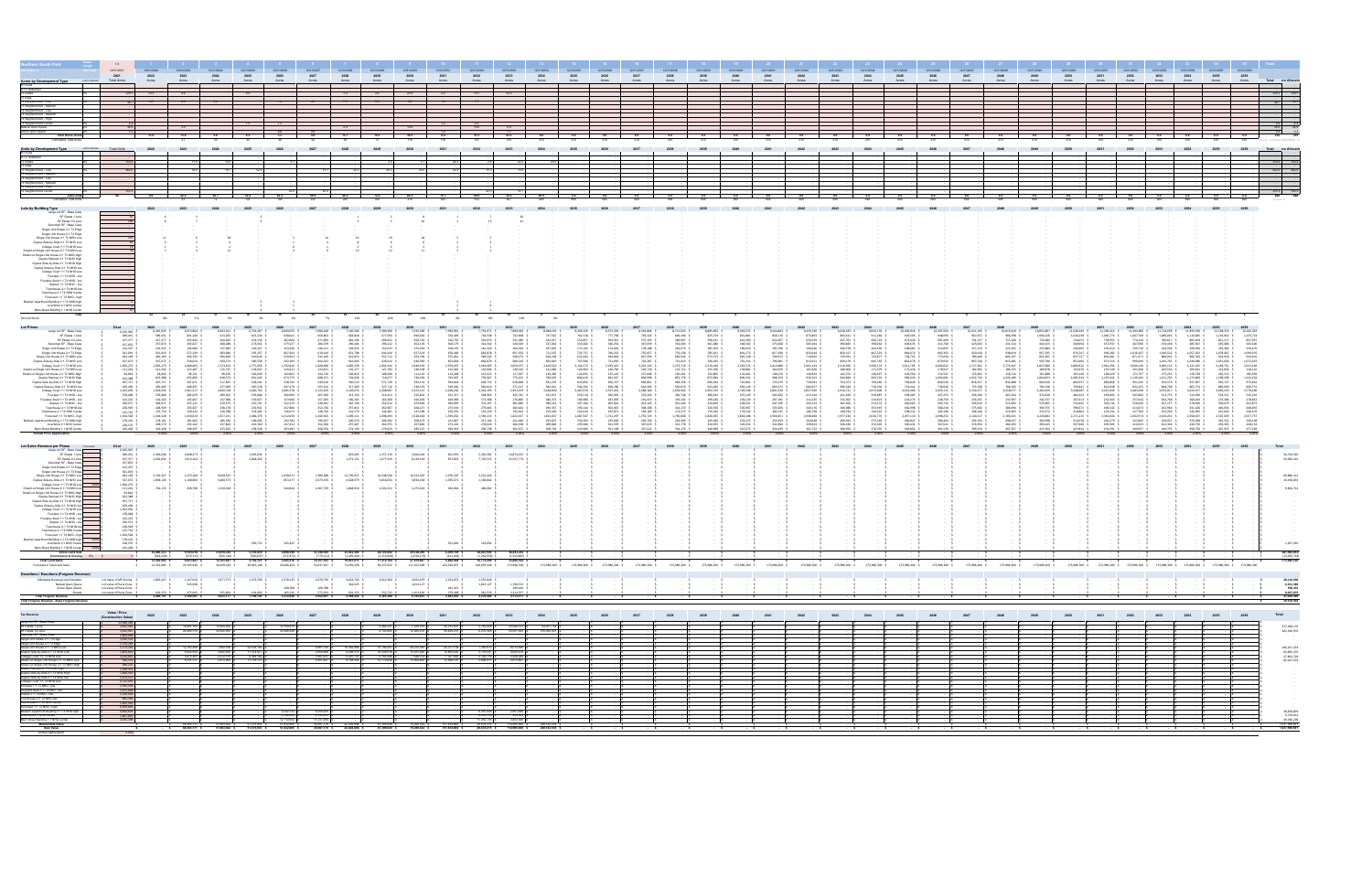| <b>Project Costs<br/>Infrastructure Costs</b>             |                |                              |                      |                 |                |               |              |                |            |              |            |                   |            |            |            |              |               |                             |                             |                             |             |            |            |           |            |             |               |             |                          |             |             |             |               |                                                      |                          |                          |               |
|-----------------------------------------------------------|----------------|------------------------------|----------------------|-----------------|----------------|---------------|--------------|----------------|------------|--------------|------------|-------------------|------------|------------|------------|--------------|---------------|-----------------------------|-----------------------------|-----------------------------|-------------|------------|------------|-----------|------------|-------------|---------------|-------------|--------------------------|-------------|-------------|-------------|---------------|------------------------------------------------------|--------------------------|--------------------------|---------------|
|                                                           |                |                              |                      |                 |                |               |              |                |            |              |            |                   |            |            |            |              |               |                             |                             |                             |             |            |            |           |            |             |               |             |                          |             |             |             |               |                                                      |                          |                          |               |
| <b>Infrastructure Cost</b>                                |                |                              | 6,882,568 \$         |                 |                |               |              |                |            |              |            |                   |            |            |            |              |               |                             |                             |                             |             |            |            |           |            |             |               |             |                          |             |             |             |               |                                                      | $\sim$ $\sim$            | $S = 49.248.065$         |               |
| <b>Additional Contigency</b>                              |                |                              | . . s                |                 |                |               |              |                |            |              |            |                   |            |            |            |              |               |                             |                             |                             |             |            |            |           |            |             |               |             |                          |             |             |             |               |                                                      | $\sim$ $\sim$            | the contract of the con- |               |
| Total Infrastructure Costs                                |                |                              | 6,882,568            | 2.579.985       |                |               |              | 1.290.071      |            |              |            | 6.536.430         |            |            |            |              |               |                             |                             |                             |             |            |            |           |            |             |               |             |                          |             |             |             |               |                                                      |                          | 1.00%                    |               |
|                                                           |                |                              |                      |                 |                |               |              |                |            |              |            |                   |            |            |            |              |               |                             |                             |                             |             |            |            |           |            |             |               |             |                          |             |             |             |               |                                                      |                          |                          |               |
| Other Costs                                               |                |                              | 2022                 |                 |                |               | 2026         | 2027           |            |              |            |                   |            |            |            |              |               |                             |                             |                             |             |            |            |           |            |             |               |             |                          |             |             |             |               | 2054                                                 | 2055                     | 2056                     |               |
| Sewer Lump Sum                                            |                |                              | 5,290,338            |                 |                |               |              |                |            |              |            |                   |            |            |            |              |               |                             |                             |                             |             |            |            |           |            |             |               |             |                          |             |             |             |               |                                                      |                          |                          | 5, 290, 338   |
| EW Connector to HWY                                       |                | EW connector 7.5 M from F \$ | 2,209,662            |                 |                |               |              |                |            |              |            |                   |            |            |            |              |               |                             |                             |                             |             |            |            |           |            |             |               |             |                          |             |             |             |               |                                                      |                          |                          | $5$ 2,209,662 |
| Roundabout                                                |                |                              | 2,500,000            |                 |                |               |              |                |            |              |            |                   |            |            |            |              |               |                             |                             |                             |             |            |            |           |            |             |               |             |                          |             |             |             |               |                                                      |                          |                          | \$ 2,500,000  |
| <b>Temporary: School exactions</b>                        |                |                              | 305,249 \$           | 210.122 \$      | 335,002        | 147,902 \$    | 138,988      | 257.233 \$     | 472,469 \$ | 399.240 S    | 554,885 \$ | 169,849 S         | 319,640 \$ | 549,709 \$ |            | $\cdot$ s    | $\cdot$ s     | $\sim$ $\sim$ $\sim$ $\sim$ | $\sim$ $\sim$ $\sim$ $\sim$ | $\sim$ $\sim$ $\sim$ $\sim$ | $\sim$ s    | $\sim$ s   | $\sim$ s   | $\cdot$ s | $\sim$ s   | $\sim$ s    | $\sim$ s      | $\sim$ s    | <b>Contract Contract</b> |             |             |             |               |                                                      |                          |                          |               |
| EW Connector traffic light at Hwy                         |                |                              | 400,000              |                 |                |               |              |                |            |              |            |                   |            |            |            |              |               |                             |                             |                             |             |            |            |           |            |             |               |             |                          |             |             |             |               |                                                      |                          |                          |               |
| Park Development                                          | \$ 4.00 / sqft |                              | $\sim$ s             |                 |                |               |              |                |            |              |            | 174 240           |            | 191,664 1  |            |              |               |                             |                             |                             |             |            |            |           |            |             |               |             |                          |             |             |             |               |                                                      | .                        | $-5$ 574.992             |               |
| Open Space Development                                    | \$ 1.00 / saft |                              |                      |                 |                |               |              |                |            |              | 435,600    |                   |            | 432.100    |            |              |               |                             |                             |                             |             |            |            |           |            |             |               |             |                          |             |             |             |               |                                                      |                          | $-5$ 1.521.103           |               |
| Subtotal                                                  |                |                              | 10,705,249           |                 |                |               |              |                |            |              |            |                   |            |            |            |              |               |                             |                             |                             |             |            |            |           |            |             |               |             |                          |             |             |             |               |                                                      |                          | 5 16.356.384             |               |
| Grand Total Infrastructure Cost                           |                |                              | 20 225 990           | 3.358.905       |                |               |              |                |            |              |            |                   |            | 10,402.23  |            |              |               |                             |                             |                             |             |            |            |           |            |             |               |             |                          |             |             |             |               |                                                      |                          |                          | \$75,445.117  |
| <b>Cumulative Cost</b>                                    |                |                              | 20,225,990 \$        | 23,584,895 \$   | 25,380,974 \$  | 29 643 741 \$ | 31,188,532   | 33 088 158 \$  | 36 457 557 | 38 481 621 S | 47 915 477 | <b>55 828 074</b> | 65.042.878 | 75,445,117 | 75 445 117 | 75445117 9   | 75 445 117 \$ | 75445117 \$                 | 75445117 \$                 | 75 445 117 \$               | 75445117 \$ | 75 445 117 | 75445117 1 | 75445117  | 75445117   | 75445117 \$ | 75 445 117 \$ | 75445117 \$ | 75445117 \$              | 75445117 \$ | 75445117 \$ | 75445117 \$ | 75 445 117 \$ | 75,445,117 \$ 75,445,117 \$ 75,445,117 \$ 75,445,117 |                          |                          |               |
| <b>Additional Contingency</b>                             |                |                              |                      |                 |                |               |              |                |            |              |            |                   |            |            |            |              |               |                             |                             |                             |             |            |            |           |            |             |               |             |                          |             |             |             |               |                                                      |                          |                          |               |
|                                                           |                |                              |                      |                 |                |               |              |                |            |              |            |                   |            |            |            |              |               |                             |                             |                             |             |            |            |           |            |             |               |             |                          |             |             |             |               |                                                      |                          |                          |               |
|                                                           |                |                              |                      |                 |                |               |              |                |            |              |            |                   |            |            |            |              |               |                             |                             |                             |             |            |            |           |            |             |               |             |                          |             |             |             |               |                                                      |                          |                          |               |
| Revenue / Return<br>Total Project Cost<br>Cost Cumulative |                |                              |                      |                 |                |               |              |                |            |              |            |                   |            |            |            |              |               |                             |                             |                             |             |            |            |           |            |             |               |             |                          |             |             |             |               |                                                      |                          |                          |               |
|                                                           |                | S (22,400,000) S 20,225,990  |                      | 3.358.905 1     | 1.796.079 1    |               | 1 644 701    | 1899 626 1     |            | 2.024.052.1  |            |                   |            | 10 402 239 |            |              |               |                             |                             |                             |             |            |            |           |            |             |               |             |                          |             |             |             |               |                                                      | .                        |                          | 97.845.117    |
|                                                           |                |                              | 42 625 990           |                 |                |               |              |                |            |              |            |                   |            |            |            |              |               |                             | 97 845 117                  | 97 845 117                  | 97 845 117  |            |            |           |            |             |               | 97 845 117  |                          |             |             |             |               | 97.845.117 S                                         | 97.845.117 \$ 97.845.117 |                          |               |
| Revenue<br>Lot Sale Revenue                               |                |                              | 2022                 |                 |                |               |              |                |            |              |            |                   |            |            |            |              |               |                             |                             |                             |             |            |            |           |            |             |               |             |                          |             |             |             |               |                                                      |                          | 2056                     | Total         |
|                                                           |                |                              | 12.542.083           | 9.023.863       | 12.702.001     |               |              | 10.351.183     | 19 921 811 | 17.413.104 0 | 27.079.987 | 5 BRR DAR         | 16 776 790 | 33,890,354 |            |              |               |                             |                             |                             |             |            |            |           |            |             |               |             |                          |             |             |             |               |                                                      |                          |                          | 173,986,300   |
| Metro/TIF Reimbursements                                  |                |                              |                      |                 |                |               |              |                |            |              |            |                   |            |            |            |              |               |                             |                             |                             |             |            |            |           |            |             |               |             |                          |             |             |             |               |                                                      |                          |                          |               |
| Gross Revenue                                             |                |                              |                      |                 |                |               |              |                |            |              |            |                   |            |            |            |              |               |                             |                             |                             |             |            |            |           |            |             |               |             |                          |             |             |             |               |                                                      |                          |                          | 173 986 30    |
| Return                                                    |                |                              |                      |                 |                |               |              |                |            |              |            |                   |            |            |            |              |               |                             |                             |                             |             |            |            |           |            |             |               |             |                          |             |             |             |               |                                                      |                          |                          |               |
| <b>Developer Profit Goal</b>                              |                | 12.00% S                     | 5 115 118 81         |                 |                |               |              |                |            |              |            |                   |            |            |            |              |               |                             |                             |                             |             |            |            |           |            |             |               |             |                          |             |             |             |               |                                                      |                          |                          | 360 182 485 3 |
| <b>Developer Profit Actual</b>                            |                | $(22.400.000)$ \$            | (7.683.907)          |                 |                |               |              |                |            |              |            |                   |            |            |            |              |               |                             |                             |                             |             |            |            |           |            |             |               |             |                          |             |             |             |               |                                                      |                          |                          | 98.541.182    |
| Profit Cumulative                                         |                |                              | $5$ $(7,683,907)$ \$ | $(2.018.949)$ S |                |               |              |                |            |              |            | 67.492.583        |            |            |            |              |               |                             |                             |                             |             |            |            |           |            |             |               |             |                          |             |             |             |               |                                                      | 8.541.182 S 98.541.182   |                          |               |
| Developer Profit Actual (%)                               |                |                              | $-18.0%$             | 12.3%           | 22.8%          |               |              | 15.2%          | 28.1%      |              |            |                   |            |            |            |              |               |                             |                             |                             |             |            |            |           |            |             |               |             |                          |             |             |             |               |                                                      |                          |                          |               |
| Subsidy Required to Reach Dev Profit Goal                 |                |                              | 12,799.026           | (146,770) S     | (5.173.285) \$ | 5.715.894 \$  | 4.350.099 \$ | (1.792.978) \$ | (9.02.98)  |              |            |                   |            |            | 1.741.414  | 11 741 414 1 | 1741 414      | 11741414                    | 11741414                    | 11 741 414                  | 11741414    | 11 741 414 |            | 11741414  | 11 741 414 | 11741414    | 11741414      |             |                          |             |             |             |               | 11741414                                             | 11 741 414 \$            | 11741414 3               | 261.641.30    |
| <b>Total Returns</b>                                      |                |                              |                      |                 |                |               |              |                |            |              |            |                   |            |            |            |              |               |                             |                             |                             |             |            |            |           |            |             |               |             |                          |             |             |             |               |                                                      |                          |                          | Total         |
| <b>Total NSP</b>                                          |                | \$ (22,400,000) \$           | (7,683,907)          | 5 664 958       |                |               |              |                |            | 15,389,101 * | 17 646 131 |                   |            |            |            |              |               |                             |                             |                             |             |            |            |           |            |             |               |             |                          |             |             |             |               |                                                      |                          |                          | 98.541.1      |
| Cash-on-Cash Return                                       |                |                              |                      |                 |                |               |              |                |            |              |            |                   |            |            |            |              |               |                             |                             |                             |             |            |            |           |            |             |               |             |                          |             |             |             |               |                                                      |                          |                          | 100.7%        |
| Profit per Period                                         |                |                              | -38.0%               |                 |                |               |              |                |            |              |            |                   |            |            |            |              |               |                             |                             |                             |             |            |            |           |            |             |               |             |                          |             |             |             |               |                                                      |                          |                          |               |
|                                                           |                |                              |                      |                 |                |               |              |                |            |              |            |                   |            |            |            |              |               |                             |                             |                             |             |            |            |           |            |             |               |             |                          |             |             |             |               |                                                      |                          |                          |               |

| <b>Return Summary</b>                     |                   |
|-------------------------------------------|-------------------|
| Net Profit (Today's Dollars)              | 98.541.182        |
| Profit Margin (at Build-out)              | 100.71%           |
| Net Present Value (XNPV)<br>Discount rate | 11,777,972<br>10% |
| <b>NPV to Price/Basis Ratio</b>           | 53%               |
| <b>NPV Per Ace</b>                        | 52,580            |
| Cash-on-Cash Return - Avg.                | 12.15%            |
| Internal Rate of Return (XIRR)            | 20.20%            |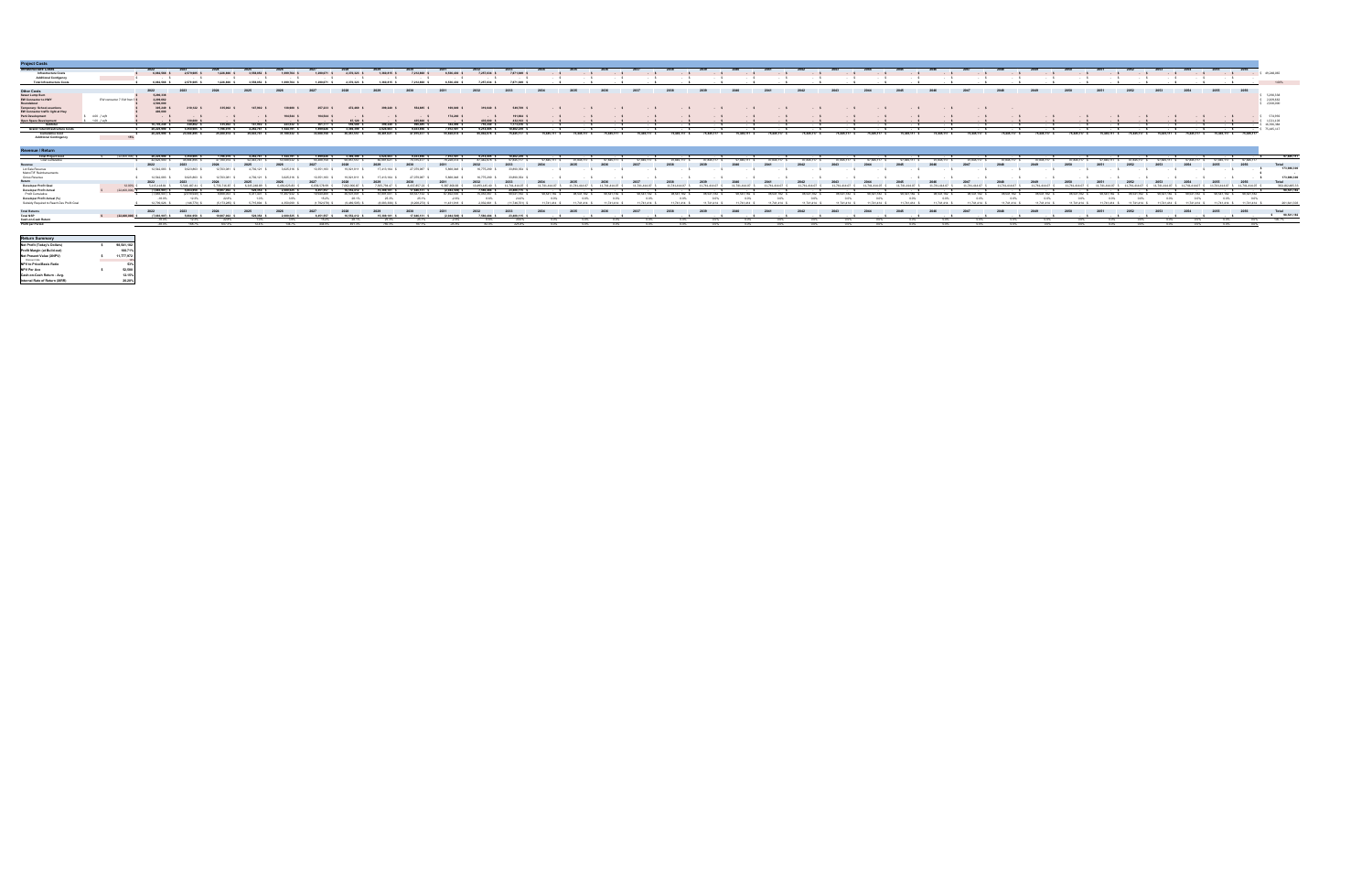| <b>Acres by Development Type</b><br>Neighborhood - Mes<br>4 Neighborhood - Medi<br>4 Neighborhood - High<br>4 Neighborhood Cente<br>Active Open Space<br>Total Gros-<br><b>Units by Development Type</b>                                                                                                                                                                                                                                                                                                                                                                                                                                                                                                                                                                                                                                                                                         | 12/31/2021<br>2021                                                                                                                                                                                                                                                                                                                                                                                                                                                                             | 12/31/2022<br>2022<br>Acres                                                                                                                                                                                                                                                                                                               | 12/31/2023<br>2023                                                                                                                                                                                                                                                                                                                           | 12/31/2024<br>2024                                                                                                                                                                                                                                                                                                                     | 12/31/2025<br>2025                                                                                                                                                                                                                                                                                                                                                                                                                          | 12/31/2026<br>2026                                                                                                                                                                                                                                                                                                                          | 12/31/2027<br>2027                                                                                                                                                                                                                                                                                                                                               | 12/31/2028<br>2028                                                                                                                                                                                                                                                                                                                                                                                                                                       | 12/31/2029<br>2029                                                                                                                                                                                                                                                                                                                                                                                                              | 12/31/2030<br>2030                                                                                                                                                                                                                                                                                                                                                                                      | 12/31/2031<br>2031                                                                                                                                                                                                                                                                                                                                                                      | 12/31/2032<br>2032                                                                                                                                                                                                                                                                                                                                               | 12/31/2033<br>2033                                                                                                                                                                                                                                                                                                                       | 12/31/2034<br>2034                                                                                                                                                                                                                                                                                            | 12/31/2035<br>2035                                                                                                                                                                                                                                                                                                               | 12/31/2036<br>2036                                                                                                                                                                                                                                                                                                                                                                                                                                                                                           | 12/31/2037<br>2037                                                                                                                                                                                                                                                                                                                                                                      | 12/31/2038<br>2038                                                                                                                                                                                                                                                                                                                                                                               | 12/31/2039<br>2039                                                                                                                                                                                                                                                                                                                                                       | 12/31/2040<br>2040                                                                                                                                                                                                                                                                                                                         | 12/31/2041<br>2041                                                                                                                                                                                                                                                                                                                                                                                                                                                                                                                                                       | 12/31/2042<br>2042                                                                                                                                                                                                                                                                                                                    | 12/31/2043<br>2043                                                                                                                                                                                                                                                                                                                    | 12/31/2044<br>2044                                                                                                                                                                                                                                                                              | 12/31/2045<br>2045                                                                                                                                                                                                                                                                                                                  | 12/31/2046<br>2046                                                                                                                                                                                                                                                                                                                               | 12/31/2047<br>2047                                                                                                                                                                                                                                                                                                                                                                                                                                                                     | 12/31/2048<br>2048                                                                                                                                                                                                                                                                                                                            | 12/31/2049<br>2049                                                                                                                                                                                                                                                                                                  | 12/31/2050<br>2050                                                                                                                                                                                                                                                                                                                                 | 12/31/2051<br>2051                                                                                                                                                                                                                                                                                                                                        | 12/31/2052<br>2052                                                                                                                                                                                                                                                                                                                       | 12/31/2053<br>2053                                                                                                                                                                                                                                                                                                                                   | 12/31/2054<br>2054                                                                                                                                                                                                                                                                                                                       | 2055                                                                                                                                                                                                                                                                                                                                             | 2056                                                                                                                                                                                                                                                                                                              |                                                                                                                                                                                                                                                                                              |
|--------------------------------------------------------------------------------------------------------------------------------------------------------------------------------------------------------------------------------------------------------------------------------------------------------------------------------------------------------------------------------------------------------------------------------------------------------------------------------------------------------------------------------------------------------------------------------------------------------------------------------------------------------------------------------------------------------------------------------------------------------------------------------------------------------------------------------------------------------------------------------------------------|------------------------------------------------------------------------------------------------------------------------------------------------------------------------------------------------------------------------------------------------------------------------------------------------------------------------------------------------------------------------------------------------------------------------------------------------------------------------------------------------|-------------------------------------------------------------------------------------------------------------------------------------------------------------------------------------------------------------------------------------------------------------------------------------------------------------------------------------------|----------------------------------------------------------------------------------------------------------------------------------------------------------------------------------------------------------------------------------------------------------------------------------------------------------------------------------------------|----------------------------------------------------------------------------------------------------------------------------------------------------------------------------------------------------------------------------------------------------------------------------------------------------------------------------------------|---------------------------------------------------------------------------------------------------------------------------------------------------------------------------------------------------------------------------------------------------------------------------------------------------------------------------------------------------------------------------------------------------------------------------------------------|---------------------------------------------------------------------------------------------------------------------------------------------------------------------------------------------------------------------------------------------------------------------------------------------------------------------------------------------|------------------------------------------------------------------------------------------------------------------------------------------------------------------------------------------------------------------------------------------------------------------------------------------------------------------------------------------------------------------|----------------------------------------------------------------------------------------------------------------------------------------------------------------------------------------------------------------------------------------------------------------------------------------------------------------------------------------------------------------------------------------------------------------------------------------------------------|---------------------------------------------------------------------------------------------------------------------------------------------------------------------------------------------------------------------------------------------------------------------------------------------------------------------------------------------------------------------------------------------------------------------------------|---------------------------------------------------------------------------------------------------------------------------------------------------------------------------------------------------------------------------------------------------------------------------------------------------------------------------------------------------------------------------------------------------------|-----------------------------------------------------------------------------------------------------------------------------------------------------------------------------------------------------------------------------------------------------------------------------------------------------------------------------------------------------------------------------------------|------------------------------------------------------------------------------------------------------------------------------------------------------------------------------------------------------------------------------------------------------------------------------------------------------------------------------------------------------------------|------------------------------------------------------------------------------------------------------------------------------------------------------------------------------------------------------------------------------------------------------------------------------------------------------------------------------------------|---------------------------------------------------------------------------------------------------------------------------------------------------------------------------------------------------------------------------------------------------------------------------------------------------------------|----------------------------------------------------------------------------------------------------------------------------------------------------------------------------------------------------------------------------------------------------------------------------------------------------------------------------------|--------------------------------------------------------------------------------------------------------------------------------------------------------------------------------------------------------------------------------------------------------------------------------------------------------------------------------------------------------------------------------------------------------------------------------------------------------------------------------------------------------------|-----------------------------------------------------------------------------------------------------------------------------------------------------------------------------------------------------------------------------------------------------------------------------------------------------------------------------------------------------------------------------------------|--------------------------------------------------------------------------------------------------------------------------------------------------------------------------------------------------------------------------------------------------------------------------------------------------------------------------------------------------------------------------------------------------|--------------------------------------------------------------------------------------------------------------------------------------------------------------------------------------------------------------------------------------------------------------------------------------------------------------------------------------------------------------------------|--------------------------------------------------------------------------------------------------------------------------------------------------------------------------------------------------------------------------------------------------------------------------------------------------------------------------------------------|--------------------------------------------------------------------------------------------------------------------------------------------------------------------------------------------------------------------------------------------------------------------------------------------------------------------------------------------------------------------------------------------------------------------------------------------------------------------------------------------------------------------------------------------------------------------------|---------------------------------------------------------------------------------------------------------------------------------------------------------------------------------------------------------------------------------------------------------------------------------------------------------------------------------------|---------------------------------------------------------------------------------------------------------------------------------------------------------------------------------------------------------------------------------------------------------------------------------------------------------------------------------------|-------------------------------------------------------------------------------------------------------------------------------------------------------------------------------------------------------------------------------------------------------------------------------------------------|-------------------------------------------------------------------------------------------------------------------------------------------------------------------------------------------------------------------------------------------------------------------------------------------------------------------------------------|--------------------------------------------------------------------------------------------------------------------------------------------------------------------------------------------------------------------------------------------------------------------------------------------------------------------------------------------------|----------------------------------------------------------------------------------------------------------------------------------------------------------------------------------------------------------------------------------------------------------------------------------------------------------------------------------------------------------------------------------------------------------------------------------------------------------------------------------------|-----------------------------------------------------------------------------------------------------------------------------------------------------------------------------------------------------------------------------------------------------------------------------------------------------------------------------------------------|---------------------------------------------------------------------------------------------------------------------------------------------------------------------------------------------------------------------------------------------------------------------------------------------------------------------|----------------------------------------------------------------------------------------------------------------------------------------------------------------------------------------------------------------------------------------------------------------------------------------------------------------------------------------------------|-----------------------------------------------------------------------------------------------------------------------------------------------------------------------------------------------------------------------------------------------------------------------------------------------------------------------------------------------------------|------------------------------------------------------------------------------------------------------------------------------------------------------------------------------------------------------------------------------------------------------------------------------------------------------------------------------------------|------------------------------------------------------------------------------------------------------------------------------------------------------------------------------------------------------------------------------------------------------------------------------------------------------------------------------------------------------|------------------------------------------------------------------------------------------------------------------------------------------------------------------------------------------------------------------------------------------------------------------------------------------------------------------------------------------|--------------------------------------------------------------------------------------------------------------------------------------------------------------------------------------------------------------------------------------------------------------------------------------------------------------------------------------------------|-------------------------------------------------------------------------------------------------------------------------------------------------------------------------------------------------------------------------------------------------------------------------------------------------------------------|----------------------------------------------------------------------------------------------------------------------------------------------------------------------------------------------------------------------------------------------------------------------------------------------|
| 3 Neighborhood<br>T3 Neighborhood - Medium<br>4 Neighborhood - Low                                                                                                                                                                                                                                                                                                                                                                                                                                                                                                                                                                                                                                                                                                                                                                                                                               |                                                                                                                                                                                                                                                                                                                                                                                                                                                                                                |                                                                                                                                                                                                                                                                                                                                           |                                                                                                                                                                                                                                                                                                                                              |                                                                                                                                                                                                                                                                                                                                        |                                                                                                                                                                                                                                                                                                                                                                                                                                             |                                                                                                                                                                                                                                                                                                                                             |                                                                                                                                                                                                                                                                                                                                                                  |                                                                                                                                                                                                                                                                                                                                                                                                                                                          |                                                                                                                                                                                                                                                                                                                                                                                                                                 |                                                                                                                                                                                                                                                                                                                                                                                                         |                                                                                                                                                                                                                                                                                                                                                                                         |                                                                                                                                                                                                                                                                                                                                                                  |                                                                                                                                                                                                                                                                                                                                          |                                                                                                                                                                                                                                                                                                               |                                                                                                                                                                                                                                                                                                                                  |                                                                                                                                                                                                                                                                                                                                                                                                                                                                                                              |                                                                                                                                                                                                                                                                                                                                                                                         |                                                                                                                                                                                                                                                                                                                                                                                                  |                                                                                                                                                                                                                                                                                                                                                                          |                                                                                                                                                                                                                                                                                                                                            |                                                                                                                                                                                                                                                                                                                                                                                                                                                                                                                                                                          |                                                                                                                                                                                                                                                                                                                                       |                                                                                                                                                                                                                                                                                                                                       |                                                                                                                                                                                                                                                                                                 |                                                                                                                                                                                                                                                                                                                                     |                                                                                                                                                                                                                                                                                                                                                  |                                                                                                                                                                                                                                                                                                                                                                                                                                                                                        |                                                                                                                                                                                                                                                                                                                                               |                                                                                                                                                                                                                                                                                                                     |                                                                                                                                                                                                                                                                                                                                                    |                                                                                                                                                                                                                                                                                                                                                           |                                                                                                                                                                                                                                                                                                                                          |                                                                                                                                                                                                                                                                                                                                                      |                                                                                                                                                                                                                                                                                                                                          |                                                                                                                                                                                                                                                                                                                                                  |                                                                                                                                                                                                                                                                                                                   |                                                                                                                                                                                                                                                                                              |
| Neighborhood Cent<br><b>Lots by Building Type</b><br>Large Lot SF - Base Case<br>SF Estate 1 Acre<br>SF Estate 1/2 Acre<br>Suburban SF - Base Case<br>Single Unit Estate 2:1 T3 Edge<br>Single Unit House 2:1 T3 Edge<br>Single Unit House 2:1 T3 NHD-Low<br>Duplex Side-by-Side 2:1 T3 NHD Low<br>Cottage Court 1:1 T3 NHD Low<br>Small Lot Single Unit House 2:1 T3 NHD-Low<br>Small Lot Single Unit House 2.1 T3 NHD-High<br>Duplex Stacked 2:1 T3 NHD High<br>Duplex Side-by-Side 2:1 T3 NHD High<br>Duplex Side-by-Side 2:1 T4 NHD low<br>Cottage Court 1:1 T4 NHD Low<br>Fourplex 1:1 T4 NHD - low<br>Fourplex 2bed 1:1 T4 NHD - low<br>Steplex 1:1 T4 NHD - low<br>Townhouse 2:1 T4 NHD-low<br>Townhouse 2:1 T4 NHD Center<br>Forecourt 1:1 T4 NHD - high<br>Medium Apartment Building 1:1 T4 NHD-high<br>Live/Work 2:1 NHD Center<br>Main Street Building 1:1 NHD Cente<br>Percent Share |                                                                                                                                                                                                                                                                                                                                                                                                                                                                                                | 2022<br>4%                                                                                                                                                                                                                                                                                                                                | 2023<br>3%                                                                                                                                                                                                                                                                                                                                   | 3%                                                                                                                                                                                                                                                                                                                                     | 1%                                                                                                                                                                                                                                                                                                                                                                                                                                          | 3%                                                                                                                                                                                                                                                                                                                                          | 3%                                                                                                                                                                                                                                                                                                                                                               | 7%                                                                                                                                                                                                                                                                                                                                                                                                                                                       | 4%                                                                                                                                                                                                                                                                                                                                                                                                                              |                                                                                                                                                                                                                                                                                                                                                                                                         |                                                                                                                                                                                                                                                                                                                                                                                         | 3%                                                                                                                                                                                                                                                                                                                                                               |                                                                                                                                                                                                                                                                                                                                          | 9%                                                                                                                                                                                                                                                                                                            |                                                                                                                                                                                                                                                                                                                                  |                                                                                                                                                                                                                                                                                                                                                                                                                                                                                                              | 8%                                                                                                                                                                                                                                                                                                                                                                                      | 5%                                                                                                                                                                                                                                                                                                                                                                                               | 3%                                                                                                                                                                                                                                                                                                                                                                       | 6%                                                                                                                                                                                                                                                                                                                                         |                                                                                                                                                                                                                                                                                                                                                                                                                                                                                                                                                                          |                                                                                                                                                                                                                                                                                                                                       | <b>Q%</b>                                                                                                                                                                                                                                                                                                                             | 0%                                                                                                                                                                                                                                                                                              | 0%                                                                                                                                                                                                                                                                                                                                  | 0%                                                                                                                                                                                                                                                                                                                                               | $O\%$                                                                                                                                                                                                                                                                                                                                                                                                                                                                                  | 0%                                                                                                                                                                                                                                                                                                                                            | 0%                                                                                                                                                                                                                                                                                                                  |                                                                                                                                                                                                                                                                                                                                                    | O96                                                                                                                                                                                                                                                                                                                                                       | 0%                                                                                                                                                                                                                                                                                                                                       | 0%                                                                                                                                                                                                                                                                                                                                                   |                                                                                                                                                                                                                                                                                                                                          |                                                                                                                                                                                                                                                                                                                                                  |                                                                                                                                                                                                                                                                                                                   |                                                                                                                                                                                                                                                                                              |
| <b>Lot Prices</b><br>Large Lot SF - Base Case<br>SF Estate 1 Acre<br>SF Estate 1/2 Acre<br>Suburban SF - Base Case<br>Single Unit Estate 2:1 T3 Edge<br>Single Unit House 2:1 T3 Edge<br>Single Unit House 2:1 T3 NHD-Los<br>Duplex Side-by-Side 2:1 T3 NHD Low<br>Cottage Court 1:1 T3 NHD Los<br>Small Lot Single Unit House 2:1 T3 NHD-Low<br>Small Lot Single Unit House 2:1 T3 NHD-High<br>Duplex Stacked 2:1 T3 NHD High<br>Duplex Side-by-Side 2:1 T3 NHD High<br>Duplex Side-by-Side 2:1 T4 NHD los<br>Cottage Court 1:1 T4 NHD Low<br>Fourplex 1:1 T4 NHD - low<br>Fourplex 2bed 1:1 T4 NHD - low<br>Steplex 1:1 T4 NHD - Iow<br>Townhouse 2:1 T4 NHD-low<br>Townhouse 2:1 T4 NHD Center<br>Forecourt 1:1 T4 NHD - high<br>Medium Apartment Building 1:1 T4 NHD-high<br>Live/Work 2:1 NHD Center<br>Main Street Building 1:1 NHD Center<br>Annual Price Appreciation                    | \$/Lot<br>6,345,945 \$<br>589,451 \$<br>$427,377$ \$<br>257,870 \$<br>132,337 \$<br>561,019 \$<br>$481,169$ \$<br>547,072 \$<br>$1,656,279$ \$<br>111,242 \$<br>94,844 \$<br>623,388 \$<br>497,717 \$<br>459,409 \$<br>1,923,056 \$<br>$\begin{array}{ccc} 278,068 & \text{\bf $5$} \\ 142,222 & \text{\bf $5$} \end{array}$<br>306,971 \$<br>228,929 \$<br>125,710 S<br>$1,304,528$ \$<br>$178,101$ \$<br>228,570 \$                                                                          | 2022<br>6,345,945 \$<br>589,451 \$<br>427,377 \$<br>257,870 \$<br>132,337 \$<br>561,019 \$<br>481,169 \$<br>547,072 \$<br>$1,656,279$ \$<br>111,242 \$<br>94,844 \$<br>623,388 \$<br>497,717 S<br>459,409 S<br>1,923,056<br>278,068 S<br>142,222 \$<br>306.971 S<br>228,929 \$<br>125,710 S<br>$1,304,528$ \$<br>178,101 \$<br>228,570 \$ | 2023<br>6,472,864 \$<br>601,240 \$<br>435,924<br>263,027 \$<br>134,984 \$<br>572,239 \$<br>490,792 \$<br>558,014 \$<br>1,689,405 \$<br>113,467 \$<br>96,741 \$<br>635,856 \$<br>$507,671$ \$<br>468.597 S<br>1,961,517 \$<br>283.629 S<br>145,067 \$<br>313,111 \$<br>233,507 \$<br>128,224 \$<br>1,330,619 \$<br>$181,663$ \$<br>233,142 \$ | 2024<br>6,602,321 \$<br>613,265 \$<br>444,643<br>268,288 \$<br>137,683 \$<br>583,684 \$<br>500,608 :<br>569,174 \$<br>$1,723,193$ \$<br>115.737 S<br>98,676 \$<br>648.573 S<br>517,825 \$<br>477,969 S<br>2,000,748 \$<br>289.302 S<br>147,968 \$<br>319.373 S<br>238,178 \$<br>130,788 \$<br>1,357,231 \$<br>185,296 \$<br>237,804 \$ | 2025<br>6,734,367 \$<br>625,530 \$<br>453,536 \$<br>273,654 \$<br>140,437 \$<br>595,357 \$<br>510,620 \$<br>580,558 \$<br>$1,757,656$ \$<br>118,051 \$<br>100,649 \$<br>661,545 \$<br>528,181 \$<br>487,528 \$<br>2,040,763 \$<br>295,088 \$<br>150,927 \$<br>$\begin{array}{ccc} 325,761 & \text{\bf \large{\textbf{S}}} \\ 242,941 & \text{\bf \large{\textbf{S}}} \end{array}$<br>133,404 \$<br>1,384,376 \$<br>189,002 \$<br>242,560 \$ | 2026<br>6,869,055 \$<br>638,041 \$<br>462,606<br>279,127 \$<br>143,246 \$<br>607,264 \$<br>520,833 \$<br>592,169 \$<br>1,792,810 \$<br>120,412 \$<br>102,662 \$<br>674,775 S<br>538,745 \$<br>497,279 \$<br>2,081,578 \$<br>300,990 \$<br>153,946 \$<br>332,276 \$<br>247,800 \$<br>136.072 S<br>$1,412,063$ \$<br>192,782 \$<br>247,412 \$ | 2027<br>7,006,436 \$<br>650,802 \$<br>471,859 9<br>284,709 \$<br>146,111<br>619,410 \$<br>531,249<br>604,012 \$<br>$1,828,666$ \$<br>122,821 \$<br>104,716 \$<br>688,271 9<br>549,520<br>507,224 \$<br>2,123,209<br>307,009 \$<br>157,025<br>338,921 \$<br>252,756<br>138,794 9<br>1,440,305 \$<br>196,637 \$<br>252,360 \$                                      | 2028<br>7,146,564<br>663,818 \$<br>481,296 \$<br>290,404 \$<br>149,033 \$<br>631,798 \$<br>541,874 \$<br>616,092<br>1,865,239 \$<br>$\begin{array}{ccc} 125,277 & \text{\$} \\ 106,810 & \text{\$} \end{array}$<br>702,036 \$<br>560,510 \$<br>$517,369$ \$<br>2,165,674 \$<br>$\begin{array}{ccc} 313,150 & \text{\bf 5} \\ 160,165 & \text{\bf 5} \end{array}$<br>345,700 \$<br>257,811 \$<br>141,570 \$<br>$1,469,111$ \$<br>200,570 \$<br>257,407 \$ | 2029<br>7,289,496 \$<br>677,094 \$<br>490,922 \$<br>296,212 \$<br>$152,013$ \$<br>644,434 \$<br>552,712 \$<br>628,414 \$<br>1,902,544 \$<br>127,783 \$<br>$108,946 \t$ 5716,077 \t$ 5571,720 \t$$<br>$\begin{array}{r} 527,716 \> \ 5 \\ 2,208,987 \> \ 5 \end{array}$<br>$\begin{array}{r} 319,413 \> \ 5 \\ 163,369 \> \ 5 \end{array}$<br>352,614 \$<br>262,967 \$<br>144,401 \$<br>1,498,493 \$<br>204,582 \$<br>262,555 \$ | 2030<br>7,435,286 \$<br>690,636 \$<br>500,740 \$<br>302,136 \$<br>$155,054$ \$<br>657,323 \$<br>563,766 \$<br>640,982 \$<br>1,940,595 \$<br>130,338 \$<br>111,125 \$<br>730,399 \$<br>583,154 \$<br>538,270 \$<br>2,253,167 \$<br>$\begin{array}{ccc} 325,801 & \text{\$5$} \\ 166,636 & \text{\$5$} \end{array}$<br>359,666 \$<br>268,227 \$<br>147,289 \$<br>1,528,463 \$<br>208,673 \$<br>267,806 \$ | 2031<br>7,583,991 \$<br>510,755 \$<br>308,179 \$<br>158,155 \$<br>670,469 \$<br>575,041 \$<br>653,802 \$<br>1,979,407 S<br>$\begin{array}{r} 132,945 \quad \  \  \, 5 \\ 113,348 \quad \  \  5 \end{array}$<br>745,007 \$<br>594,818 \$<br>549,036 \$<br>2,298,230 \$<br>332,317 \$<br>169,969 \$<br>366,859 \$<br>273,591 \$<br>150,235 \$<br>1,559,032 \$<br>212,847 \$<br>273,162 \$ | 2032<br>7,735,671 \$<br>718,538 \$<br>520,970<br>314,342 \$<br>$161,318$ \$<br>683,878 \$<br>586,542 \$<br>666,878 \$<br>2,018,995 \$<br>135,604 \$<br>115,615 \$<br>759,907 S<br>606,714 \$<br>560,016 S<br>2,344,195 \$<br>338,963 \$<br>173,368 \$<br>374.197 S<br>279,063 \$<br>153,239 S<br>1,590,213 \$<br>217,104 \$<br>278,626 \$                        | 2033<br>7,890,385 \$<br>732,908 \$<br>531,389<br>320,629 \$<br>164,544<br>697,556 \$<br>598,273 \$<br>680,216 \$<br>2,059,375 \$<br>138,316 \$<br>117,927 \$<br>775.105 S<br>618,848 \$<br>571.217 S<br>2,391,079 \$<br>345,742 \$<br>176,836 \$<br>381,680 \$<br>284,644 \$<br>156,304 \$<br>$1,622,017$ \$<br>221,446 \$<br>284,198 \$ | 2034<br>8,048,192 \$<br>747,567<br>542.01<br>327,042 \$<br>167,835<br>711,507 \$<br>610,238<br>693,820 \$<br>2,100,562 \$<br>141.082 S<br>120,285 \$<br>790,607 S<br>631,225 \$<br>582.641 S<br>2,438,900 \$<br>352.657 S<br>180,372 \$<br>389,314 S<br>290,337 S<br>159,430 \$<br>1,654,457 \$<br>225,875 \$ | 2035<br>8,209,156 \$<br>762,518 \$<br>552,857<br>333,582 \$<br>171,192 \$<br>725,737 \$<br>622,443 \$<br>707,696 \$<br>2,142,573 \$<br>143,904 9<br>122,691<br>806.419 9<br>643,850<br>594.294 9<br>2,487,678 \$<br>359.710 S<br>183,980 \$<br>397,100 \$<br>296,144 \$<br>162.619 S<br>1,687,547 \$<br>230,392 \$<br>295,680 \$ | 2036<br>8,373,339 \$<br>777,768 \$<br>563,915<br>340,254 \$<br>174,616 \$<br>740,252 \$<br>634,892<br>721,850 :<br>2,185,425 \$<br>146,782 :<br>125,145 \$<br>822.547<br>656,727 \$<br>606,180 S<br>2,537,432 \$<br>366,905<br>187,659 \$<br>405.042 S<br>302,067<br>165.871 S<br>1,721,297 \$<br>235,000 \$<br>301,593 \$                                                                                                                                                                                   | 2037<br>8,540,806 \$<br>575,193<br>347,059<br>$178,108$ 9<br>755,057<br>647,590<br>736,287<br>2,229,133 \$<br>838,998 9<br>669,861<br>618,303<br>2,588,180 \$<br>$374,243$ \$<br>191,413 \$<br>413,143 \$<br>308,108<br>169,189 \$<br>1,755,723 \$<br>239,700 \$<br>307,625 \$                                                                                                          | 2038<br>8,711,622 \$<br>809,190 \$<br>586,697<br>354,000 \$<br>$181,670$ \$<br>770,158 \$<br>660,542<br>751,013 \$<br>2,273,716 \$<br>152,712 \$<br>130,201 \$<br>855,778 \$<br>683,258 \$<br>630,670 \$<br>2,639,944 \$<br>$\begin{matrix} 381,728 & \text{\bf 5}\\ 195,241 & \text{\bf 5} \end{matrix}$<br>$421,406$ \$<br>314,270 \$<br>172.573 S<br>1,790,838 \$<br>244,494 \$<br>313,778 \$ | 2039<br>8,885,855<br>825,374<br>$\begin{array}{cc} 598,431 & \text{\bf 5} \\ 361,080 & \text{\bf 5} \end{array}$<br>185,303 \$<br>785,561<br>673,753<br>766,033<br>2,319,190 \$<br>155,766<br>132,805 \$<br>872,894<br>696,924 \$<br>643,283<br>2,692,743 \$<br>389,362<br>199,146 \$<br>429,834<br>320,556 \$<br>176,024 \$<br>1,826,655 \$<br>249,384 \$<br>320,053 \$ | 2040<br>9,063,572 \$<br>841,881 \$<br>610,399<br>368,302 \$<br>189,010 \$<br>801,273 \$<br>687,228 \$<br>781,354 \$<br>2,365,574 \$<br>158,882 \$<br>135,461 \$<br>890,352 \$<br>710,862 \$<br>656,149 S<br>2,746,598 \$<br>397.149 S<br>203,129 \$<br>438,431 \$<br>326,967 \$<br>179,544 S<br>$1,863,188$ \$<br>254,372 \$<br>326,454 \$ | 2041<br>9,244,843<br>858,719 \$<br>622,607<br>375,668 \$<br>192,790 \$<br>817,298 \$<br>700,972<br>796,981 \$<br>2,412,886 \$<br>162,059 S<br>138,170<br>908.159 S<br>725,079 \$<br>669.272 S<br>2,801,530 \$<br>405.092 S<br>207,191 \$<br>447.199 S<br>333,506 \$<br>183,135 \$<br>1,900,451 \$<br>259,459 \$<br>332,984 \$                                                                                                                                                                                                                                            | 2042<br>9,429,740 \$<br>875,893 \$<br>635,059<br>383,181 \$<br>196,646 \$<br>833,644 \$<br>714,992<br>812,921 \$<br>2,461,143 \$<br>165,300 S<br>140,934 \$<br>926,322 \$<br>739,581 \$<br>682.657 S<br>2,857,560 \$<br>413,194 \$<br>211,335 \$<br>456.143 S<br>340,176 \$<br>186,798 \$<br>1,938,460 \$<br>264,648 \$<br>339,643 \$ | 2043<br>9,618,335 \$<br>893,411 \$<br>647,761<br>390,845 \$<br>200,578 \$<br>850,317 \$<br>729,291 :<br>829,179 \$<br>2,510,366 \$<br>168,606 S<br>143,752 \$<br>944.849 S<br>754,373 \$<br>696,310 \$<br>2,914,711 S<br>421,458 S<br>215,562 \$<br>465.266 S<br>346,980 \$<br>190,534 \$<br>1,977,230 \$<br>269,941 \$<br>346,436 \$ | 2044<br>9,810,702 \$<br>911,280<br>660,716<br>398,662<br>204,590<br>867,323 \$<br>845,763 \$<br>,560,574<br>171,979<br>146,627<br>963,745 S<br>769,460 :<br>710.236 S<br>2,973,006 \$<br>429.887 S<br>219,873<br>474.572<br>353,919 \$<br>194,345 S<br>2,016,774 \$<br>275,340 \$<br>353,365 \$ | 2045<br>$10,006,916$ \$<br>929,505<br>673,930<br>406,635<br>208,682 \$<br>884,670 \$<br>758,755 \$<br>862,678 \$<br>$2,611,785$ \$<br>175,418 \$<br>149,560 \$<br>983,020 \$<br>784,849 \$<br>724.441<br>3,032,466<br>438,485 \$<br>224,270 \$<br>484,063<br>360,998 \$<br>198,232 \$<br>$2,057,110$ \$<br>280,847 \$<br>360,432 \$ | 2046<br>10,207,054 \$<br>948,095 \$<br>687,409<br>414,768 \$<br>212,855 \$<br>902,363 \$<br>773,930 \$<br>879,932 \$<br>$2,664,021$ \$<br>178,927 \$<br>152,551 \$<br>1,002,681 \$<br>800,546 \$<br>738,930 S<br>$3,093,115$ \$<br>447,255 \$<br>228,756 \$<br>493,744 \$<br>368,218 \$<br>202.196 S<br>2,098,252 \$<br>286,464 \$<br>367,641 \$ | 2047<br>$10,411,195$ \$<br>967,057 \$<br>701,157 \$<br>423,063 \$<br>$217,113$ \$<br>920,410 \$<br>789,409 \$<br>897,530 \$<br>$2,717,301$ \$<br>$\begin{array}{ccc} 182,505 & \text{\bf \texttt{S}}\\ 155,602 & \text{\bf \texttt{S}}\\ \end{array}$<br>$1,022,734$ \$<br>816,557 \$<br>753,708 \$<br>3,154,977 \$<br>456,200 \$<br>233,331 \$<br>$\begin{array}{ccc} 503,619 & \text{S} \\ 375,582 & \text{S} \end{array}$<br>206,240 \$<br>2,140,217 \$<br>292,193 \$<br>374,994 \$ | 2048<br>10,619,419 \$<br>986,398<br>715,180<br>431,524<br>221,455 \$<br>938,819 \$<br>805,197<br>915,481<br>$2,771,647$ 3<br>$\begin{array}{r} 186,155 \> \S \\ 158,714 \> \S \end{array}$<br>1,043,189<br>832,888<br>768,783<br>3,218,077<br>465,324<br>237,997<br>513,692<br>383,094<br>210,365<br>2,183,021 \$<br>298,037 \$<br>382,493 \$ | 2049<br>10,831,807 \$<br>1,006,126 \$<br>729,484<br>440,155 \$<br>225,884 \$<br>957,595 \$<br>821,301<br>933,790 9<br>2,827,080 S<br>189,878 \$<br>161,888 \$<br>1,064,053 \$<br>784.158 S<br>3,282,439 \$<br>474,630<br>242,757 \$<br>523.965<br>390,755 \$<br>214.572<br>2,226,682 \$<br>303,998 \$<br>390,143 \$ | 2050<br>$11,048,443$ \$<br>1,026,249 \$<br>744,073 \$<br>448,958 \$<br>230,402 \$<br>976,747 \$<br>837,727 9<br>952,466 \$<br>2,883,622 \$<br>193,676 \$<br>165,126 \$<br>1,085,334 \$<br>866,537 \$<br>799.841 9<br>3,348,087 \$<br>484,123 \$<br>247,613<br>534,445 \$<br>398,571 \$<br>218,864 \$<br>2,271,215 \$<br>$310,078$ \$<br>397,946 \$ | 2051<br>$11,269,412 \S$<br>1,046,774 \$<br>758,955<br>457,937 \$<br>235,010 \$<br>996,282 \$<br>$854,481$ :<br>971,516 \$<br>$2,941,294$ \$<br>197,549 \$<br>168,429 \$<br>1,107,041 \$<br>883,868 \$<br>815,838 \$<br>3,415,049 \$<br>493,805 \$<br>252,565 \$<br>545,134 \$<br>406,542 \$<br>$223,241$ \$<br>2,316,640 \$<br>$316,279$ \$<br>405,905 \$ | 2052<br>$11,494,800$ 3<br>1,067,709<br>774,134<br>467,096 \$<br>239,710 \$<br>1,016,207 \$<br>871,571 9<br>990,946<br>3,000,120 \$<br>201,500 \$<br>171,797<br>1,129,181 \$<br>901,545<br>832.155 9<br>3,483,350<br>503,682 9<br>257,616 \$<br>556,036 9<br>414,673<br>227,706 \$<br>2,362,973 \$<br>322,605 \$<br>414,023 \$<br>140,937 | 2053<br>11,724,696 \$<br>1,089,063 \$<br>789,617<br>476,438 \$<br>244,504 \$<br>1,036,532 \$<br>889,002 \$<br>1,010,765 \$<br>3,060,122 \$<br>205,530 \$<br>175,233 \$<br>1.151.765 S<br>919,576 \$<br>848,798 \$<br>3,553,017 \$<br>513,755 S<br>262,768 \$<br>567,157 \$<br>422,966 \$<br>232,260 \$<br>2,410,232 \$<br>$329,057$ \$<br>422,304 \$ | 2054<br>1,110,845 \$<br>805,409 \$<br>485,967 \$<br>249,394 \$<br>1,057,262 \$<br>906,782 \$<br>1,030,980 \$<br>3,121,325 \$<br>209,641 \$<br>178,738 \$<br>1,174,800 \$<br>937,967 \$<br>865,774 \$<br>3,624,077 \$<br>524,030 \$<br>268,024 \$<br>$578,500$ \$<br>431,426 \$<br>236,905 \$<br>2,458,437 \$<br>335,638 \$<br>430,750 \$ | 2055<br>12,198,374 \$<br>1,133,062 \$<br>821,517<br>495,686 \$<br>254,382 \$<br>1,078,407 \$<br>924,918<br>1,051,600 \$<br>3,183,751 \$<br>213,834 \$<br>182,313 \$<br>1,198,296 \$<br>956,727 \$<br>883,090 \$<br>3,696,559 \$<br>534,511 \$<br>273,384 \$<br>590,070 \$<br>440,054 \$<br>241.643 S<br>2,507,605 \$<br>342,351 \$<br>439,365 \$ | 2056<br>$\begin{array}{c} 12,442,342 \\ 1,155,723 \end{array}$<br>837,947<br>505,600<br>259,470<br>1,099,976<br>943,416<br>1,072,632<br>3,247,426<br>218,110<br>185,959<br>1,222,262<br>975,861<br>900,751<br>3,770,490<br>545,201<br>278,852<br>601,872<br>448,855<br>246,476<br>2,557,757<br>349,198<br>448,152 |                                                                                                                                                                                                                                                                                              |
| Lot Sales Revenue per Phase<br>Large Lot SF - Base Case<br>SF Estate 1/2 Acre<br>Suburban SF - Base Case<br>Single Unit Estate 2:1 T3 Edge<br>Single Unit House 2:1 T3 Edge<br>Single Unit House 2:1 T3 NHD-Low<br>Duplex Side-by-Side 2:1 T3 NHD Low<br>Cottage Court 1:1 T3 NHD Low<br>Small Lot Single Unit House 2:1 T3 NHD-Low<br>Small Lot Single Unit House 2:1 T3 NHD-High<br>Duplex Stacked 2:1 T3 NHD High<br>Duplex Side-by-Side 2:1 T3 NHD High<br>Duplex Side-by-Side 2:1 T4 NHD low<br>Cottage Court 1:1 T4 NHD Low<br>Fourplex 1:1 T4 NHD - low<br>Fourplex 2bed 1:1 T4 NHD - low<br>Sixplex 1:1 T4 NHD - low<br>Townhouse 2:1 T4 NHD-low<br>Townhouse 2:1 T4 NHD Center<br>Forecourt 1:1 T4 NHD - high<br>Medium Apartment Building 1:1 T4 NHD-high<br>Live/Work 2:1 NHD Center<br>fain Street Building 1:1 NHD Cente<br>Gross Land Sale<br><b>Commission &amp; Closing</b>      | 6,345,945<br>589,451 \$<br>427,377 \$<br>257,870 \$<br>132,337<br>561,019 \$<br>$481,169$ \$<br>547,072 \$<br>1,656,279<br>111,242 \$<br>94,844<br>623,388 \$<br>497,717 9<br>459,409 9<br>1,923,056<br>$\begin{array}{cc} 278,068 & \text{\bf $S$} \\ 142,222 & \text{\bf $S$} \end{array}$<br>306,971 \$<br>228,929 \$<br>125,710 9<br>$1,304,528$ \$<br>178,101 \$<br>228,570 \$<br>243,428 \$                                                                                              | 869,977 \$<br>1,261,539 \$<br>5,291,973 \$<br>1,914,433 \$<br>764,664 \$<br>10,102,586 \$<br>$(107, 181)$ > 9.395.405 \$                                                                                                                                                                                                                  | 490,392 \$<br>711,110 S<br>4,127,739 \$<br>1,493,258 \$<br>596,438 \$<br>39,406 \$<br>2.220.071 S<br>620,381 \$<br>10,298,796 \$<br>$9,577,880$ \$                                                                                                                                                                                           | 1,681,625<br>2,438,497<br>103,873<br>5.852,009 S<br>1,635,297<br>11,711,300 \$<br>$(819,791)$ 5                                                                                                                                                                                                                                        | 494,952<br>494,952 \$<br>$\frac{(34,647)}{460,306}$ \$                                                                                                                                                                                                                                                                                                                                                                                      | 2.092.541<br>2,714,366 \$<br>4,806,907 \$<br>$(33b, 484)$ 5<br>4,470,424 \$                                                                                                                                                                                                                                                                 | 861.391<br>2,704,298<br>1,609,656<br>571,712<br>741,604<br>6,488,661 \$24,565,665 \$                                                                                                                                                                                                                                                                             | 644,563 \$<br>934,670 \$<br>10.516.979<br>3,804,640 \$<br>1,519,652<br>97,770 \$<br>5.508.176 S<br>1,539,216<br>$(454,205)$ $(1,719,597)$ 5<br>6,034,455 \$ 22,846,068 \$                                                                                                                                                                                                                                                                                | 2,503,041<br>905,504 \$<br>361,677 \$<br>154,575 \$<br>8,708,426 S<br>2,433,500<br>15,066,723 \$22,919,332 \$                                                                                                                                                                                                                                                                                                                   | 2,145,929 \$<br>3,111,777 9<br>8,024,034<br>2,902,788 \$<br>1,159,433 \$<br>76,290 \$<br>4,298,030 S<br>1,201,050 \$                                                                                                                                                                                                                                                                                    | 6,696,421<br>2,422,509 \$<br>967,600 \$<br>129,693 \$<br>7.306.650 S<br>2,041,785 \$<br>19,564,659 \$                                                                                                                                                                                                                                                                                   | 3,794,639 \$<br>1,372,755 \$<br>548,307 \$<br>74,081<br>4.173.559 S<br>$1,166,268$ \$<br>11,129,607 \$28,307,673 \$<br>(1,054,671) \$       (1,604,353) \$       (1,369,526) \$         (779,073) \$       (1,981,537) \$       (2,081,315) \$<br>14,012,053 \$       21,314,979 \$       18,195,133 \$     10,350,535 \$      26,326,136 \$       27,651,758 \$ | 1,167,105 \$<br>1,692,399 \$<br>8,515,169 \$<br>3,080,462 \$<br>1,230,400 \$<br>172,714 S<br>9.730.354 S<br>2,719,070                                                                                                                                                                                                                    | 19,739,710<br>7,141,071 \$<br>2,852,291 \$<br>29,733,073 \$                                                                                                                                                                                                                                                   | 4,026,901<br>1,456,779 \$<br>581,867 \$<br>78,615<br>4.429.014 9<br>1,237,653<br>269.135<br>844,938<br>502,925<br>535.881<br>695,126 \$<br>127,020                                                                                                                                                                               | 11.911.573<br>4,309,151 \$<br>1,721,164 \$<br>57,277<br>3.226.853<br>901,718 :<br>14,785,853 \$22,127,736 \$<br>$(1,0.85,0.10)$ 5 $(1,548,941)$ 5 $(2,0.85,979)$ 5<br>13,750,843 \$ 20,578,794 \$ 27,421,432 \$                                                                                                                                                                                                                                                                                              | 3,019,623 \$<br>4,378,706 \$<br>14,663,557<br>5,304,714 \$<br>2,118,812<br>29,485,411 \$                                                                                                                                                                                                                                                                                                | 10,824,053 \$<br>15,695,784<br>26,519,838 \$<br>$\frac{14,636,367}{24,663,449}$ \$                                                                                                                                                                                                                                                                                                               | 4.794.732<br>1,734,550<br>692,815<br>338,366<br>438,915<br>202,798<br>8,202,176 \$<br>$\frac{(5/4,15\angle)}{7,628,024}$ \$                                                                                                                                                                                                                                              | 4,021,003 \$<br>1,606,071 \$<br>37,199 :<br>2.095.710 S<br>585,629<br>445.721<br>1,399,319<br>832,905 \$<br>22,138,617 \$<br>$20,588,914$ \$                                                                                                                                                                                               | 4,675,622<br>1,867,540<br>177,699<br>10.011.205<br>2,797,551<br>32,454,210<br>30.182.415                                                                                                                                                                                                                                                                                                                                                                                                                                                                                 |                                                                                                                                                                                                                                                                                                                                       |                                                                                                                                                                                                                                                                                                                                       |                                                                                                                                                                                                                                                                                                 |                                                                                                                                                                                                                                                                                                                                     |                                                                                                                                                                                                                                                                                                                                                  |                                                                                                                                                                                                                                                                                                                                                                                                                                                                                        |                                                                                                                                                                                                                                                                                                                                               |                                                                                                                                                                                                                                                                                                                     |                                                                                                                                                                                                                                                                                                                                                    |                                                                                                                                                                                                                                                                                                                                                           |                                                                                                                                                                                                                                                                                                                                          |                                                                                                                                                                                                                                                                                                                                                      |                                                                                                                                                                                                                                                                                                                                          |                                                                                                                                                                                                                                                                                                                                                  |                                                                                                                                                                                                                                                                                                                   | 20,843,26<br>30,224,482<br>128.646.119<br>46,539,241<br>18,588,731<br>1,199,193<br>67,560,056<br>18,879,119<br>1,576,247<br>4,948,555<br>2,945,486<br>3.538.500<br>4,590,011<br>824,771<br>350,903,777<br>$(24, 563, 264)$<br>326, 340, 513                                                  |
| Donations / Exactions (Forgone Revenue)<br>Affordable Housing Land Donation<br>Natural Open Space<br>Active Open Space<br>Total Forgone Revenue<br>Total Forgone Revenue<br>Total Forgone Revenue<br>Total Forgone Revenue - Base Forgone Revenue                                                                                                                                                                                                                                                                                                                                                                                                                                                                                                                                                                                                                                                | Lot Value of MF Zoning \$<br>Lot value of Rural Zone<br>Lot value of Rural Zone<br>Lot value of Rural Zone                                                                                                                                                                                                                                                                                                                                                                                     | 1,912,683 \$                                                                                                                                                                                                                                                                                                                              | 2,152,525 \$<br>$\begin{array}{cc} . & S \\ . & S \end{array}$<br>$\begin{array}{cccccccccccc} 369,688 & 5 & 309,728 & 5 & 439,841 & 5 & 140,651 & 5 & 187,628 & 5 \\ 2,282,371 & 5 & 2,462,252 & 5 & 2,181,238 & 5 & 1,834,856 & 5 & 834,152 & 5 \end{array}$                                                                               | $1,741,397 \quad \  \  \, \text{S} \qquad \qquad \  \  \, 1,612,892 \quad \  \  \, \text{S}$<br>$\begin{array}{cc} . & . & . \\ . & . & . \end{array}$                                                                                                                                                                                 | $\cdot$ s<br>181,313 \$                                                                                                                                                                                                                                                                                                                                                                                                                     | 555,868 \$<br>$-5$<br>90,656 \$                                                                                                                                                                                                                                                                                                             | 2,418,391 \$<br>$\frac{1}{2}$<br>2,659,150 \$ 6,056,442 \$ 3,792,697 \$ 5,426,725 \$                                                                                                                                                                                                                                                                             | 5,440,243 \$<br>$\frac{1}{2}$<br>616.199                                                                                                                                                                                                                                                                                                                                                                                                                 | 3,496,065 \$<br>$\sim$ $\sim$ $\sim$                                                                                                                                                                                                                                                                                                                                                                                            | 4,179,110 \$<br>543,938 \$<br>703,678                                                                                                                                                                                                                                                                                                                                                                   | 4,594,552 \$<br>$\frac{1}{2}$<br>4,990,680 \$                                                                                                                                                                                                                                                                                                                                           | 2,613,436 \$<br>$362,625$ \$<br>220,815 \$659,762 \$<br>3,196,877 \$7,684,507 \$                                                                                                                                                                                                                                                                                 | 5,973,132 \$<br>906,564 \$<br>145,050 \$                                                                                                                                                                                                                                                                                                 | 7,134,541 \$<br>$906,564$ \$                                                                                                                                                                                                                                                                                  | 4,037,827 \$<br>$5$<br>181,313 $5$                                                                                                                                                                                                                                                                                               | 5,265,433 \$<br>$1,813,127 \quad \  \, \text{S} \\ \qquad \qquad \, \text{S}$<br>$\begin{array}{ccccccccc} & 635,007 & \text{\textit{S}} & & 341,433 & \text{\textit{S}} & & 435,314 & \text{\textit{S}} \\ & & 8,676,111 & \text{\textit{S}} & & 4,660,572 & \text{\textit{S}} & & 7,513,874 & \text{\textit{S}} \end{array}$                                                                                                                                                                               | 5,299,862 \$<br>1,629,995 \$<br>145,050 \$<br>$\begin{array}{cccccccccccccccc} 841,111 & \text{S} & \text{1,393,786} & \text{S} & \text{206,831} & \text{S} & \text{433,910} & \text{S} & \text{550,252} & \text{S} \\ \text{7,916,018} & \text{5} & \text{1,393,786} & \text{5} & \text{2,690,534} & \text{5} & \text{6,247,656} & \text{5} & \text{8,320,325} & \text{5} \end{array}$ |                                                                                                                                                                                                                                                                                                                                                                                                  | 2,483,703 \$                                                                                                                                                                                                                                                                                                                                                             | 5,813,746 \$<br>$\cdot$ $\cdot$                                                                                                                                                                                                                                                                                                            | 7,650,407 \$<br>119,666 \$                                                                                                                                                                                                                                                                                                                                                                                                                                                                                                                                               |                                                                                                                                                                                                                                                                                                                                       |                                                                                                                                                                                                                                                                                                                                       |                                                                                                                                                                                                                                                                                                 |                                                                                                                                                                                                                                                                                                                                     |                                                                                                                                                                                                                                                                                                                                                  |                                                                                                                                                                                                                                                                                                                                                                                                                                                                                        |                                                                                                                                                                                                                                                                                                                                               |                                                                                                                                                                                                                                                                                                                     |                                                                                                                                                                                                                                                                                                                                                    |                                                                                                                                                                                                                                                                                                                                                           |                                                                                                                                                                                                                                                                                                                                          |                                                                                                                                                                                                                                                                                                                                                      |                                                                                                                                                                                                                                                                                                                                          |                                                                                                                                                                                                                                                                                                                                                  |                                                                                                                                                                                                                                                                                                                   | 74,375,812<br>6,162,812<br>863,048<br>9,419,152<br>90.820.825<br>87,350,836                                                                                                                                                                                                                  |
| Tax Revenue<br>Large Lot SF - Base Case<br>SF Estate 1 Acre                                                                                                                                                                                                                                                                                                                                                                                                                                                                                                                                                                                                                                                                                                                                                                                                                                      | Value / Price<br>$(Construction Value)$<br>$$ 12,046,289$<br>3,615,430<br>3,012,947<br>2,809,938<br>$\begin{array}{cccc}\n & 5 & 2,410,123 \\  & 5 & 1,733,244 \\  & 6 & 1,333,244\n\end{array}$                                                                                                                                                                                                                                                                                               |                                                                                                                                                                                                                                                                                                                                           | 2022 2023 2024 2025<br>$5,442,769$ \$<br>9,071,549 \$<br>$\cdot$ $\cdot$                                                                                                                                                                                                                                                                     | 3,068,003 \$<br>5,113,489 \$                                                                                                                                                                                                                                                                                                           | $-$ 5<br>10,520,620 \$<br>17.534.884                                                                                                                                                                                                                                                                                                                                                                                                        | 2026                                                                                                                                                                                                                                                                                                                                        | 2027 2028                                                                                                                                                                                                                                                                                                                                                        |                                                                                                                                                                                                                                                                                                                                                                                                                                                          | 2029 2030<br>$4,032,527$ \$<br>6,721,077 \$                                                                                                                                                                                                                                                                                                                                                                                     |                                                                                                                                                                                                                                                                                                                                                                                                         | 2031 12:00<br>$13,425,413$ \$<br>22,376,348                                                                                                                                                                                                                                                                                                                                             | 2032 2033 2034 2035 2036                                                                                                                                                                                                                                                                                                                                         |                                                                                                                                                                                                                                                                                                                                          | 7,301,667 \$<br>12,169,804 \$                                                                                                                                                                                                                                                                                 |                                                                                                                                                                                                                                                                                                                                  |                                                                                                                                                                                                                                                                                                                                                                                                                                                                                                              | 2037                                                                                                                                                                                                                                                                                                                                                                                    | 2038<br>18,891,435 \$<br>31,486,654 \$                                                                                                                                                                                                                                                                                                                                                           | 2039 204<br>67,717,697 \$<br>112,866,159 \$                                                                                                                                                                                                                                                                                                                              | 2040                                                                                                                                                                                                                                                                                                                                       | 2041 - 2041                                                                                                                                                                                                                                                                                                                                                                                                                                                                                                                                                              | 2042                                                                                                                                                                                                                                                                                                                                  | 2043                                                                                                                                                                                                                                                                                                                                  | 2044                                                                                                                                                                                                                                                                                            | 2045                                                                                                                                                                                                                                                                                                                                | 2046                                                                                                                                                                                                                                                                                                                                             | 2047                                                                                                                                                                                                                                                                                                                                                                                                                                                                                   | 2048                                                                                                                                                                                                                                                                                                                                          | 2049                                                                                                                                                                                                                                                                                                                | 2050                                                                                                                                                                                                                                                                                                                                               | 2051                                                                                                                                                                                                                                                                                                                                                      | 2052                                                                                                                                                                                                                                                                                                                                     | 2053                                                                                                                                                                                                                                                                                                                                                 | 2054                                                                                                                                                                                                                                                                                                                                     | 2055                                                                                                                                                                                                                                                                                                                                             | 2056                                                                                                                                                                                                                                                                                                              | Total<br>130,400,130<br>217,339,965                                                                                                                                                                                                                                                          |
| SF Estate 1 Acre<br>SF Estate 1 Acre<br>Single Unit Estate Case<br>Single Unit Estate 2 1 13 Estat<br>Single Unit Estate 2 1 13 Estat<br>Single Unit House 2 1 13 NHD Low<br>Data Group Court 1 1 13 NHD Low<br>Small Lot Single Unit House 2 1 13<br>$\sim$ $\sim$ $\sim$<br>Duplex Side-by-Side 2:1 T4 NHD low<br>Cotage Court 1:1 T4 NHD Low<br>Complex Carrier Transfer Device<br>Foughlex 2bed 1:1 TA NHD - Low<br>Foughlex 2bed 1:1 TA NHD - Low<br>Shoplex 1:1 TA NHD - Low<br>Townhouse 2:1 TA NHD - Low<br>Mosium Aparthern Bluiding 1:1 TA NHD-high<br>Medium Aparthern Bluiding 1:1 TA N<br>Live/Work 2:1 NHD Center<br>Main Street Building 1:1 NHD Center<br><b>Market Rate Value</b><br>$\frac{1}{2}$<br>New Value<br>Annual Appreciation                                                                                                                                          | 930,276<br>$\begin{array}{r} 1,339,552 \\ 1,690,563 \\ 1,674,575 \end{array}$<br>1,392,558<br>$\begin{array}{r rrrr} &\text{\bf 5} &\text{\bf 3,97}_{2,2,2,3}\\ \hline &\text{\bf 5} &\text{\bf 1,97}_{2,0004}\\ \hline &\text{\bf 5} &\text{\bf 2,73}_{0099}\\ \hline &\text{\bf 5} &\text{\bf 5,93}_{2,0004}\\ \hline &\text{\bf 6} &\text{\bf 6,959}_{2,004}\\ \hline &\text{\bf 7} &\text{\bf 6,959}_{2,000}\\ \hline &\text{\bf 8,96}_{2,0004}\\ \hline &\text{\bf 1,864}_{2,00$<br>2.00% |                                                                                                                                                                                                                                                                                                                                           | 6,637,731 \$<br>3,786,859 \$<br>6,523,175 \$<br>44,612,259 \$<br>44,612,259 \$                                                                                                                                                                                                                                                               | 5,177,430 \$<br>4,261,715 \$<br>5,088,077 \$<br>394,246 \$<br>4.865.954<br>7149354<br>$\sim$ $\sim$ $\sim$ $\sim$ $\sim$<br>40,375,405 \$<br>40,375,405 \$                                                                                                                                                                             | 12.826.436<br>5 665 601 5<br>51,034,493 \$                                                                                                                                                                                                                                                                                                                                                                                                  | 31,927,887 \$<br>31,927,887 \$                                                                                                                                                                                                                                                                                                              | $\begin{array}{c c c c} & -\frac{3.5}{4.773,196} & 9 & -\frac{1}{2.773,196} & 9 & -\frac{1}{2.733,1966} & \frac{1}{2.733,1966} & \frac{1}{2.733,1966} & \frac{1}{2.733,1966} & \frac{1}{2.733,1966} & \frac{1}{2.733,1966} & \frac{1}{2.733,1966} & \frac{1}{2.733,1966} & \frac{1}{2.733,1966} & \frac{1}{2.733$<br>56,250,778 \$48,135,646 \$<br>56,250,778 \$ | 3.202625<br>6.773.195<br><u>— 1</u><br>48,135,646 \$                                                                                                                                                                                                                                                                                                                                                                                                     | 26,133,943<br>13,191,465 \$<br>10,770,963 \$<br>12,963,802 \$<br>978,156 \$<br>12,072,824 \$<br>92,197,479 \$                                                                                                                                                                                                                                                                                                                   | $\begin{array}{r@{\quad}l} 3,139,569 & \text{\textbf{\textit{S}}} \\ \hline 6,921,748 & \text{\textbf{\textit{S}}} \\ 3,085,385 & \text{\textbf{\textit{S}}} \\ 1,546,464 & \text{\textbf{\textit{S}}} \\ \hline 19,087,134 & \text{\textbf{\textit{S}}} \\ 8,431,032 & \text{\textbf{\textit{S}}} \end{array}$<br>48,431,210 \$                                                                        | $\begin{array}{r l}\n\hline\n10,064,660 & 5 \\ \hline\n8,274,085 & 5 \\ \hline\n9,890,863 & 5 \\ \hline\n763,255 & 5\n\end{array}$<br>$9,420,424$ \$<br>4.161.122 \$<br>98,315,224 \$                                                                                                                                                                                                   | 8,399,333 \$4,759)<br>9,096,607 \$5,174,<br>8,254,374 \$4,677,<br>1,297,533 \$741,<br>16.014.721<br>7072007<br>66,776,606 \$                                                                                                                                                                                                                                     | $\begin{array}{r cc} & 4,759,622 & 5 \\ \hline & 5,174,259 & 5 \\ \hline & 4,677,479 & 5 \\ \hline & 741,151 & 5 \\ \hline \end{array}$<br>$9,147,609$ \$<br>4.040.616 \$<br>37,970,142 \$                                                                                                                                               | $\begin{array}{r} \text{S} \\ 21,159,589 \text{ } \text{S} \\ 10,680,592 \text{ } \text{S} \\ 11,826,013 \text{ } \text{S} \\ 11,826,013 \text{ } \text{S} \\ 10,496,262 \text{ } \text{S} \\ 1,727,941 \text{ } \text{S} \\ 21,326,996 \text{ } \text{S} \end{array}$<br>9.430.407<br>106,109,272 \$         | 24,332,2<br>112,269,022 \$                                                                                                                                                                                                                                                                                                       | 10,006,562<br>$\begin{array}{r rrrr} 1.74 & 8 & 1.050, 949 & 8 \\ 5 & 5 & 5,050, 949 & 8 \\ 450 & 8 & 5,490, 965 & 8 \\ 245 & 8 & 4,963, 778 & 8 \\ - & 8 & 786, 515 & 8 \\ - & 8 & 9,707,516 & 8 \\ \end{array}$<br>4 287 934 5<br>1,000,636<br>2116234<br>2,269,413<br>1,819,805<br>832,845<br>2,198,911 \$<br>6,982,723 \$<br>3,782,756 \$<br>6,676,656 \$<br>$\begin{array}{r l} 1,024,606 & \textbf{S} \\ \hline 4,132,259 & \textbf{S} \\ \hline 73,131,062 & \textbf{S} \end{array}$<br>73,131,062 \$ | 29,599.4<br>$\begin{array}{r@{\quad}l} 14,940,707 & \text{\$5} \\ 10,424,863 & \text{\$5} \\ 14,682,855 & \text{\$5} \\ 573,033 & \text{\$5} \\ 7,072,619 & \text{\$5} \end{array}$<br>2124000000<br>80,417,553 \$                                                                                                                                                                      | $\begin{array}{r} \n 36,437,894 \quad 5 \\  \hline\n 18,392,526 \quad 5 \\  \hline\n 10,493,028 \quad 5 \\  \hline\n 18,075,101 \quad 5\n \end{array}$<br>133,776,637 \$                                                                                                                                                                                                                         | 180,583,856 \$<br>180,583,856 \$                                                                                                                                                                                                                                                                                                                                         | $\begin{array}{r l}\n2,388,503 & S \\ \hline\n7,146,792 & S \\ \hline\n1,635,873 & S \\ \hline\n6,597,512 & S\n\end{array}$<br>49,447,598 \$<br>49,447,598                                                                                                                                                                                 | $\begin{array}{ c c c c } \hline . & . & . & . & . & . & . \\ \hline . & . & . & . & . & . & . & . \\ \hline . & . & . & . & . & . & . & . & . \\ \hline . & . & . & . & . & . & . & . \\ \hline . & . & . & . & . & . & . \\ \hline . & . & . & . & . & . & . \\ \hline . & . & . & . & . & . \\ \hline . & . & . & . & . & . \\ \hline . & . & . & . & . & . \\ \hline . & . & . & . & . & . \\ \hline . & . & . & . & . \\ \hline . & . & . & . & . \\ \hline . & . & . &$<br>4.593.378<br>20200000<br>657 175 5<br>3.504.740<br>3,758,423<br>3,641,662<br>88,400,877 | $\begin{array}{r l} 16,211,339 & 8 \\ \hline 15,146,796 & 8 \\ 15,931,567 & 8 \\ \hline 1777.815 & 8 \end{array}$<br>21,942,566<br>9602212<br>112,819,075                                                                                                                                                                             |                                                                                                                                                                                                                                                                                                                                       |                                                                                                                                                                                                                                                                                                 |                                                                                                                                                                                                                                                                                                                                     |                                                                                                                                                                                                                                                                                                                                                  |                                                                                                                                                                                                                                                                                                                                                                                                                                                                                        |                                                                                                                                                                                                                                                                                                                                               |                                                                                                                                                                                                                                                                                                                     |                                                                                                                                                                                                                                                                                                                                                    |                                                                                                                                                                                                                                                                                                                                                           |                                                                                                                                                                                                                                                                                                                                          | $\sim$                                                                                                                                                                                                                                                                                                                                               |                                                                                                                                                                                                                                                                                                                                          |                                                                                                                                                                                                                                                                                                                                                  |                                                                                                                                                                                                                                                                                                                   | 319,676,441<br>161.361.058<br>131,860,600<br>158.576.231<br>11,997,486<br>148.078.177<br>65,408,027<br>5,860,437<br>12,394,169<br>13,291,295<br>10,658,072<br>4,877,730<br>12,878,381<br>46,107,892<br>24,978,065<br>43,753,157<br>6,653,015<br>26,831,754<br>1,552,982,083<br>1,552,982,083 |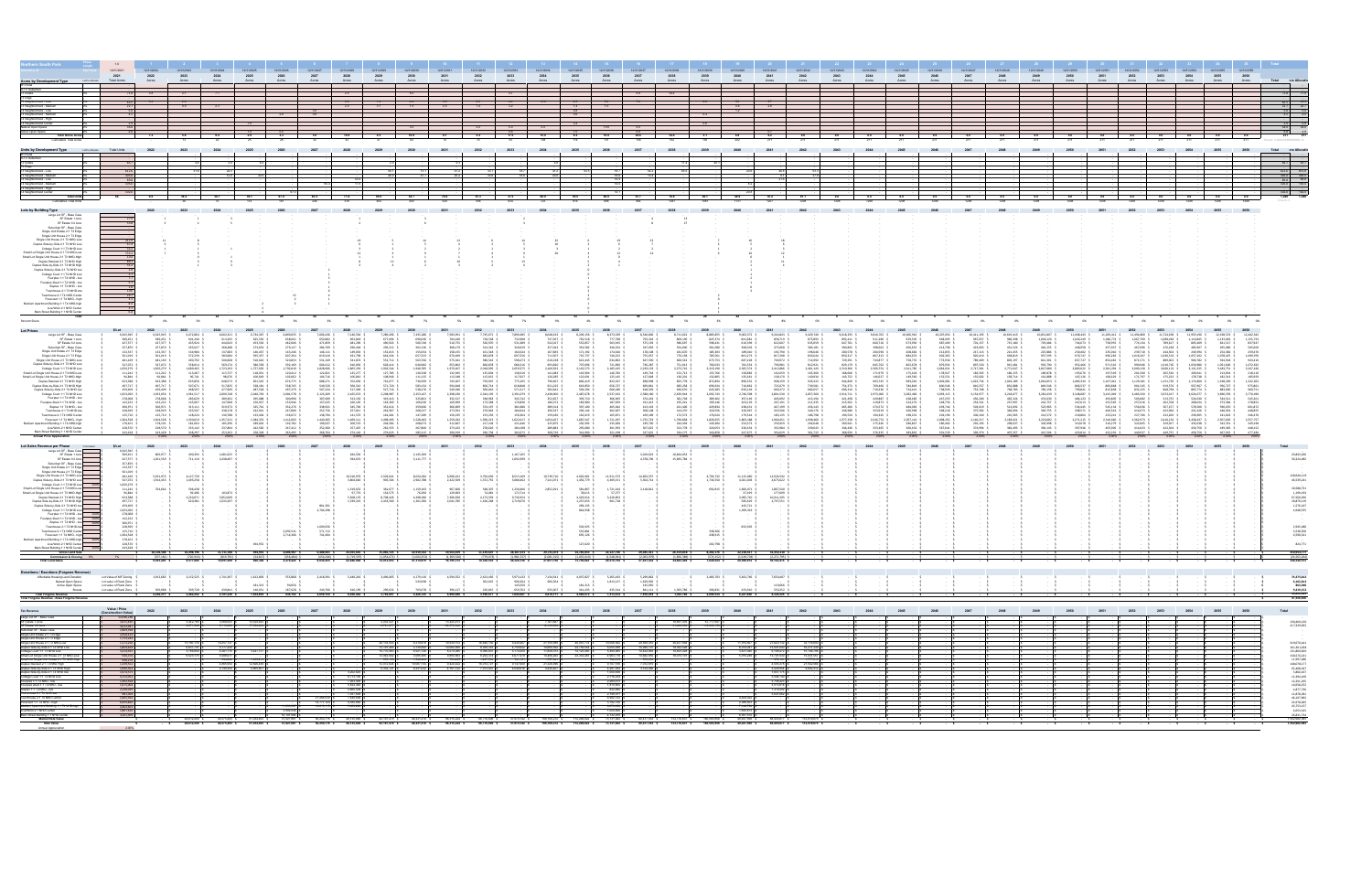| <b>Project Costs</b>                      |                              |                                 |               |                             |               |              |               |                 |               |                 |               |              |                |                |              |                |               |                |              |               |              |              |            |            |                   |               |              |              |            |              |              |               |               |                           |                               |                                   |               |
|-------------------------------------------|------------------------------|---------------------------------|---------------|-----------------------------|---------------|--------------|---------------|-----------------|---------------|-----------------|---------------|--------------|----------------|----------------|--------------|----------------|---------------|----------------|--------------|---------------|--------------|--------------|------------|------------|-------------------|---------------|--------------|--------------|------------|--------------|--------------|---------------|---------------|---------------------------|-------------------------------|-----------------------------------|---------------|
| <b>Infrastructure Costs</b>               |                              |                                 |               |                             |               |              |               |                 |               |                 |               |              |                |                |              |                |               |                |              |               |              |              |            |            |                   |               |              |              |            |              |              |               |               |                           |                               |                                   |               |
| <b>Infrastructure Costs</b>               |                              | 6,445,300 \$                    |               | 2.292.482                   | 835,080 S     | 567.554 \$   |               |                 |               |                 |               | 2,782.641    | 6,150,114      |                | 2.588.353    | 1,780,535      |               |                |              | 1.555.459 9   |              |              |            |            |                   |               |              |              |            |              |              |               |               |                           |                               | <b>Contract Contract Contract</b> | 52.329.499.14 |
| <b>Additional Contigency</b>              |                              | $\sim$ $s$                      | $\sim$ $s$    | $\sim$ $\sim$ $\sim$ $\sim$ | $\sim$ $s$    | $\sim$ s     | $\sim$ $s$    | .               | $\sim$ s      | $\sim$ s        | $\sim$ s      | $\sim$ s     | .              | .              | . . s        | $\sim$ s       | .             | $\sim$ s       | $\sim$ s     | $\sim$ s      |              |              |            |            |                   |               |              |              |            |              |              |               | $\sim$ $\sim$ | $\sim$ s                  | $\sim$ s                      | $\sim$                            |               |
| Total Infrastructure Costs                |                              | 6,445,300 \$                    | 2,870,659 \$  | 2.292.482 \$                | 835,080 \$    | 567,554 \$   | 2.317.661 \$  | 1,590,025 \$    | 311 438 \$    | 2.164.445 \$    | 1.312.549     | 2,782.641 \$ | 6.150.114 S    | 4.137.496 \$   | 2 588 353 \$ | 1780 535 \$    | 5 492 559 \$  | 2.163.674 \$   | 1 698 858    | 1 555 459 \$  | 3 272 617    |              |            |            |                   |               |              |              |            |              |              |               | $\sim$ $\sim$ | $\sim$ $\sim$             |                               | the contract of the con-          | 1.00%         |
|                                           |                              |                                 |               |                             |               |              |               |                 |               |                 |               |              |                |                |              |                |               |                |              |               |              |              |            |            |                   |               |              |              |            |              |              |               |               |                           |                               |                                   |               |
| Other Costs                               |                              |                                 |               |                             |               |              |               |                 |               |                 |               |              |                |                |              |                |               |                |              |               |              |              |            |            |                   |               |              |              |            |              |              |               |               |                           |                               | 2056                              |               |
| Sewer Lump Sum                            |                              | 5.290.338                       |               |                             |               |              |               |                 |               |                 |               |              |                |                |              |                |               |                |              |               |              |              |            |            |                   |               |              |              |            |              |              |               |               |                           |                               |                                   | 5.290.338.29  |
| EW Connector to HWY                       | EW connector 7.5 M from F \$ | 2,209,662                       |               |                             |               |              |               |                 |               |                 |               |              |                |                |              |                |               |                |              |               |              |              |            |            |                   |               |              |              |            |              |              |               |               |                           |                               |                                   | 2,209,661.71  |
| Roundabout<br>Temporary: School exactions |                              | 2,500,000                       |               |                             |               |              |               |                 |               |                 |               |              |                |                |              |                |               |                |              |               |              |              |            |            |                   |               |              |              |            |              |              |               |               |                           |                               |                                   | 2,500,000.00  |
|                                           |                              | 291,437 \$                      | 272.307 \$    | 242,959                     | 96.676        |              |               |                 |               |                 |               |              |                |                | 356,385      | 482 451        | 624 917       | 433.893        | 214,899      | 476,730 \$    | 596,489 \$   |              |            |            |                   |               |              |              |            |              |              | $\sim$ $\sim$ |               |                           |                               |                                   |               |
| EW Connector traffic light at Hwy         |                              | 400,000                         |               |                             |               |              |               |                 |               |                 |               |              |                |                |              |                |               |                |              |               |              |              |            |            |                   |               |              |              |            |              |              |               |               |                           |                               |                                   | 400,000.00    |
| Park Development                          | $4.00$ / snft                | $\cdot$ s                       |               |                             | 174,240       |              |               |                 |               |                 |               |              | 139.392        |                | 174 240      |                | 139 392       |                |              |               | 114,998      |              |            |            |                   |               |              |              |            |              |              |               |               |                           | $\cdot$ s                     |                                   | 829.382.40    |
| Open Space Development<br>Subtotel        | \$ 1.00 / cnft               |                                 |               |                             |               |              |               |                 |               | 130.68          |               |              |                |                |              |                |               |                |              |               |              |              |            |            |                   |               |              |              |            |              |              |               |               | $\sim$                    | $\sim$ $\sim$ $\sim$          |                                   | 1,480,602.79  |
|                                           |                              | 10 691 437 \$                   |               |                             |               | 205.251      |               |                 | 307 874 1     |                 |               | 324 139 \$   |                | 934 160        |              |                |               | 433 893        | 214.89       | 476 730 \$    | 711,488      |              |            |            |                   |               |              |              |            |              |              |               |               |                           |                               |                                   | 20 651 099 59 |
| Grand Total Infrastructure Costs          |                              | 19 707 247 \$                   | 3 614 411     |                             |               | 1.003.846    |               |                 |               |                 |               | 3.572.797 \$ |                | 832404 S       |              | 3 103 374      | 7645742       | 2987201 \$     | 2.200.821    | 2.337.018 \$  | 4 581 720    |              |            |            |                   |               |              |              |            |              |              |               |               |                           |                               |                                   | 83 927 688 54 |
| <b>Cumulative Cost</b>                    |                              | 19,707,247 \$                   | 23.321.658 \$ | 26.237.415 S                | 27,509,310 \$ | 28 513 156   | 31 471 013 \$ | 33 984 954 1    |               |                 |               | 42,600,979   | 51 652 582     | 17 494 996     | 61.071.812   | 64 175 186 \$  | 14 000 000 L  | 74 808 130 \$  | 77 008 951   | 79 345 969 \$ | 83 927 689   | 83 927 689 1 | 83 927 689 | 83927689   | <b>83 927 689</b> | 83 927 689 S  | 93 937 699 1 | 83 927 689 1 |            | 83 927 689 1 | 83 927 689 S | 83 927 689 5  |               | 83 927 689 S 83 927 689 S | 83927689 \$ 83927689          |                                   |               |
| Contingency                               |                              |                                 |               |                             |               |              |               |                 |               |                 |               |              |                |                |              |                |               |                |              |               |              |              |            |            |                   |               |              |              |            |              |              |               |               |                           |                               |                                   |               |
|                                           |                              |                                 |               |                             |               |              |               |                 |               |                 |               |              |                |                |              |                |               |                |              |               |              |              |            |            |                   |               |              |              |            |              |              |               |               |                           |                               |                                   |               |
| Revenue / Return                          |                              |                                 |               |                             |               |              |               |                 |               |                 |               |              |                |                |              |                |               |                |              |               |              |              |            |            |                   |               |              |              |            |              |              |               |               |                           |                               |                                   |               |
| Total Project Cost                        | \$ (22.400.000) \$           | 19,707,247 \$                   | 3614411 1     | 2915 757 1                  |               | 1.003.846 1  | 2957856 \$    | 2.513.051       | 712 208 S     | 3 233 289       |               | 3572797 \$   | 8 151 703      | 5.832.404 \$   | 3 586 825    | 3 103 374 \$   | 7645742 \$    | 2987201 \$     | 2.200.821 \$ | 2337018 \$    | 4581720 \$   | .            | .          |            |                   |               |              |              |            |              |              |               |               |                           |                               | $\sim$ $\sim$ $\sim$              | 106.327.689   |
|                                           |                              | 42.107.247 \$                   |               |                             |               |              |               |                 |               |                 |               |              |                |                |              |                |               |                |              |               | 106.327.68   |              |            |            |                   |               |              |              |            |              |              |               |               |                           |                               | 106327.68                         |               |
| Revenue<br>Lot Sale Revenue               |                              | 2022                            |               |                             |               |              |               |                 |               |                 |               |              |                |                |              |                |               |                |              |               |              |              |            |            |                   |               |              |              |            |              |              |               |               |                           |                               | 2056                              | Total         |
|                                           |                              | 9.395405 \$                     |               | 10,991,509                  |               |              |               |                 |               |                 |               | 10.350.535   | 26.326.136     | 27 651 758     | 13,750,843   | 20 578 794     |               |                | 7 628 024    | 20 588 914    | 30 182 415   |              |            |            |                   |               |              |              |            |              |              |               |               |                           |                               |                                   | 326.340.513   |
| Metro/TIF Reimbursements                  |                              |                                 |               |                             |               |              |               |                 |               |                 |               |              |                |                |              |                |               |                |              |               |              |              |            |            |                   |               |              |              |            |              |              |               |               |                           |                               |                                   |               |
| Gross Revenue                             |                              | 9.395.405                       |               |                             |               |              |               |                 |               |                 |               |              |                |                |              |                |               |                |              | 20 588 91     | 30 182 415   |              |            |            |                   |               |              |              |            |              |              |               |               |                           |                               |                                   | 326.340.51    |
| Return                                    |                              |                                 |               |                             |               |              |               |                 |               |                 |               |              |                |                |              |                |               |                |              |               |              |              |            |            |                   |               |              |              |            |              |              |               |               |                           |                               |                                   |               |
| Developer Profit Goal                     | 12.00% S                     | 5 052 869 68                    |               |                             |               |              |               |                 |               |                 |               |              |                |                |              |                |               |                |              |               |              |              |            |            |                   |               |              |              |            |              |              |               |               |                           | 12 759 322 62 5 12 759 322 62 |                                   | 361 321 225 9 |
| Developer Profit Actual                   | (22,400,000) \$              | (10.311.842) \$                 |               |                             |               |              |               |                 |               |                 |               |              |                |                |              |                |               |                |              |               |              |              |            |            |                   |               |              |              |            |              |              |               |               |                           |                               |                                   | 242.412.824   |
| Profit Cumulative                         |                              | $(10.311.842)$ S                | (4.348.373)   | 3.627.380                   |               |              |               | 29 691 984      |               |                 |               | 84 047 868   |                |                |              |                |               |                | 198 560 23   |               |              |              |            |            |                   |               |              |              |            |              |              |               |               |                           | 242.412.824 \$242.412.824     |                                   |               |
| Developer Profit Actual (%)               |                              | $-24.5%$                        | 13.0%         | 16.4%                       |               | 6.8%         | 5.7%          | 36.1%           | 23.3%         | 30.0%           | 26.0%         | 10.3%        | 24.5%          | 27.3%          | 12.2%        | 20.2%          | 21.0%         | 22.3%          | 5.5%         | 17.9%         | 24 1%        | 0.0%         |            |            |                   |               |              |              |            |              |              |               |               |                           |                               | 0.0%                              |               |
| Subsidy Required to Reach Dev Profit G    |                              | 15.364.712 \$                   | (476,870) \$  | (2.139.263) \$              | 6.800.707 \$  | 2 643 001 \$ | 3.387.923 \$  | (13.566.929) \$ | (6.448.292) S | (10.842.143) \$ | (9.717.2421.9 | 1.130.367 \$ | (9.288.123) \$ | (12.222.155) C | (147,401) \$ | (7.086.397) \$ | (8.469.179) S | (10.011.272) 9 | 6.501.871 \$ | (6.042.380) S | (12841372) 3 | 12 759 323   | 12 759 323 | 12.759.222 | 12 759 323        | 12.759.323 \$ | 12 759 323 1 | 12 759 323   | 12.759.323 | 12 759 323   |              |               | 12.750.222 0  | 12 759 323 \$             | 12 759 323 \$12 759 323       |                                   | 118,908.40    |
|                                           |                              |                                 |               |                             |               |              |               |                 |               |                 |               |              |                |                |              |                |               |                |              |               |              |              |            |            |                   |               |              |              |            |              |              |               |               |                           |                               |                                   |               |
| <b>Total Returns</b>                      |                              |                                 |               |                             |               |              |               |                 |               |                 |               |              |                |                |              |                |               |                |              |               |              |              |            |            |                   |               |              |              |            |              |              |               |               |                           |                               |                                   |               |
| Profit                                    |                              | (22.400.000) \$ (10.311.842) \$ | 5963469 1     | 7975752                     | (811,589)     | 3 466 578    | 3.076.598     | 20.333.017      | 13,299,845 \$ | 18.081.690      | 16 196 612    | 6.777.738 \$ | 18 174 433     | 21819353 \$    | 10164018     | 17,475,420 \$  | 19,775,690 \$ | 21,676,248 \$  | 5.427.203    | 18,251,896 1  | 25,600,695   |              |            |            |                   |               |              |              |            |              |              |               |               |                           |                               | $\sim$ $\sim$                     | 242 412 824   |
| Cash-on-Cash Return                       |                              | -24.5%                          |               | 16.4%                       |               |              |               |                 | 22.200        | 30.0%           | 26.0%         | 10.2%        | 24.5%          |                |              |                |               |                |              |               | 24.12        |              |            |            |                   |               |              |              |            |              |              |               |               |                           |                               | 0.0%                              | 228.0%        |
| Profit per Period                         |                              | -52.3%                          | 165.0%        | 273.5%                      | LCD ON        | 345.3%       | 104,0%        | 809.1%          | 1867.4%       | 559.2%          | 810.4%        | 189,7%       | 222,006        | 374 1%         | 283.4%       | 563.1%         | 259.0%        | 725,6%         | 246,6%       | 781.0%        | EER PM       | O OBC        | 0.055      |            | O OSC             |               | O ON         | O ORG        |            | O ON         |              | O ON-         | O ON          | O ORG                     | 0.0%                          | 0.0%                              |               |
|                                           |                              |                                 |               |                             |               |              |               |                 |               |                 |               |              |                |                |              |                |               |                |              |               |              |              |            |            |                   |               |              |              |            |              |              |               |               |                           |                               |                                   |               |
|                                           |                              |                                 |               |                             |               |              |               |                 |               |                 |               |              |                |                |              |                |               |                |              |               |              |              |            |            |                   |               |              |              |            |              |              |               |               |                           |                               |                                   |               |
|                                           |                              |                                 |               |                             |               |              |               |                 |               |                 |               |              |                |                |              |                |               |                |              |               |              |              |            |            |                   |               |              |              |            |              |              |               |               |                           |                               |                                   |               |

| <b>Return Summary</b>                     |   |                         |
|-------------------------------------------|---|-------------------------|
| Net Profit (Today's Dollars)              | Ś | 242.412.824             |
| Profit Margin (at Build-out)              |   | 227.99%                 |
| Net Present Value (XNPV)<br>Discount rate | Ś | 23,792,298<br><b>MN</b> |
| <b>NPV to Price/Basis Ratio</b>           |   | 106%                    |
| <b>NPV Per Ace</b>                        | s | 139.955                 |
| Cash-on-Cash Return - Avg.                |   | 15.82%                  |
| Internal Rate of Return (XIRR)            |   | 22.28%                  |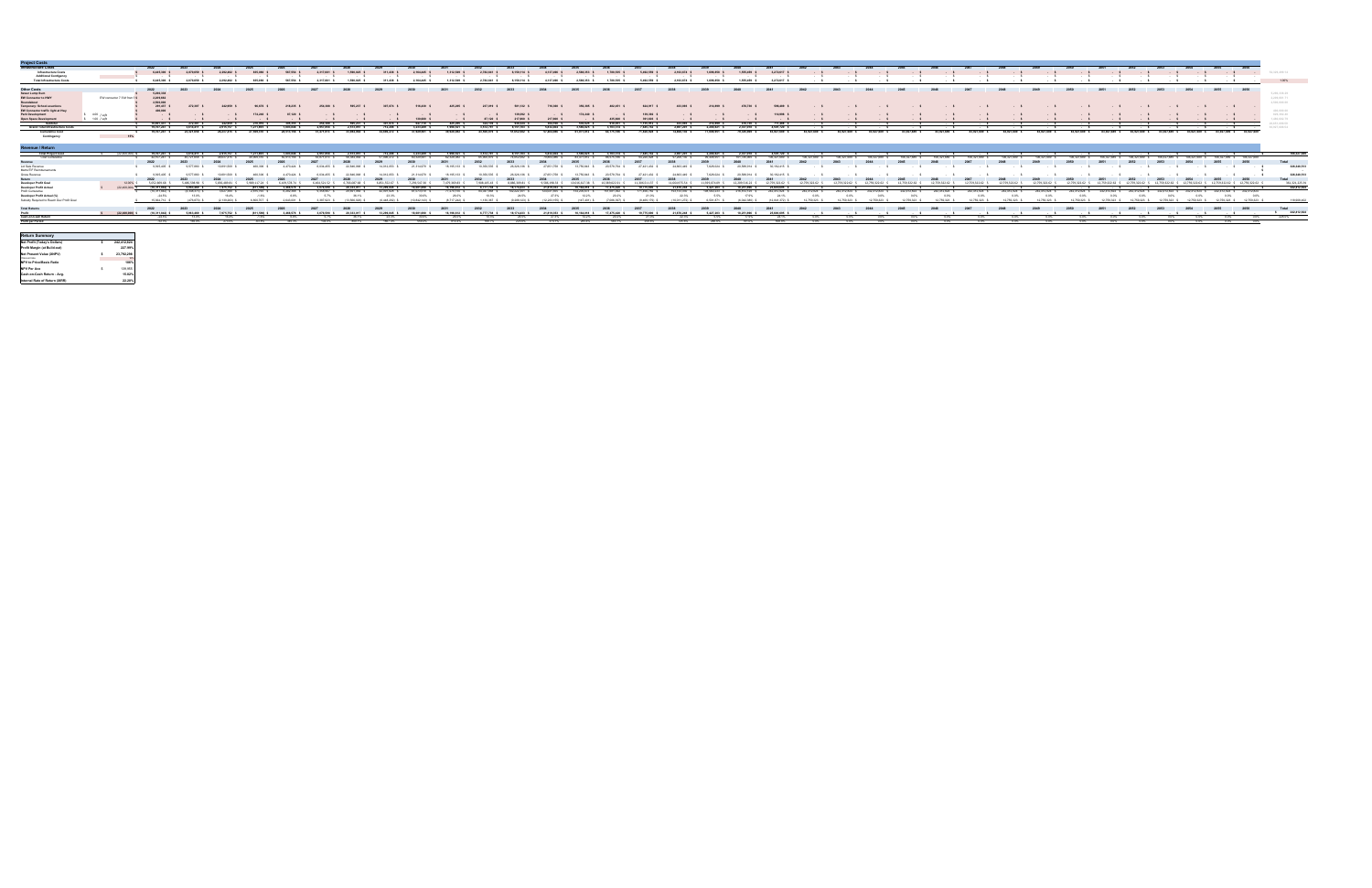| cres by Development ⊺<br>Neighborhood - Mediu<br>Neighborhood - Mediu<br>Neighborhood - High<br>Neighborhood Center<br>tive Open Space<br>Total Gross Acr<br><b>Units by Development Type</b>                                                                                                                                                                                                                                                                                                                                                                                                                                                                                                                                                                                                                                                                                                                                                                                                                                                                                                                                                                                | 12/31/2021<br>2021                                                                                                                                                                                                                                                                                                                                                                                                                                                                                                                                                                                                                                                                                                                   | 2022                                                                                                                                                                                                                                                         | 12/31/2023                                                                                                                                                                                                              |                                                                                                                                                                                                                |                                                                                                                                                                                                       | 2026                                                                                                                                                                                 | 2027                                                                                                                                                                                      | 2028                                                                                                                                                                                                                                                                                                                        | 2029                                                                                                                                                                                              | 2030                                                                                                                                                                                                                                                                                                | 2031                                                                                                                                                                                           | 2032                                                                                                                                                                                                                                          |                                                                                                                                                                                             |                                                                                                                                                                                                                                                                                                                     | 2035                                                                                                                                                                                                           | 2036                                                                                                                                                                                                                                                                                                                                                                                                          | 2037                                                                                                                                                                   | 2038                                                                                                                                                                                                                                                             | 2039                                                                                                                                                                                                           |                                                                                                                                                                               |                                                                                                                                                                                                                                                                                                                                                                                        | 2042                                                                                                                                                                                                                                                   |                                                                                                                                                                                                  |                                                                                                                                                                                                                                                                                                                                                                                                                                                                              |                                                                                                                                                                                  |                                                                                                                                                                                                       |                                                                                                                                                                                                           |                                                                                                                                                                                                   |                                                                                                                                                                                                         | 2050                                                                                                                                                                                                     | 2051                                                                                                                                                                                                | 2052                                                                                                                                                                                                     | 2053                                                                                                                                                                                                                 | 2054                                                                                                                                                                                                                   | 2055                                                                                                                                                                                                                  | 2056                                                                                                                                                                                      |                                                                                                                                                                                                                                                                                               |
|------------------------------------------------------------------------------------------------------------------------------------------------------------------------------------------------------------------------------------------------------------------------------------------------------------------------------------------------------------------------------------------------------------------------------------------------------------------------------------------------------------------------------------------------------------------------------------------------------------------------------------------------------------------------------------------------------------------------------------------------------------------------------------------------------------------------------------------------------------------------------------------------------------------------------------------------------------------------------------------------------------------------------------------------------------------------------------------------------------------------------------------------------------------------------|--------------------------------------------------------------------------------------------------------------------------------------------------------------------------------------------------------------------------------------------------------------------------------------------------------------------------------------------------------------------------------------------------------------------------------------------------------------------------------------------------------------------------------------------------------------------------------------------------------------------------------------------------------------------------------------------------------------------------------------|--------------------------------------------------------------------------------------------------------------------------------------------------------------------------------------------------------------------------------------------------------------|-------------------------------------------------------------------------------------------------------------------------------------------------------------------------------------------------------------------------|----------------------------------------------------------------------------------------------------------------------------------------------------------------------------------------------------------------|-------------------------------------------------------------------------------------------------------------------------------------------------------------------------------------------------------|--------------------------------------------------------------------------------------------------------------------------------------------------------------------------------------|-------------------------------------------------------------------------------------------------------------------------------------------------------------------------------------------|-----------------------------------------------------------------------------------------------------------------------------------------------------------------------------------------------------------------------------------------------------------------------------------------------------------------------------|---------------------------------------------------------------------------------------------------------------------------------------------------------------------------------------------------|-----------------------------------------------------------------------------------------------------------------------------------------------------------------------------------------------------------------------------------------------------------------------------------------------------|------------------------------------------------------------------------------------------------------------------------------------------------------------------------------------------------|-----------------------------------------------------------------------------------------------------------------------------------------------------------------------------------------------------------------------------------------------|---------------------------------------------------------------------------------------------------------------------------------------------------------------------------------------------|---------------------------------------------------------------------------------------------------------------------------------------------------------------------------------------------------------------------------------------------------------------------------------------------------------------------|----------------------------------------------------------------------------------------------------------------------------------------------------------------------------------------------------------------|---------------------------------------------------------------------------------------------------------------------------------------------------------------------------------------------------------------------------------------------------------------------------------------------------------------------------------------------------------------------------------------------------------------|------------------------------------------------------------------------------------------------------------------------------------------------------------------------|------------------------------------------------------------------------------------------------------------------------------------------------------------------------------------------------------------------------------------------------------------------|----------------------------------------------------------------------------------------------------------------------------------------------------------------------------------------------------------------|-------------------------------------------------------------------------------------------------------------------------------------------------------------------------------|----------------------------------------------------------------------------------------------------------------------------------------------------------------------------------------------------------------------------------------------------------------------------------------------------------------------------------------------------------------------------------------|--------------------------------------------------------------------------------------------------------------------------------------------------------------------------------------------------------------------------------------------------------|--------------------------------------------------------------------------------------------------------------------------------------------------------------------------------------------------|------------------------------------------------------------------------------------------------------------------------------------------------------------------------------------------------------------------------------------------------------------------------------------------------------------------------------------------------------------------------------------------------------------------------------------------------------------------------------|----------------------------------------------------------------------------------------------------------------------------------------------------------------------------------|-------------------------------------------------------------------------------------------------------------------------------------------------------------------------------------------------------|-----------------------------------------------------------------------------------------------------------------------------------------------------------------------------------------------------------|---------------------------------------------------------------------------------------------------------------------------------------------------------------------------------------------------|---------------------------------------------------------------------------------------------------------------------------------------------------------------------------------------------------------|----------------------------------------------------------------------------------------------------------------------------------------------------------------------------------------------------------|-----------------------------------------------------------------------------------------------------------------------------------------------------------------------------------------------------|----------------------------------------------------------------------------------------------------------------------------------------------------------------------------------------------------------|----------------------------------------------------------------------------------------------------------------------------------------------------------------------------------------------------------------------|------------------------------------------------------------------------------------------------------------------------------------------------------------------------------------------------------------------------|-----------------------------------------------------------------------------------------------------------------------------------------------------------------------------------------------------------------------|-------------------------------------------------------------------------------------------------------------------------------------------------------------------------------------------|-----------------------------------------------------------------------------------------------------------------------------------------------------------------------------------------------------------------------------------------------------------------------------------------------|
| leighborhood - Mediun<br>Neighborhood - Low<br>Neighborhood - Mediun<br>Neighborhood - High<br>leighborhood Cente                                                                                                                                                                                                                                                                                                                                                                                                                                                                                                                                                                                                                                                                                                                                                                                                                                                                                                                                                                                                                                                            |                                                                                                                                                                                                                                                                                                                                                                                                                                                                                                                                                                                                                                                                                                                                      |                                                                                                                                                                                                                                                              |                                                                                                                                                                                                                         |                                                                                                                                                                                                                |                                                                                                                                                                                                       |                                                                                                                                                                                      |                                                                                                                                                                                           |                                                                                                                                                                                                                                                                                                                             |                                                                                                                                                                                                   |                                                                                                                                                                                                                                                                                                     |                                                                                                                                                                                                |                                                                                                                                                                                                                                               |                                                                                                                                                                                             |                                                                                                                                                                                                                                                                                                                     |                                                                                                                                                                                                                |                                                                                                                                                                                                                                                                                                                                                                                                               |                                                                                                                                                                        |                                                                                                                                                                                                                                                                  |                                                                                                                                                                                                                |                                                                                                                                                                               |                                                                                                                                                                                                                                                                                                                                                                                        |                                                                                                                                                                                                                                                        |                                                                                                                                                                                                  |                                                                                                                                                                                                                                                                                                                                                                                                                                                                              |                                                                                                                                                                                  |                                                                                                                                                                                                       |                                                                                                                                                                                                           |                                                                                                                                                                                                   |                                                                                                                                                                                                         |                                                                                                                                                                                                          |                                                                                                                                                                                                     |                                                                                                                                                                                                          |                                                                                                                                                                                                                      |                                                                                                                                                                                                                        |                                                                                                                                                                                                                       |                                                                                                                                                                                           |                                                                                                                                                                                                                                                                                               |
| <b>Lot/Building Types</b><br>Large Lot SF - Base Case<br>SF Estate 1 Acre<br>SF Estate 1/2 Acre<br>Suburban SF - Base Case<br>Single Unit Estate 2:1 T3 Edge<br>Single Unit House 2:1 T3 Edge<br>Single Unit House 2:1 T3 NHD-Low<br>Duplex Side-by-Side 2:1 T3 NHD Low<br>Cottage Court 1:1 T3 NHD Low<br>Small Lot Single Unit House 2:1 T3 NHD-Low<br>Small Lot Single Unit House 2.1 T3 NHD-High<br>Duplex Stacked 2:1 T3 NHD High<br>Duplex Side-by-Side 2:1 T3 NHD High<br>Duplex Side-by-Side 2:1 T4 NHD low<br>Cottage Court 1:1 T4 NHD Low<br>Fourplex 1:1 T4 NHD - low<br>Fourplex 2bed 1:1 T4 NHD - low<br>Steplex 1:1 T4 NHD - low<br>Townhouse 2:1 T4 NHD-low<br>Townhouse 2:1 T4 NHD Center<br>Forecourt 1:1 T4 NHD - high<br>Medium Apartment Building 1:1 T4 NHD-high<br>Live/Work 2:1 NHD Center<br>Main Street Building 1:1 NHD Center<br>Percent Share<br><b>Lot Prices</b><br>Large Lot SF - Base Case<br>SF Estate 1 Acre<br>SF Estate 1/2 Acre<br>Suburban SF - Base Case<br>Single Unit Estate 2:1 T3 Edge<br>Single Unit House 2:1 T3 Edge<br>Single Unit House 2:1 T3 NHD-Low<br>Duplex Side-by-Side 2:1 T3 NHD Low<br>Cottage Court 1:1 T3 NHD Low | \$/Lot<br>6,345,945 \$<br>589,451 \$<br>427,377 \$<br>257,870 \$<br>132,337 \$<br>$561,019$ \$<br>481,169 \$<br>547,072 \$<br>1,656,279 \$                                                                                                                                                                                                                                                                                                                                                                                                                                                                                                                                                                                           | 2022<br>6,345,945<br>589,451<br>427,377<br>257,870 \$<br>132,337<br>561,019 \$<br>481,169 \$<br>547,072<br>1,656,279 \$                                                                                                                                      | 1%<br>2023<br>6,472,864<br>601.240 S<br>435,924 \$<br>263,027 9<br>134,984 \$<br>572,239 \$<br>490,792 \$<br>558,014 \$<br>1,689,405 \$                                                                                 | 3%<br>2024<br>6,602,321<br>613,265 \$<br>444,643<br>268,288 \$<br>137,683 \$<br>583,684 \$<br>500,608 \$<br>569,174 \$<br>1,723,193 \$                                                                         | 2%<br>2025<br>6,734,367 \$<br>625.530 S<br>453,536 \$<br>273,654<br>140,437 \$<br>595,357 \$<br>510,620 \$<br>580,558 \$<br>1,757,656 \$                                                              | 2026<br>6,869,055<br>638,041<br>462,606<br>279,127<br>143,246<br>607,264<br>520,833<br>$592,169$ 3<br>1,792,810 3                                                                    | 2027<br>7,006,436<br>650,802<br>471,859 \$<br>284,709<br>146,111<br>619,410<br>531,249<br>604,012<br>1,828,666                                                                            | 1%<br>2028<br>7,146,564<br>663,818 \$<br>481,296<br>$\begin{array}{rr} 290,404 & \text{\bf \large{\textbf{\large{5}}}}\\ 149,033 & \text{\bf \large{\textbf{\large{5}}}} \end{array}$<br>631,798 \$<br>541,874 \$<br>616,092<br>1,865,239 \$                                                                                | 2029<br>7,289,496<br>677.094 9<br>490,922 \$<br>296,212 \$<br>152,013 \$<br>644,434 \$<br>552,712 \$<br>$628,414$ :<br>1,902,544 \$                                                               | 7,435,286 \$<br>690,636 S<br>500,740 \$<br>302.136 S<br>155,054 \$<br>657,323 \$<br>563,766 \$<br>640,982<br>1,940,595 \$                                                                                                                                                                           | 7,583,991<br>704,449 S<br>510,755 \$<br>308.179 S<br>158,155 \$<br>670,469 \$<br>575,041 \$<br>653,802 \$<br>1,979,407 \$                                                                      | 7,735,671<br>718,538 S<br>520,970 \$<br>314.342 S<br>161,318 \$<br>683,878 \$<br>586,542 \$<br>666,878 \$<br>2,018,995 \$                                                                                                                     | 2033<br>7,890,385<br>732.908<br>531,389<br>320.629<br>164,544<br>697,556<br>598,273<br>680,216 \$<br>2,059,375 \$                                                                           | 2034<br>8,048,192<br>747.567<br>542,017 \$<br>327.042<br>167,835 \$<br>711,507 \$<br>610,238 \$<br>693,820 \$<br>2,100,562 \$                                                                                                                                                                                       | 2035<br>8,209,156<br>762.518 S<br>552,857 9<br>333.582 9<br>171,192 \$<br>725,737 9<br>622,443<br>707,696 9<br>2,142,573 \$                                                                                    | 2036<br>8,373,339<br>777,768 9<br>563,915<br>340,254 \$<br>174,616 \$<br>740,252 \$<br>634,892 \$<br>721,850<br>2,185,425 \$                                                                                                                                                                                                                                                                                  | 4%<br>2037<br>8,540,806<br>793.324 9<br>575,193<br>347,059<br>178,108<br>755,057 \$<br>647,590<br>736,287<br>2,229,133 \$                                              | 2038<br>8,711,622<br>809.190 S<br>586,697 \$<br>354,000<br>181,670 \$<br>770,158 \$<br>660,542 \$<br>751,013<br>2,273,716 \$                                                                                                                                     | 2039<br>8,885,855<br>825.374<br>598,431<br>361,080<br>185,303<br>785,561 \$<br>673,753 \$<br>766,033<br>2,319,190                                                                                              | 9,063,572<br>841.881<br>610,399<br>368,302<br>189,010 \$<br>801,273 \$<br>687,228<br>781,354<br>2,365,574                                                                     | 9,244,843<br>858,719 S<br>622,607 \$<br>375,668 \$<br>192,790 \$<br>$817,298$ \$<br>700,972 \$<br>796,981<br>2,412,886 \$                                                                                                                                                                                                                                                              | 9,429,740<br>875,893<br>635,059<br>383.181 9<br>196,646<br>833,644<br>714,992 9<br>812,921<br>2,461,143 \$                                                                                                                                             | 9,618,335<br>893,411<br>647,761<br>390.845<br>200,578<br>850,317 \$<br>729,291<br>829,179<br>2,510,366 \$                                                                                        | 9,810,702<br>911,280 9<br>660,716 \$<br>398.662<br>204,590 9<br>867,323 \$<br>743,877 \$<br>845,763<br>2,560,574 \$                                                                                                                                                                                                                                                                                                                                                          | 10,006,916<br>929.505<br>673,930<br>406.635<br>208,682<br>884,670<br>758,755<br>862,678<br>2,611,785 9                                                                           | 2046<br>10,207,054<br>948,095 9<br>687,409<br>414,768 9<br>212,855 9<br>902,363 \$<br>773,930 \$<br>879,932<br>2,664,021                                                                              | 10,411,195<br>967.057<br>701,157 \$<br>423,063<br>217,113<br>920,410 \$<br>789,409<br>897,530 \$<br>2,717,301 \$                                                                                          | 10,619,419<br>986,398 S<br>715,180 \$<br>431,524 \$<br>221,455<br>938,819 \$<br>805,197 \$<br>915,481 \$<br>2,771,647 \$                                                                          | 10,831,807<br>1,006,126 9<br>729,484<br>440,155 \$<br>225,884<br>957,595 \$<br>821,301 \$<br>933,790 \$<br>2,827,080 \$                                                                                 | 2050<br>11,048,443<br>1.026.249 S<br>744,073<br>448,958<br>230,402<br>976,747 \$<br>837,727<br>952,466<br>2,883,622 \$                                                                                   | 2051<br>2051<br>11,269,412<br>1,046,774 \$<br>758,955 \$<br>457,937 \$<br>235,010 \$<br>996,282 \$<br>854,481 \$<br>971,516 \$<br>2,941,294 \$                                                      | 2052<br>2052<br>11,494,800<br>1.067.709 S<br>774,134 \$<br>467,096 \$<br>239,710 \$<br>871,571 \$<br>990,946 \$<br>3,000,120 \$                                                                          | 0%<br>2053<br>11,724,696<br>1,089,063 \$<br>789,617<br>$\begin{array}{r} 476,438 \quad \  \  \, 5 \\ 244,504 \quad \  \  \, 5 \end{array}$<br>1,036,532 \$<br>889,002 \$<br>1,010,765 \$<br>3,060,122 \$             | 2054<br>11,959,190<br>1.110.845<br>805,409 \$<br>485,967 \$<br>249,394 \$<br>1,057,262 \$<br>906,782 \$<br>1,030,980 \$<br>3,121,325 \$                                                                                | 2055<br>12,198,374<br>1,133,062 \$<br>821,517 \$<br>495,686<br>254,382 \$<br>$1,078,407$ \$<br>924,918 \$<br>1,051,600 \$<br>3,183,751 \$                                                                             | 2056<br>12,442,342<br>1,155,723<br>837,947<br>505,600<br>259,470<br>1,099,976<br>943,416<br>1,072,632<br>3,247,426                                                                        |                                                                                                                                                                                                                                                                                               |
| Small Lot Single Unit House 2:1 T3 NHD-Lov<br>Small Lot Single Unit House 2:1 T3 NHD-High<br>Duplex Stacked 2:1 T3 NHD Hig<br>Duplex Side-by-Side 2:1 T3 NHD High<br>Duplex Side-by-Side 2:1 T4 NHD los<br>Cottage Court 1:1 T4 NHD Low<br>Fourplex 1:1 T4 NHD - low<br>Fourplex 2bed 1:1 T4 NHD - low<br>Steplex 1:1 T4 NHD - low<br>Townhouse 2:1 T4 NHD-low<br>Townhouse 2:1 T4 NHD Center<br>Forecourt 1:1 T4 NHD - high<br>Medium Apartment Building 1:1 T4 NHD-high<br>Live/Work 2:1 NHD Cente<br>Main Street Building 1:1 NHD Center<br>Annual Price Appreciation                                                                                                                                                                                                                                                                                                                                                                                                                                                                                                                                                                                                     | $111,242$ \$<br>94,844 \$<br>623,388 \$<br>497,717 S<br>459,409 \$<br>$\begin{array}{rr} 1,923,056 & \text{\bf 5} \\ 278,068 & \text{\bf 5} \end{array}$<br>142,222 \$<br>306,971 \$<br>228,929 \$<br>125,710 \$<br>1,304,528 \$<br>178,101 \$<br>228,570 \$<br>243,428 \$                                                                                                                                                                                                                                                                                                                                                                                                                                                           | $\begin{array}{cc} 111,242 & \text{\bf 5} \\ -94,844 & \text{\bf 5} \end{array}$<br>623,388<br>497,717<br>459,409 \$<br>1,923,056 \$<br>278,068<br>142,222 \$<br>306,971 \$<br>228,929 9<br>125,710 \$<br>1.304.528 S<br>178,101 \$<br>228,570 \$<br>243,428 | 113,467 \$<br>96,741 \$<br>635,856 \$<br>507,671 \$<br>468,597 \$<br>1,961,517 \$<br>283,629 \$<br>145,067 \$<br>$313,111$ \$<br>233,507 S<br>128,224 \$<br>1,330,619 \$<br>181,663 \$<br>233,142 \$<br>248,297 \$      | 115,737 \$<br>98,676 \$<br>648,573 \$<br>517,825 \$<br>477,969 \$<br>2,000,748 \$<br>289,302<br>147,968 \$<br>319,373 \$<br>238,178 \$<br>130,788 \$<br>1,357,231 \$<br>185,296 \$<br>237,804 \$<br>253,263 \$ | 118,051<br>100,649<br>661,545<br>528,181 \$<br>487,528 \$<br>2,040,763 \$<br>295,088 \$<br>150,927 \$<br>325,761 \$<br>242,941 \$<br>133,404 \$<br>1.384.376 S<br>189,002 \$<br>242,560 \$<br>258,328 | 120,412<br>102,662<br>674,775<br>538,745<br>497,279<br>2,081,578<br>300,990<br>153,946<br>332,276 \$<br>247,800 \$<br>136,072 \$<br>1,412,063<br>192,782<br>247,412 \$<br>263,495 \$ | 122,821<br>104,716<br>688,271<br>549,520<br>$507,224$ \$<br>2,123,209 \$<br>307,009<br>157,025<br>338,921 \$<br>252,756<br>138,794<br>1,440,305 \$<br>196,637 \$<br>252,360 \$<br>268,764 | $\begin{array}{ccc} 125,277 & \text{\$5$} \\ 106,810 & \text{\$5$} \end{array}$<br>702,036<br>560,510 \$<br>517,369 \$<br>2,165,674 \$<br>313,150<br>160,165 \$<br>345,700 \$<br>$\begin{array}{ccc} 257,811 & \text{\bf 5} \\ 141,570 & \text{\bf 5} \end{array}$<br>1,469,111 S<br>200,570 \$<br>257,407 \$<br>274,140 \$ | 127,783<br>108,946 \$<br>716,077<br>571,720 \$<br>527,716 \$<br>2,208,987<br>319,413<br>163,369 \$<br>352,614 \$<br>262,967 \$<br>144,401 \$<br>1,498,493 \$<br>204,582 \$<br>262,555 \$          | 130,338 \$<br>111,125 \$<br>730,399<br>583,154 \$<br>538,270 \$<br>2,253,167 \$<br>325,801<br>166,636 \$<br>359,666 \$<br>268,227 \$<br>147,289 \$<br>1,528,463 S<br>208,673 \$<br>267,806 \$                                                                                                       | 132,945<br>113,348 \$<br>745,007<br>594,818 \$<br>549,036 \$<br>2,298,230 \$<br>332,317 \$<br>169,969 \$<br>366,859 \$<br>273,591 \$<br>150,235 \$<br>1,559,032 \$<br>212,847 \$<br>273,162 \$ | 135,604 \$<br>115,615 \$<br>759,907 \$<br>606,714 \$<br>560,016 \$<br>2,344,195 \$<br>338,963 \$<br>173,368 \$<br>374,197 \$<br>279,063 \$<br>153,239 \$<br>1,590,213 \$<br>217,104 \$<br>278,626 \$<br>296,738 \$                            | 138,316 \$<br>117,927 \$<br>775,105<br>618,848 \$<br>571,217 \$<br>2,391,079 \$<br>345,742 \$<br>176,836 \$<br>381,680 \$<br>284,644<br>156,304 \$<br>1,622,017 \$<br>221,446<br>284,198 \$ | 141,082 \$<br>120,285 \$<br>790,607<br>631,225 \$<br>582,641 \$<br>2,438,900 \$<br>352,657<br>180,372 \$<br>389,314 \$<br>290,337 \$<br>159,430 \$<br>1,654,457 \$<br>225,875 \$<br>289,882 \$<br>308,726 \$                                                                                                        | 143,904 \$<br>122,691 \$<br>806,419<br>643,850 \$<br>594,294 \$<br>2,487,678 \$<br>359,710 \$<br>183,980 \$<br>397,100 \$<br>296,144 \$<br>162,619 \$<br>1.687.547 S<br>230,392 \$<br>295,680 \$<br>314,900 \$ | 146,782<br>125,145 \$<br>822,547<br>656,727<br>606,180 \$<br>2,537,432 \$<br>366,905<br>187,659 \$<br>405,042<br>302,067 \$<br>165,871<br>1,721,297 9<br>235,000 \$<br>301,593 \$<br>321,198 \$                                                                                                                                                                                                               | 149,718 \$<br>127,648<br>838,998<br>669,861<br>618,303<br>2,588,180 \$<br>374,243<br>191,413<br>$413,143$ \$<br>308,108 \$<br>1,755,723 \$<br>239,700 \$<br>307,625 \$ | $152,712$ \$<br>130,201 \$<br>855,778<br>683,258 \$<br>630,670 \$<br>2,639,944<br>381,728<br>195,241 \$<br>421,406 \$<br>314,270 \$<br>172,573 \$<br>$\begin{matrix} 1,790,838 & \text{\bf 5}\\ 244,494 & \text{\bf 5} \end{matrix}$<br>313,778 \$<br>334,175 \$ | 155,766<br>132,805<br>$\begin{array}{r} 872,894 \\ 696,924 \end{array} ;$<br>643,283<br>2,692,743<br>389,362<br>199,146<br>429,834 \$<br>320,556 \$<br>176,024 \$<br>1.826.655<br>249,384<br>320,053<br>40,858 | 158,882<br>135,461<br>890,352<br>710,862 :<br>656,149 \$<br>2,746,598<br>397,149<br>203,129 \$<br>438,431 \$<br>326,967<br>179,544<br>1.863.188 S<br>254,372 \$<br>326,454 \$ | 162,059 \$<br>138,170 \$<br>908,159 \$<br>725,079 S<br>669,272 \$<br>2,801,530 \$<br>405,092 \$<br>207,191 \$<br>447,199 \$<br>333,506 \$<br>183,135 \$<br>1,900,451 S<br>259,459 \$<br>332,984 \$                                                                                                                                                                                     | $165,300$ 3<br>140,934 \$<br>926,322<br>739,581<br>682,657<br>2,857,560 \$<br>$413,194$ :<br>211,335 \$<br>456,143 \$<br>340,176 \$<br>186,798<br>1,938,460 \$<br>264,648<br>339,643 \$                                                                | 168,606<br>143,752 \$<br>944,849<br>754,373<br>696,310 \$<br>2,914,711 \$<br>421,458<br>215,562 \$<br>465,266 \$<br>346,980 \$<br>190,534<br>1,977,230 \$<br>269,941 \$<br>346,436 \$<br>368,956 | 171,979 \$<br>146,627 \$<br>963,745<br>769,460 \$<br>710,236 \$<br>2,973,006 \$<br>429,887<br>219,873 \$<br>474,572 \$<br>353,919 \$<br>194,345 \$<br>2,016,774 \$<br>275,340 \$<br>353,365 \$<br>376,335 \$                                                                                                                                                                                                                                                                 | 175,418<br>149,560<br>983,020<br>784,849<br>724,441<br>3,032,466<br>438,485<br>224,270 \$<br>484,063<br>360,998<br>198,232<br>2.057.110 S<br>280,847<br>360,432 \$<br>383,862 \$ | 178,927<br>152,551 9<br>1,002,681<br>800,546 \$<br>738,930<br>3,093,115 \$<br>447,255<br>228,756 \$<br>493,744 \$<br>368,218 9<br>202,196 \$<br>2.098.252 S<br>286,464 \$<br>367,641 \$<br>391,539 \$ | 182,505<br>155,602<br>$1,022,734$ \$<br>816,557 \$<br>753,708 \$<br>3,154,977<br>456,200 \$<br>233,331 \$<br>503,619<br>375,582 \$<br>206,240 \$<br>2.140.217 S<br>292,193 \$<br>374,994 \$<br>399,370 \$ | 186,155 \$<br>158,714 \$<br>1,043,189 \$<br>832,888 \$<br>768,783 \$<br>3,218,077 9<br>465,324 \$<br>237,997 \$<br>513,692<br>383,094 S<br>210,365 \$<br>2,183,021 \$<br>298,037 \$<br>382,493 \$ | 189,878 \$<br>161,888 \$<br>1,064,053<br>849,546 \$<br>784,158 \$<br>3,282,439 \$<br>474,630<br>242,757 \$<br>523,965<br>390,755 \$<br>214,572 \$<br>2.226.682 S<br>303,998 \$<br>390,143 \$<br>115,504 | 193,676 \$<br>165,126 \$<br>1,085,334 \$<br>866,537<br>799,841<br>3,348,087<br>484,123<br>247,613 \$<br>534,445 \$<br>398,571 \$<br>218,864 \$<br>2,271,215 \$<br>310,078 \$<br>397,946 \$<br>423,814 \$ | $197,549$ \$<br>$168,429$ \$<br>$1,107,041$ \$<br>883,868 \$<br>815,838 \$<br>3,415,049 \$<br>493,805<br>252,565 \$<br>545,134 \$<br>406,542 \$<br>2,316,640 \$<br>316,279 \$<br>405,905 \$         | 201,500 \$<br>171,797 \$<br>1,129,181 \$<br>901,545 \$<br>832,155 \$<br>3,483,350 \$<br>503,682 \$<br>257,616 \$<br>556,036 \$<br>414,673 \$<br>227,706 \$<br>2,362,973 \$<br>$322,605$ \$<br>414,023 \$ | 205,530 \$<br>175,233 \$<br>1,151,765 \$<br>919,576 \$<br>848,798 \$<br>3,553,017 \$<br>513,755 \$<br>262,768 \$<br>567,157 \$<br>422,966 \$<br>232,260 \$<br>2,410,232 \$<br>329,057 \$<br>422,304 \$<br>449,755 \$ | $209,641$ \$<br>178,738 \$<br>1,174,800 \$<br>937,967 \$<br>865,774 \$<br>3,624,077 \$<br>524,030 \$<br>268,024 \$<br>578,500 \$<br>431,426 \$<br>236,905 \$<br>2,458,437 \$<br>335,638 \$<br>430,750 \$<br>458,750 \$ | 213,834 \$<br>182,313 \$<br>1,198,296 \$<br>956,727 \$<br>883,090 \$<br>3,696,559 \$<br>534,511 \$<br>273,384 \$<br>590,070 \$<br>$440,054$ \$<br>241,643 \$<br>2,507,605 \$<br>$342,351$ \$<br>439,365 \$<br>467,925 | 218,110<br>185,959<br>1,222,262<br>975,861<br>900,751<br>3,770,490<br>545,201<br>278,852<br>601,872<br>448,855<br>246,476<br>2,557,757<br>$349,198$<br>$448,152$<br>$477,284$<br>$2.00\%$ |                                                                                                                                                                                                                                                                                               |
| Lot Sales Revenue per Phase<br>Large Lot SF - Base Case<br>SF Estate 1/2 Acre<br>Suburban SF - Base Case<br>Single Unit Estate 2:1 T3 Edge<br>Single Unit House 2:1 T3 NHD-Low<br>Duplex Side-by-Side 2:1 T3 NHD Low<br>Cottage Court 1:1 T3 NHD Low<br>Small Lot Single Unit House 2:1 T3 NHD-Low<br>Small Lot Single Unit House 2:1 T3 NHD-Hig<br>Duplex Stacked 2:1 T3 NHD Hig<br>Duplex Side-by-Side 2:1 T3 NHD Hig<br>Duplex Side-by-Side 2:1 T4 NHD los<br>Cottage Court 1:1 T4 NHD Lov<br>Fourplex 1:1 T4 NHD - low<br>Fourplex 2bed 1:1 T4 NHD - low<br>Steplex 1:1 T4 NHD - low<br>Townhouse 2:1 T4 NHD-Io<br>Townhouse 2:1 T4 NHD Center<br>Forecourt 1:1 T4 NHD - high<br>Medium Apartment Building 1:1 T4 NHD-Nigh<br>Live/Work 2:1 NHD Center<br>Main Street Building 1:1 NHD Center 100% \$<br>Gross Land Sale<br>Commission & Closing 6% \$ 0 \$ (1,312,882) \$ (85,973) \$<br>Land Sales \$ 17,442,578 \$ 1,142,216 \$<br>Total Land Sales                                                                                                                                                                                                                   | \$/Lot<br>6,345,945 \$<br>589,451 \$<br>427.377 S<br>257,870 \$<br>132.337 S<br>561,019 \$<br>481,169 \$<br>547,072 \$<br>1,656,279 \$<br>111,242 \$<br>94,844<br>623,388 \$<br>497,717<br>459,409 \$<br>1,923,056 \$<br>278,068 \$<br>142,222<br>306,971 \$<br>228,929<br>125,710 \$<br>1,304,528 \$<br>178,101 \$<br>228,570 \$<br>243,428 \$                                                                                                                                                                                                                                                                                                                                                                                      | 12.451.701<br>4,504,549<br>1,799,210                                                                                                                                                                                                                         | 977,804<br>250,386 \$<br>1,228,189                                                                                                                                                                                      | 4.048.359<br>1,464,541<br>584,968<br>135,487 \$<br>7,633,055 \$<br>2,132,996<br>$(1,119,958)$ \$<br>14,879,448 \$                                                                                              | 634,756<br>1,186,149<br>260,501<br>$(285, 194)$ \$<br>3,789,000 \$                                                                                                                                    | 150,358<br>8,470,859<br>2,367,114<br>1,426,773                                                                                                                                       | 287.560<br>16,200,517<br>4,527,10                                                                                                                                                         | 468,597<br>1,471,138<br>875,653<br>1,754,308                                                                                                                                                                                                                                                                                | 74,794 9<br>4,213,755 \$<br>$1,177,500$ :<br>836,445 \$<br>2,625,982<br>1,563,040                                                                                                                 | 315.333 S<br>17,765,189 \$<br>4,964,340                                                                                                                                                                                                                                                             | 186,758 \$<br>10,521,577 \$<br>2,940,171<br>466,199 \$<br>1,463,610 \$<br>871,172 \$                                                                                                           | 275.157 S<br>15,501,789 \$<br>$4,331,851$ \$<br>$(1,407,616)$ \$<br>18,701,182 \$                                                                                                                                                             | 188,906<br>10,642,575 \$<br>2,973,983<br>711,382 \$<br>2,233,351<br>1,329,338                                                                                                               | 1,781,042 \$<br>5,591,500 \$<br>3,328,180                                                                                                                                                                                                                                                                           | 504,629 \$<br>1,584,258<br>942,984<br>1,860,137<br>381,060 9<br>$(369,115)$ \$<br>4,903,953 \$                                                                                                                 | 2,371,530<br>257,336                                                                                                                                                                                                                                                                                                                                                                                          | 99.318<br>5,595,363<br>1,563,580<br>1,575,047<br>4,944,787<br>2,943,243                                                                                                | 208,567<br>11,750,262<br>3,283,517<br>999,630<br>3,138,291<br>1,867,978 \$                                                                                                                                                                                       | 17.217.446<br>6,228,613<br>2,487,836                                                                                                                                                                           | 111 597<br>6,287,129<br>1,756,888<br>1,151,445 :<br>3,614,908<br>2,151,670 \$                                                                                                 | 101.181<br>5,700,330 \$<br>1,592,912<br>1,704,881 \$<br>5,352,396<br>3,185,860 \$                                                                                                                                                                                                                                                                                                      | 12.951.801 9<br>4,685,466<br>1,871,472 :                                                                                                                                                                                                               | 24,298,504<br>8,790,269<br>3,511,014                                                                                                                                                             | 15,640,688<br>5,658,202<br>2,260,002                                                                                                                                                                                                                                                                                                                                                                                                                                         | <b>88 986</b><br>5,013,304<br>1,400,928<br>1,230,279<br>3,862,404<br>2,298,985                                                                                                   | 13,769,099 9<br>4,981,133<br>1,989,567<br>$(1,451,786)$ \$<br>19,288,013 \$                                                                                                                           | 7.660.626<br>2,771,321<br>$1,106,923$ \$<br>270,622<br>15,246,307<br>4,260,459                                                                                                                            | 33,859,967 \$<br>12,249,240<br>4,892,599 \$                                                                                                                                                       | 9,298,468 9<br>3,363,830<br>1,343,583<br>333,421<br>18,784,253 \$<br>5,249,110                                                                                                                          | 5,690,662<br>2,058,664<br>822,273<br>370,320<br>20,863,043 \$<br>5,830,011                                                                                                                               | 1,016,029<br>3,189,776<br>1,898,623                                                                                                                                                                 |                                                                                                                                                                                                          |                                                                                                                                                                                                                      |                                                                                                                                                                                                                        |                                                                                                                                                                                                                       |                                                                                                                                                                                           | 156,887,323<br>56,755,827<br>22,669,447<br>3,198,365<br>180,189,307<br>50,352,465<br>13,080,360<br>41,065,187<br>24,442,876<br>8,390,55<br>1,149,282                                                                                                                                          |
| Donations / Exactions (Forgone Revenue)<br><b>Land Dedication</b><br>Natural Open Space<br>Active Open Space<br>Total Forgone Revenue<br>Total Forgone Revenue<br>Total Forgone Revenue<br>Total Forgone Revenue - Base Forgone Revenue                                                                                                                                                                                                                                                                                                                                                                                                                                                                                                                                                                                                                                                                                                                                                                                                                                                                                                                                      | Lot Value of MF Zoning \$<br>Lot value of Rural Zone S<br>Lot value of Rural Zone \$<br>Lot value of Rural Zone \$                                                                                                                                                                                                                                                                                                                                                                                                                                                                                                                                                                                                                   |                                                                                                                                                                                                                                                              | $4{,}500{,}429 \quad \  \  \, 5 \qquad \qquad 1{,}116{,}290 \quad \  \  \, 5 \qquad \qquad 3{,}734{,}590 \quad \  \  \, 5 \qquad \qquad 2{,}519{,}080 \quad \  \  \, 5$<br>508,005 \$127,316 \$5,570,076 \$1,279,868 \$ | 4,094,372 \$2,793,552 \$                                                                                                                                                                                       | 220.079 S                                                                                                                                                                                             | 11,546,046 \$<br>2,958,973 \$<br>$287,704$ \$<br>3,337,333 \$                                                                                                                        | 19,544,120 \$<br>$\begin{array}{ccc} & & & 5 \\ & & & 5 \\ \end{array}$<br>5,222,890 \$                                                                                                   | 4,249,817 \$<br>4,820,830 \$ 1,771,877 \$<br>$\begin{matrix} . & S \\ 90,656 & S \end{matrix}$<br>188,195 \$<br>2,050,729 \$                                                                                                                                                                                                | 9,757,110 \$<br>3,454,779 \$<br>3,733,096 \$                                                                                                                                                      | $21,431,722$ \$<br>5,286,433 \$<br>$\begin{array}{ccc} & & & s \\ & & \cdot & & s \\ & & & \cdot & & \end{array}$<br>5,701,895 \$                                                                                                                                                                   | 15,298,022 \$<br>4,357,610 \$<br>$ 5$<br>145,050 $5$<br>336,487 9<br>4,839,147 \$                                                                                                              | $362,625$ \$<br>348,452<br>5,323,985 \$                                                                                                                                                                                                       | $16,813,968$ \$<br>4,612,908 \$ 5,038,749 \$<br>181,313 \$<br>$5 - 5$<br>374.236 S<br>5,594,298 \$                                                                                          | $9,951,671$ \$<br>4,686,334 \$<br>$\cdot$ s<br>342,904<br>5,210,550 \$                                                                                                                                                                                                                                              | 3,140,945 \$<br>$\cdot$ $\cdot$ $\cdot$ $\cdot$<br>264.017<br>3,586,274 \$                                                                                                                                     | 2,444,845 \$<br>1,567,064 \$<br>$181,313 \quad \  \  \, 5 \qquad \qquad 181,313 \quad \  \  \, 5 \qquad \qquad 181,313 \quad \  \  \, 5$<br>$\sim$ $ \sim$<br>158,724<br>1,907,101 \$                                                                                                                                                                                                                         | 15,550,843 \$<br>5,809,339 \$<br>6,209,009 \$                                                                                                                          | 19,760,869 \$<br>6,126,813 \$<br>$\cdot$ s<br>181,313 \$<br>412.337 S<br>6,720,462 \$                                                                                                                                                                            | 24,118,522 \$<br>6,222,917 \$<br>$906,564$ \$<br>7,631,136 \$                                                                                                                                                  | 14,018,482 \$<br>4,900,595 \$<br>906,564 \$<br>$\cdot$ s<br>317,470<br>6,124,629 \$                                                                                           | 16,402,932 \$<br>6,182,199 \$<br>$\begin{array}{ccc} & . & \phantom{00} & \phantom{00} & . \\ 181,313 & \phantom{0}5 \\ \end{array}$<br>392.969 S<br>6,756,481 \$                                                                                                                                                                                                                      | 18, 143, 127 \$<br>4,681,181 \$<br>1,813,127 \$<br>355,604<br>6,849,912 \$                                                                                                                                                                             | $34,037,802$ \$<br>8,782,230 \$<br>725,251 \$<br>10,161,538 \$                                                                                                                                   | $21,909,770$ \$<br>5,653,028 \$<br>906,575 \$<br>$\cdot$ s<br>6,972,357 \$                                                                                                                                                                                                                                                                                                                                                                                                   | $12,922,244$ \$<br>4,728,970 \$<br>5,006,585 \$                                                                                                                                  | 4,976,578 \$<br>5,325,831 \$                                                                                                                                                                          | 29,124,120 \$<br>7,305,670 \$<br>7,750,810 \$                                                                                                                                                             | 47,431,679 \$<br>12,238,038 \$<br>825,509<br>13,063,547 \$                                                                                                                                        | 35,686,577<br>8,950,432 \$<br>9,474,229 \$                                                                                                                                                              | 33,140,525 \$<br>8,265,051 \$<br>104,292 \$<br>461,700 \$<br>8,831,044 \$                                                                                                                                | 2,673,407 \$<br>139,701<br>2,813,108                                                                                                                                                                |                                                                                                                                                                                                          |                                                                                                                                                                                                                      |                                                                                                                                                                                                                        |                                                                                                                                                                                                                       |                                                                                                                                                                                           | 151,063,337<br>6,345,956<br>1,445,578<br>11,080,973<br>169,935,844<br>166,465,855                                                                                                                                                                                                             |
| Tax Revenue<br>I am versures<br>Large Lot SF - Base Case<br>SF Estate 1/2 Acre<br>Suburban SF - Base Case<br>Sungle Unit Estate 2:1 T3 Edge<br>Single Unit House 2:1 T3 Edge<br>Single Unit House 2:1 T3 Edge<br>Single Unit House 2:1 T3 NHD-Low<br>Single Unit House 2-17 SHR-Duw<br>Config Court 1:17 SHR-Duw<br>Couples Side-ay-Side 2-17 SHR-Duw<br>Small Lot Single Unit House 2-173 MH-Duw<br>Small Lot Single Unit House 2-173 MH-Duw<br>Dugles Since<br>at 2-173 MH-DH High Court Couples Si<br>Sixplex 1:1 T4 NHD - low<br>Townhouse 2:1 T4 NHD-low<br>Townhouse 2:1 T4 NHD Center<br>Forecourt 1:1 T4 NHD - high<br>Medium Apartment Building 1:1:T4 NHD-high<br>LiveWork 2:1 NHD Center<br>Main Street Building 1:1:NHD Center<br>Main Street Building 1:1:NHD Center<br>New Value                                                                                                                                                                                                                                                                                                                                                                               | Value / Price<br>(Construction Value)<br>$\frac{(\text{Construction Value})}{\text{S}}$<br>$\frac{12,046,289}{\text{S}}$<br>$\frac{3,615,430}{\text{S}}$<br>$\frac{3,012,947}{\text{S}}$<br>$\frac{2,947}{\text{S}}$<br>$\begin{array}{r} 3 & 3.02,993 \\ 5 & 2,809,938 \\ 6 & 2,400,323 \\ 7 & 1,732,244 \\ 8 & 1,1732,226 \\ 5 & 1,839,619 \\ 7 & 1,839,619 \\ 8 & 3214,915 \\ 6 & 900,776 \\ \end{array}$<br>1,690,563<br>$\begin{array}{cccc} 5 & 1,674,575 \\ 5 & 4,722,052 \\ 5 & 1,392,558 \end{array}$<br>1,675,004<br>2,230,039<br>$981,306$<br>$1,605,924$<br>6,959,826<br>4,464,603<br>$\begin{array}{ c c c }\n\hline\n\text{S} & \text{1,807,610} \\ \text{S} & \text{3,341,309}\n\hline\n\end{array}$<br>$\frac{1}{s}$ |                                                                                                                                                                                                                                                              | 2022 2023 2024 2025 2026<br>20.041,001<br>15,618,192<br>8,910,256<br>15,348,647<br>70,818,686 \$                                                                                                                        | $\frac{6,321,043}{13,666,288}$ \$<br>$\frac{2,019,737}{8,145,644}$ \$<br>$29,152,713$ \$                                                                                                                       | 10.000.000 0<br>5,077,865 \$<br>4,990,229 \$<br>1,355,497<br>16,730,134<br>7,389,915<br>$\frac{5}{5}$ $\frac{4,991,141}{5,352,414}$<br>52,997,520 \$                                                  | 4,292,013<br>1964265<br>5,186,133<br>$40,950,120 S$                                                                                                                                  | 2027<br>4,990,644<br>18,566,434 \$<br>8,201,032<br>11,206,421<br>$\frac{52,233,066}{52,233,066}$ \$                                                                                       | 2028<br>9,544,607<br>$\frac{2,876,929}{35,508,305}$ \$<br>15,684,473                                                                                                                                                                                                                                                        | 2029 10:00<br>1,742,228 \$<br>$3,684,618$ \$<br>3.951.322 \$<br>3,168,500 \$<br>1450 083 S<br>3,828,568 \$<br>9,546,649<br>13,779,008<br>$\sim$ $\sim$ $\sim$<br>$41,150,976$ \$<br>41,150,976 \$ | 2,482,552<br>$\begin{array}{r l} . & 5 \\ \hline 748,289 & 5 \\ \hline 9,235,710 & 5 \\ \hline 4,079,531 & 5 \\ \hline 3,109,877 & 5 \\ \hline 7,577 & 043 & 5 \\ \hline \end{array}$<br>$\frac{6,577,043}{7,053,109}$ \$<br>5,655,773<br>2,588,398 \$<br>6,833,994<br>$48,364,276$ $48,364,276$ \$ | 10,466,440<br>$\begin{array}{r} 3.154,787 & S \\ 38,937,754 & S \end{array}$<br>17,199,304<br>$\frac{69,758,286}{69,758,286}$ \$                                                               | 6,198,834<br>$\begin{array}{r} 5 \\ 1,868,448 \\ 23,061,199 \\ 10,186,427 \\ 5 \\ 3,665,762 \\ 3,931,101 \\ 5 \\ 3,162,285 \\ \end{array}$<br>1,442,662 \$<br>3,808,975 \$<br>$\begin{array}{r} 69,049,005 & 5 \\ 59,049,005 & 5 \end{array}$ | 15,008,002<br>60,870,630 \$                                                                                                                                                                 | 6,270.120<br>1,889,935<br>23,326,402 \$<br>10,303,571 \$<br>2,644,896 \$<br>$\frac{6,693,659}{5,998,545}$ S<br>4,810,135 \$<br>$\frac{2,201,387}{5,812,191}$<br>$\sim$ $\sim$<br>$\begin{array}{r} \begin{array}{r} \text{B} \\ \text{B},850,843 & \text{S} \\ \text{B},850,843 & \text{S} \end{array} \end{array}$ | 14,004,489 \$15.018.176 \$<br>12,042,829 \$<br>5511472 \$<br>14,551,614 \$                                                                                                                                     | 6,621,858 \$ 1,876,193 \$<br>3,967,939 \$<br>4,255,150 \$<br>3,412,135 \$<br>1,561,584 \$<br>4,122,957<br>$\begin{array}{r} \bf 5 & 10, 122, 533 \\ \bf 5 & 10, 122, 533 \\ \bf 5 & 23, 720, 636 \\ \bf 5 & 3, 073, 816 \\ \bf 67, 750, 438 \\ \bf 67, 750, 438 \\ \bf 7 & 68, 500, 740 \\ \bf 8 & 68, 500, 740 \\ \bf 9 & 740, 75 \\ \bf 10 & 740, 75 \\ \bf 11 & 740, 75 \\ \bf 12 & 750, 750, 750 \\ \bf $ | $48,132,319$ \$                                                                                                                                                        | 2038<br>3,296,533<br>993,639 \$<br>12,263,920 \$<br>5,417,131 \$<br>5,855,974 \$<br>$\frac{12,384,730}{13.281,174}$ S<br>10,649,955 \$<br>4,874,015 \$<br>12,868,574 \$                                                                                          | 2039 2011<br>6.922.719<br>2,086,64<br>$\begin{array}{r l} \hline 7,860,175 & S \\ \hline 8,429,118 & S \\ \hline 6,759,172 & S \\ \hline \end{array}$<br>3.093.375<br>8,167,255                                | 2040 2041 2042<br>42.704.120 0<br>21,595,873 \$<br>12,320,554<br>21,223,1<br>$\frac{97,923,717}{97,923,717}$ \$                                                               | 3,704,090 \$<br>$\begin{array}{r} 5 \\ \hline 1,116,484 \quad 5 \\ 13,780,134 \quad 5 \end{array}$<br>6,086,861 \$<br>4,281,035 \$<br>$\frac{5}{5}$ 9,053,911 \$<br>7,785,697 \$<br>$3,663,170$<br>9,407,628 \$<br>$\sim$ $\sim$<br>$\begin{array}{r} \begin{array}{r} \text{3} \\ \text{68,488,271} \text{ } \text{5} \\ \text{68,488,271} \text{ } \text{5} \end{array} \end{array}$ | 3,358,375<br>12,493,988<br>5,518,754 \$<br>6,338,694 \$<br>13,405,630 \$<br>11,527,854<br>5.275.791<br>13,929,358<br>$\begin{array}{r} 87,236,694 \overline{\smash)5} \\ 87,236,694 \overline{\smash)5} \\ 87,236,694 \overline{\smash)5} \end{array}$ | 22, 104, 204<br>16,245,468 \$<br>9,268,12<br>15,965,098<br>$\begin{array}{r l} \hline . & . & . & . \\ \hline 73,662,990 & S \\ 73,662,990 & S \\ \hline \end{array}$                            | co sen nes le<br>30,477,658 \$<br>17.387.656<br>29,951,663<br>$\begin{array}{r@{\hspace{1em}}c@{\hspace{1em}}c@{\hspace{1em}}c@{\hspace{1em}}c@{\hspace{1em}}c@{\hspace{1em}}c@{\hspace{1em}}c@{\hspace{1em}}c@{\hspace{1em}}c@{\hspace{1em}}c@{\hspace{1em}}c@{\hspace{1em}}c@{\hspace{1em}}c@{\hspace{1em}}c@{\hspace{1em}}c@{\hspace{1em}}c@{\hspace{1em}}c@{\hspace{1em}}c@{\hspace{1em}}c@{\hspace{1em}}c@{\hspace{1em}}c@{\hspace{1em}}c@{\hspace{1em}}c@{\hspace{1em$ | 20 BEE DOE<br>19,618,143<br>88,955,953 \$                                                                                                                                        | 2,953,6<br>10,988,164 \$<br>4,853,613 \$<br>4,574,138 \$<br>9,673,790 \$<br>10,374,008 \$<br>8,318,747<br>3807124<br>10,051,724                                                                       | 24.215.220 6<br>17,270,606 \$                                                                                                                                                                             | 10000110<br>$9,608,737$ \$<br>14,464,262<br>9,442,906 \$<br>2,707,478 \$<br>33,416,866 \$<br>14,760,658                                                                                           | 2043 2044 2045 2046 2047 2048 2049 2050<br>the contract of the contract of<br>94,490,000<br>42,470,618<br>24,229,7                                                                                      | $\frac{1}{2}$<br>11,663,085 \$<br>11,461.7<br>3,335,755<br>41,171,338<br>18, 185, 907                                                                                                                    | 2051<br>7,137,808<br>16,363,710 \$<br>7,014,621<br>45,727,633<br>20,198,481<br>$\begin{array}{r} 14,288,056 \quad \text{S} \\ 114,288,056 \quad \text{S} \\ 114,288,056 \quad \text{S} \end{array}$ | 2052 2053 2054<br>7,989,123<br>6,870,057<br>3 144 123<br>8,301,240                                                                                                                                       |                                                                                                                                                                                                                      |                                                                                                                                                                                                                        | 2055                                                                                                                                                                                                                  | 2056                                                                                                                                                                                      | Total<br>389,853,820<br>196,784,051<br>218,425,620<br>193,387,880<br>31,998,473<br>394,939,045<br>174,449,635<br>48,632,361<br>102,852,011<br>110,296,746<br>88,445,152<br>40,477,450<br>106,870,211<br>45.659.967<br>93,379,750<br>9.270.691<br>37,388,895<br>2,283,111,759<br>2,283,111,759 |

Annual Appreciation 2.00%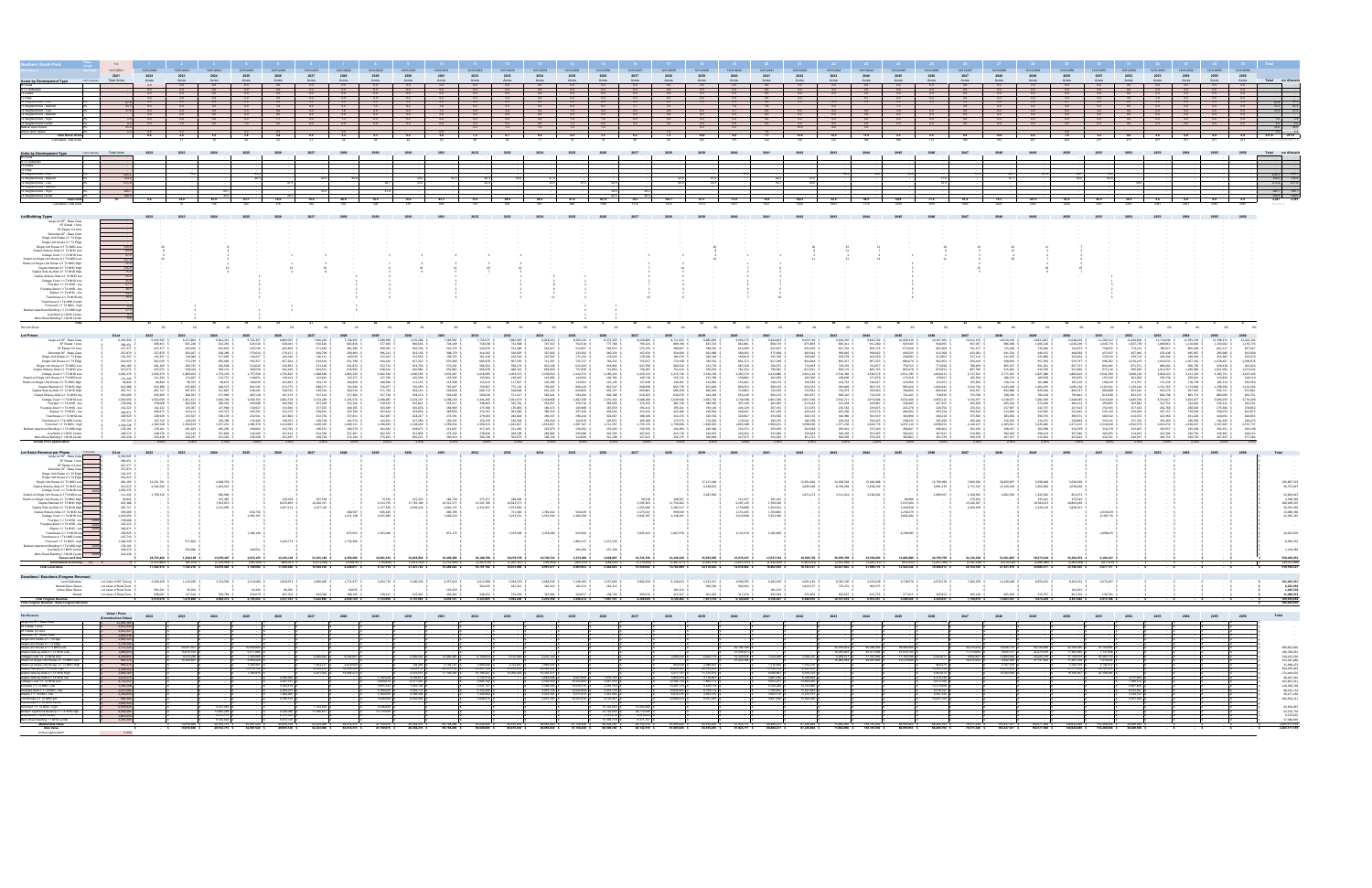| EW connector 7.5 M from \$<br>\$ 4.00 / saft<br>\$ 1.00 / saft | 2022<br>5725634 \$<br>$\sim$ s<br>5.725.634<br>2022 | 3 119 874<br>.<br>3 119 874 \$ | 2.474.930                | 465 604 5     | 818 397       |               |               | 1790 222 \$   | 237,440       |               | 977 548 1     | 808.936 S        |                |                |                |               |                |                 |               |               |                |                | 2.166.953     |               |               |                |                 |               |               | 839 102 1      |               |                 |                     | 2056                                                                             |                  |
|----------------------------------------------------------------|-----------------------------------------------------|--------------------------------|--------------------------|---------------|---------------|---------------|---------------|---------------|---------------|---------------|---------------|------------------|----------------|----------------|----------------|---------------|----------------|-----------------|---------------|---------------|----------------|----------------|---------------|---------------|---------------|----------------|-----------------|---------------|---------------|----------------|---------------|-----------------|---------------------|----------------------------------------------------------------------------------|------------------|
|                                                                |                                                     |                                |                          |               |               |               |               |               |               |               |               |                  |                |                |                |               |                |                 |               |               |                |                |               |               |               |                |                 |               |               |                |               |                 |                     |                                                                                  |                  |
|                                                                |                                                     |                                |                          |               |               |               |               |               |               |               |               |                  |                |                |                | 1742149       | 5.776.900      | 3,593,853       |               | 1.509.694 \$  | 2 211 384 \$   | 2 582 505      |               |               |               | 2868929        | 1468 485        | 1830417       |               |                |               |                 |                     | $\begin{array}{cccccccc}\n & - & 5 & \end{array}$ 5 60,815,313                   |                  |
|                                                                |                                                     |                                |                          |               |               |               |               | $\sim$ s      |               |               |               |                  |                |                |                |               |                |                 |               |               | $\sim$ s       |                | .             |               | .             |                | $\sim$ s        |               |               |                |               |                 | $\sim$ s            | $\sim$ s<br><b>State Street</b>                                                  |                  |
|                                                                |                                                     |                                |                          |               | 818 397       |               | 2072631       | 1790 222 \$   | 237,440       | 2723449       | 977 548 \$    | <b>808 936 S</b> | 844 144 \$     | 1.006.586 \$   | 1 249 841      | 1742149       | 5.776.900      | 3 593 853       | 1.500.053 1   | 1.509.694 \$  | 2 211 384 \$   | 2.582.505 \$   | 2.166.953 \$  | 1658 681      | 1993 681      | 2 868 929      | 1468485 \$      | 1830 417      | 2 633 768     | 839 102        |               |                 | $\sim$ $\sim$       | $\sim$ $\sim$ $\sim$<br>the control of the con-                                  | 1.00%            |
|                                                                |                                                     |                                |                          |               |               |               |               |               |               |               |               |                  |                |                |                |               |                |                 |               |               |                |                |               |               |               |                |                 |               |               |                |               |                 |                     |                                                                                  |                  |
|                                                                |                                                     |                                |                          |               |               |               |               |               |               |               |               |                  |                |                |                |               |                |                 |               |               |                |                |               |               |               |                |                 |               |               |                |               |                 | 2055                | 2056                                                                             |                  |
|                                                                | 5,290,338                                           |                                |                          |               |               |               |               |               |               |               |               |                  |                |                |                |               |                |                 |               |               |                |                |               |               |               |                |                 |               |               |                |               |                 |                     |                                                                                  | \$ 5,290,338     |
|                                                                | 2,209,662                                           |                                |                          |               |               |               |               |               |               |               |               |                  |                |                |                |               |                |                 |               |               |                |                |               |               |               |                |                 |               |               |                |               |                 |                     |                                                                                  | $5$ 2,209,662    |
|                                                                | 2.500.000                                           |                                |                          |               |               |               |               |               |               |               |               |                  |                |                |                |               |                |                 |               |               |                |                |               |               |               |                |                 |               |               |                |               |                 |                     |                                                                                  | $S = 2.500.000$  |
|                                                                | 638,603 \$                                          | 85,474 \$                      | 423,416 S                | 224,086 S     | 278,341       | 447.704 S     | 163.202       | 315,701 S     | 462,628       | 377,788       | 388,010 1     | 421,270 S        | 392.995 \$     | 220,366 \$     | 98,996 S       | 454,345       | 464,936        | 630,620         | 359,920       | 446,884 S     | 447.022 \$     | 822,201        | 518 865       | 315 333 \$    | 439,040       | 523,022 \$     | 1,037,730 \$    | 615,167 \$    | 533,258       | 160,109 \$     |               | $\cdot$ s       | $\cdot$ s $\cdot$ s |                                                                                  |                  |
|                                                                | 400,000                                             |                                |                          |               |               |               |               |               |               |               |               |                  |                |                |                |               |                |                 |               |               |                |                |               |               |               |                |                 |               |               |                |               |                 |                     |                                                                                  |                  |
|                                                                | 104,544 \$                                          | 34.848 S                       |                          | 52.272 S      | 87,120 \$     |               | 87.120 \$     |               |               | 139,392       |               | - s              |                | .              | $\cdot$ s      |               | 174,240 \$     |                 |               | 174,240 S     |                | $\cdot$ s      | $\sim$ s      |               |               |                |                 |               | 100,224       |                |               |                 |                     |                                                                                  | $-5$ 954,000     |
|                                                                | $\cdot$ s                                           | $-5$                           |                          | $\sim$ s      |               | $\sim$ $\sim$ | $\sim$ $\sim$ | $\sim$ $\sim$ |               |               | 87,120 S      | 43,560 \$        | 43,560 \$      | 43,560 S       | 43,560 S       |               |                | 217,800 S       | 217,800 \$    |               | 435,600 S      | 174,240 \$     | 217,803 \$    |               | $\sim$ s      |                |                 |               |               |                |               | $\sim$ $\sim$   | $\sim$ $\sim$       | $\sim$ $\sim$                                                                    | $S = 1.524.603$  |
|                                                                |                                                     |                                |                          |               |               |               |               |               |               |               |               |                  |                |                |                |               |                |                 |               |               |                |                |               |               |               |                |                 |               |               |                |               |                 |                     |                                                                                  | $\sim$           |
|                                                                | 11.143.147 \$                                       | 120,322 \$                     | 423416 \$                |               |               | 447,704 S     |               |               | 462.628       | 517,180       | 475,130 S     | 464,830 S        | 436,555 \$     | 263.926 S      | 142,556 \$     | 454,345       | 639.176 \$     | 848,420 \$      | 577.720 \$    | 621.124 \$    | 882.622 \$     | 996.441 S      | 736,668 \$    |               | 439.040       |                | 1.037.730 \$    | 615,167       | 633,482       | 160,109 \$     |               |                 |                     |                                                                                  | 25.585.636       |
|                                                                | \$ 19,399,098 \$                                    | 3.726.225 \$                   | 3.333.097 \$             | 853,256 \$    | 1,361,437     | 2,956,910 \$  | 2.671.396     | 2,421,812 \$  | 805,078       | 3,726,723     | 1,670,581 \$  | 1,464,830 \$     | 1,472,804      | 1,461,090 \$   | 1.601.257 \$   | 2.525.969     | 7.378.488 \$   | 5.108.614 1     | 2 389 438 \$  | 2,450,440 S   | 3.558.108 \$   |                | 3.339.164 \$  |               | 2.797.629     | 3900743 \$     | 2,882,147 \$    |               |               | 1149 092       |               |                 |                     |                                                                                  | $S = 99.361.091$ |
|                                                                |                                                     | 19.399.098 \$23.125.323 \$     | 26,458,420 \$            | 27.311.676 \$ | 28,673,113 \$ | 31 630 023 5  | 34.301.418 \$ | 36,723,231 \$ | 37 528 309 \$ | 41,255,032 \$ | 42.925.612 \$ | 44,390,443 \$    | 45863247 \$    | 47.324.337 \$  | 48925593 \$    | 51.451.563    | 58.830.050 \$  | 63,938,664 \$   | 66.328.103 \$ | 68,778,542 \$ | 72336650 \$    | 76.452.439 \$  | 79,791,603 \$ | 82,061,719 \$ | 84859348 \$   | 88.760.092 \$  | 91.642.239 \$   | 94 454 661 5  | 98.211.999 \$ |                |               |                 |                     | 99.361.091 \$ 99.361.091 \$ 99.361.091 \$ 99.361.091 \$ 99.361.091 \$ 99.361.091 |                  |
| 15%                                                            |                                                     |                                |                          |               |               |               |               |               |               |               |               |                  |                |                |                |               |                |                 |               |               |                |                |               |               |               |                |                 |               |               |                |               |                 |                     |                                                                                  |                  |
| \$ (22,400,000) \$                                             | 19,399,098                                          | 3.726.225 \$                   | 3.333.097                | 853.256 1     | 1 361 437     | 2956910       |               | 2,421,812 \$  | 805,078       | 3726723       | 1,670,581 (   | 1,464,830        | 1,472,804      | 1,461,090 \$   | 1601257        | 2.525.969     | 7.378.488 1    | 5.108.614 1     | 2.389.438 1   | 2,450,440     | 3.558.108 \$   |                | 3,339,164 \$  | 2.270.117 9   |               | 3,900,743      | 2,882,147 \$    |               | 3,757,338     |                |               |                 |                     |                                                                                  |                  |
|                                                                |                                                     |                                |                          |               |               |               |               |               |               |               |               |                  |                |                |                |               |                |                 |               |               |                |                |               |               |               |                |                 |               |               |                |               |                 |                     | 121,761.091                                                                      |                  |
|                                                                | 2022                                                |                                |                          |               |               |               |               |               |               |               |               |                  |                |                |                |               |                |                 |               |               |                |                |               |               |               |                |                 |               |               |                |               |                 |                     | 2056                                                                             | Total            |
|                                                                | 17 442 578                                          | 1 142 216 1                    |                          | 3.789.000     |               | 19 544 120    |               | 9.757.110     | 21.421.722    |               |               |                  | 9951671        |                |                | 15,550,843    | 19,760,869     |                 |               | 16.402.932    |                |                | 21.000.770    |               | 19.288.013    | 29 124 120 \$  | 47,431,679      | 35,686.57     | 33 140 525    | 5.677.117      |               |                 |                     |                                                                                  | 519,108,321      |
|                                                                |                                                     |                                |                          |               |               |               |               |               |               |               |               |                  |                |                |                |               |                |                 |               |               |                |                |               |               |               |                |                 |               |               |                |               |                 |                     |                                                                                  |                  |
|                                                                | 17 442 578                                          |                                |                          |               |               |               |               |               |               |               |               |                  |                |                |                |               |                |                 |               |               |                |                |               |               |               |                |                 |               |               |                |               |                 |                     |                                                                                  | 519.108.32       |
|                                                                | 2022                                                |                                |                          |               |               |               |               |               |               |               |               |                  |                |                |                |               |                |                 |               |               |                |                |               |               |               |                |                 |               |               |                |               |                 |                     | 2056                                                                             | Total            |
|                                                                | 12,00% S 5,015,891,78 S                             |                                |                          |               |               |               |               | 7.094.797.67  | 7 191 397 03  |               |               |                  |                |                | 9 559 071 21   | 8 862 187 51  | 9.747 606.03   | 10.360.639.70 * | 10 647 372 31 | 10 941 425 10 | 1 368 398 00 1 |                |               |               |               | 13 339 211 00  | 13 685 068 64 · |               |               |                |               | 14 611 330 97 9 |                     | 14 611 330 97 5 14 611 330 97 5 14 611 330 97 5                                  | 359 267 891 31   |
| (22.400.000) \$                                                | (1,956,520) \$                                      | (2.584.009) S                  | 11 546 351               |               | 10 184 609    |               |               | 7336399 1     | 20 626 644    | 11 571 994    | 17.030.602    | 15 349 137       | <b>8478867</b> | 3 442 962      |                | 13 024 874    | 12 382 381     | 19.009.908      | 11.000.044    | 12952.49      | 14,595,020     | 29 922 014     | 10 E70 CDC    |               | 16,490,384    | 25222          | 44 549 532      | 32 874 156    | 29 202 19     |                |               |                 |                     |                                                                                  | 419.747.230      |
|                                                                | $(1.956.520)$ \$                                    | $(4.540.529)$ S                | 7.005.822 1              | 9.941.566 \$  | 20.126.175 1  | 36,713,385 \$ | 38,291,807    | 45.627.105 S  | 66.253.749 \$ | 77 825 047    | 04 855 649 1  | 110,204.786      | 118,683,653    | 122,126,516 \$ | 122,970.104 \$ | 135, 994, 978 | 148,377,359 \$ | 167.387.267 \$  | 179.016.311   | 192.968.803   | 207 553 823 \$ | 237 475 836 \$ | 256 046 443 S | 266,698,570   | 283 188 954   | 308 412 331 \$ | 352.961.863 \$  | 385,836,019   | 415 219 205   | 419.747.230 \$ | 419,747,230 S |                 |                     | 419.747.230 \$ 419.747.230 \$ 419.747.230 \$ 419.747.230                         |                  |
|                                                                | $-4.7%$                                             | -5.7%                          | 23,6%                    | 5,9%          | 19.9%         | 30.7%         |               |               | 34.4%         | 18.2%         | 26.1%         |                  |                |                |                | 17.6%         |                |                 | 13.1%         | 15.3%         | 15.4%          | 30.3%          |               |               | 15.4%         |                | 39.1%           |               |               |                |               |                 |                     | 0.0%<br>$0.0\%$                                                                  |                  |
|                                                                | 6972412                                             | SO47048 S                      | (5.683.341) 1            |               |               |               |               |               |               |               |               |                  |                |                |                |               |                |                 |               |               |                | (18.059.72)    |               |               |               |                |                 |               |               |                |               | 14 811 331 6    | 14 611 331 \$       | 14.611.331 S  14.611.331 S                                                       | (60.479.33)      |
|                                                                |                                                     |                                |                          |               |               |               |               |               |               |               |               |                  |                |                |                |               |                |                 |               |               |                |                |               |               |               |                |                 |               |               |                |               |                 |                     |                                                                                  |                  |
|                                                                | 2022                                                | 2023                           | 2024                     | 2025          |               |               | 2028          |               |               |               |               |                  |                |                | 2036           |               | 2038           |                 |               |               |                |                |               |               | 2046          | 2047           |                 |               |               |                |               |                 |                     | 2056                                                                             | Total            |
|                                                                |                                                     | (2.584.009) \$                 | 11,546,351 \$            | 2.935.744 \$  | 10,184,609    | 16,587,210 \$ | 1,578,422     | 7.335.298 \$  | 20.626.644 1  | 11.571.299    | 17.030.602    | 15,349,137 \$    | 8.478.867 \$   | 3.442.863 \$   | 843,588 S      | 13,024,874    | 12.382.381 \$  | 19,009,908 \$   | 11.629.044 \$ | 13,952,492 \$ | 14,585,020 \$  | 29.922.014 \$  | 18,570,606 \$ | 10.652.128 \$ | 16.490.384 \$ | 25.223.377 \$  | 44.549.532 \$   | 32.874.156 \$ | 29.383.186    | 4.528.025      |               |                 |                     |                                                                                  | 419 747 230      |
| (22,400,000) \$                                                |                                                     |                                |                          |               |               |               |               |               |               |               |               |                  |                |                |                |               |                |                 |               |               | 10.4%          |                |               |               | 15.4%         | $-20.78$       |                 |               |               |                |               |                 |                     |                                                                                  | 344.7%           |
|                                                                | $-10.1\%$                                           |                                |                          |               |               |               |               |               |               |               |               |                  |                |                |                |               |                |                 |               |               |                |                |               |               |               |                |                 |               |               |                |               |                 |                     |                                                                                  |                  |
|                                                                |                                                     |                                |                          |               |               |               |               |               |               |               |               |                  |                |                |                |               |                |                 |               |               |                |                |               |               | 2045          |                |                 |               |               |                |               |                 |                     |                                                                                  |                  |
|                                                                |                                                     |                                | (1,956,520) \$<br>$-47%$ |               |               |               |               |               |               |               |               |                  |                |                |                |               |                |                 |               |               |                |                |               |               |               |                |                 |               |               |                |               |                 |                     |                                                                                  |                  |

| <b>Return Summary</b>           |   |             |
|---------------------------------|---|-------------|
| Net Profit (Today's Dollars)    |   | 419.747.230 |
| Profit Margin (at Build-out)    |   | 344 73%     |
| Net Present Value (XNPV)        |   | 30.812.508  |
| Discount rate                   |   | 16%         |
| <b>NPV to Price/Basis Ratio</b> |   | 138%        |
| <b>NPV Per Ace</b>              | Ś | 137.556     |
| Cash-on-Cash Return - Avg.      |   | 16.53%      |
| Internal Rate of Return (XIRR)  |   | 25.05%      |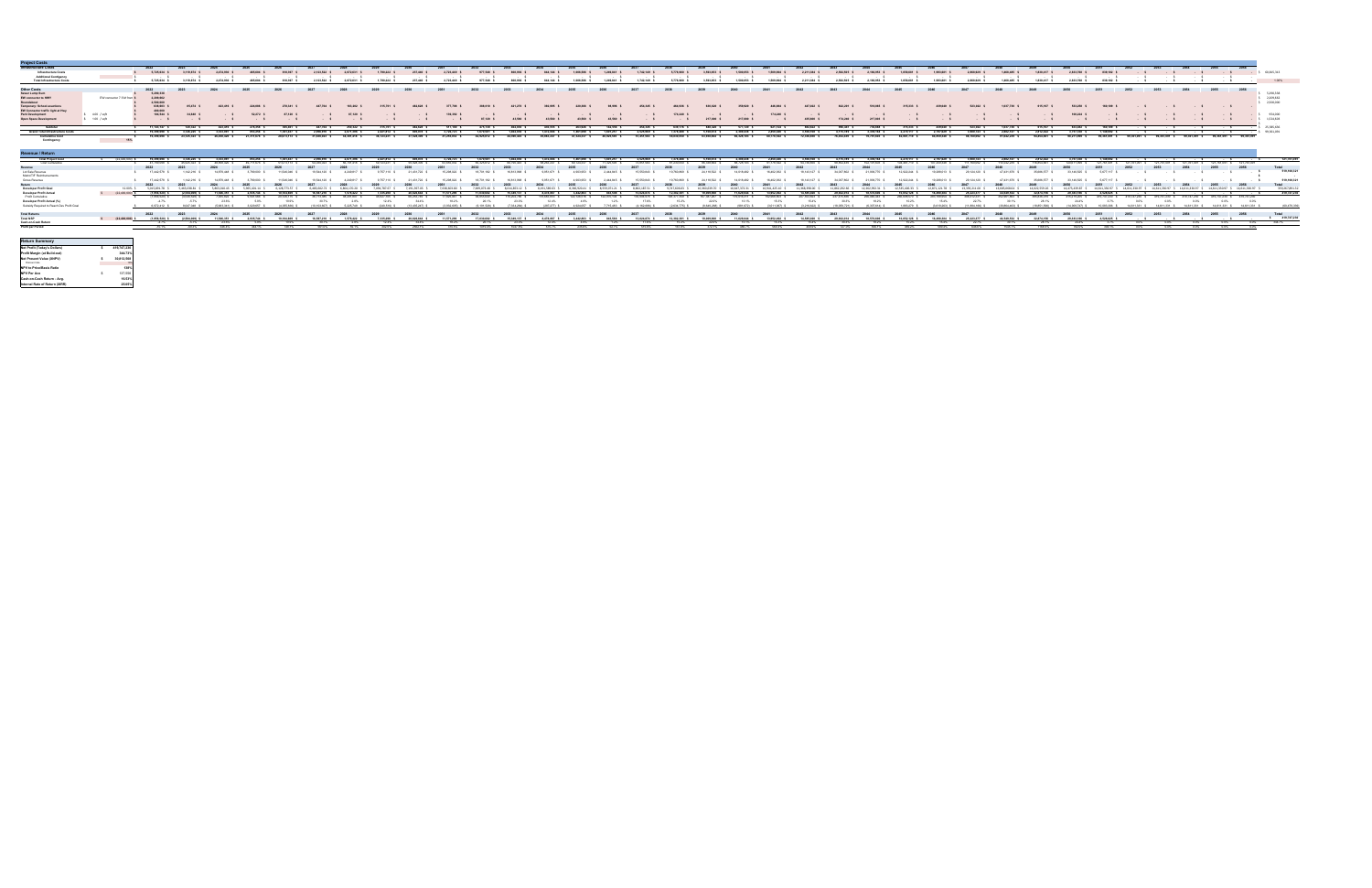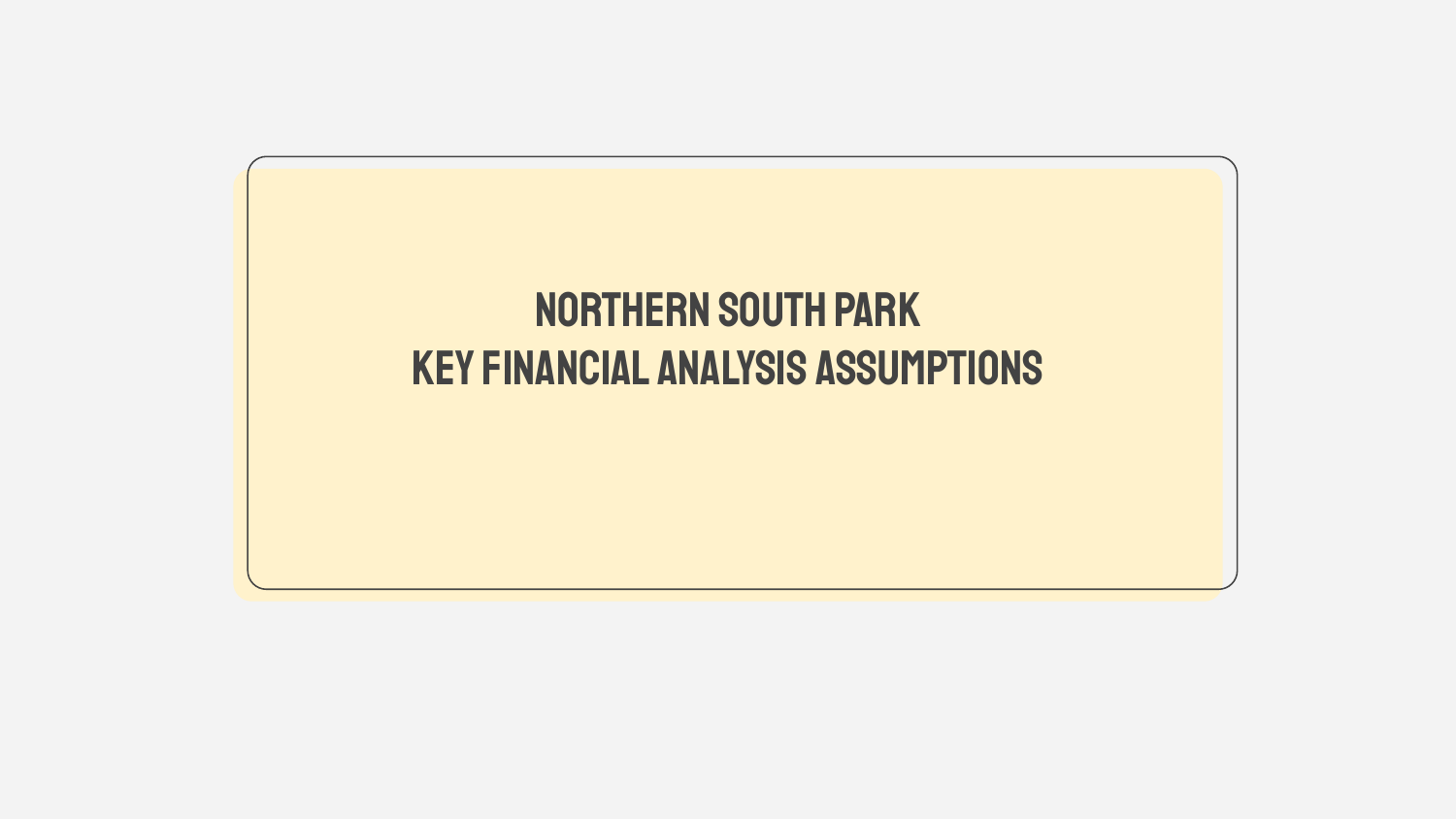#### Internal Rate of Return by Alternative\*



\*Assumes \$100,000 per acre "value" of raw land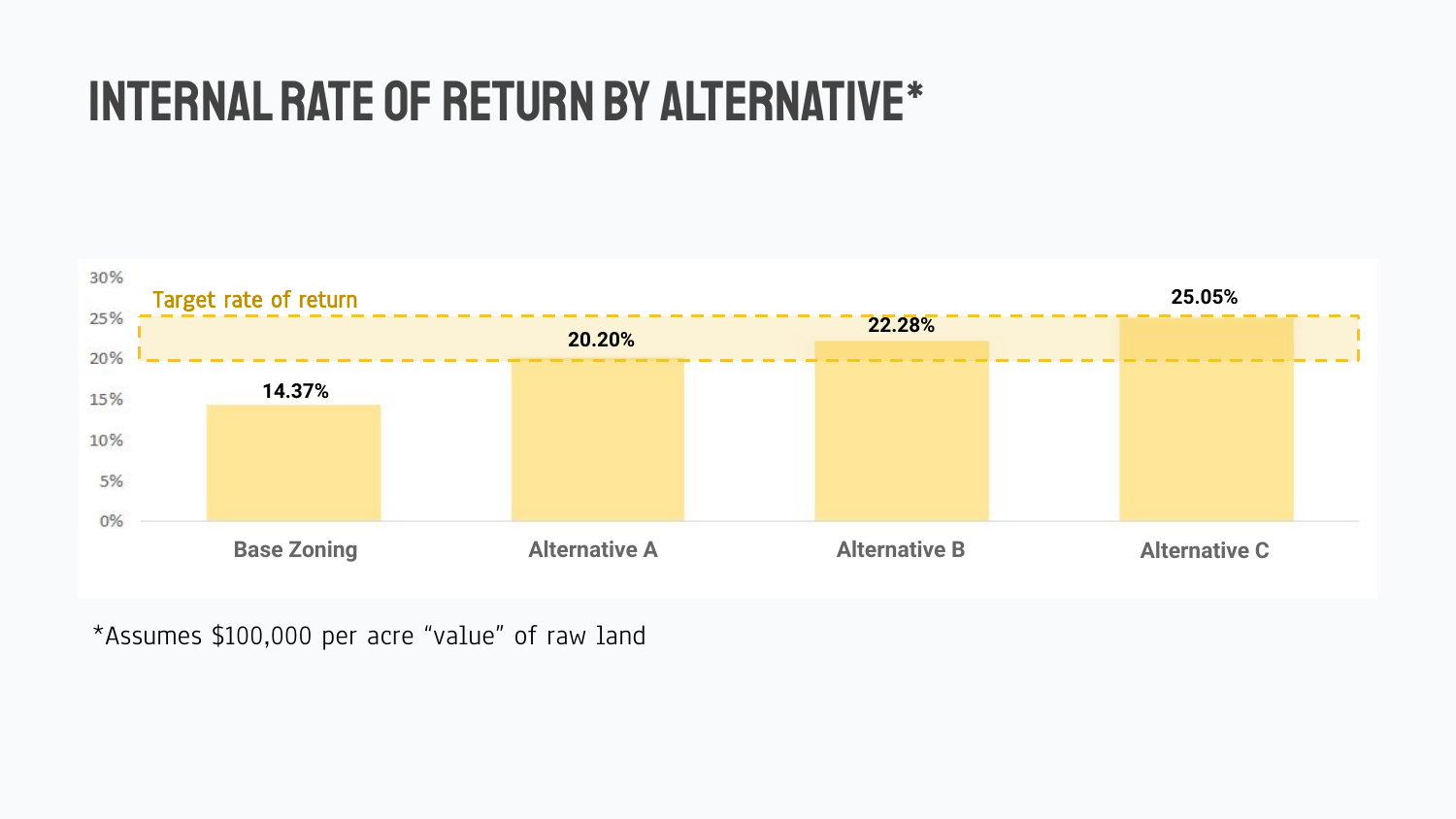#### Estimating Land price: Challenging in a Rapidly Changing Market



Sale Price per Acre for Parcels over 30 Acres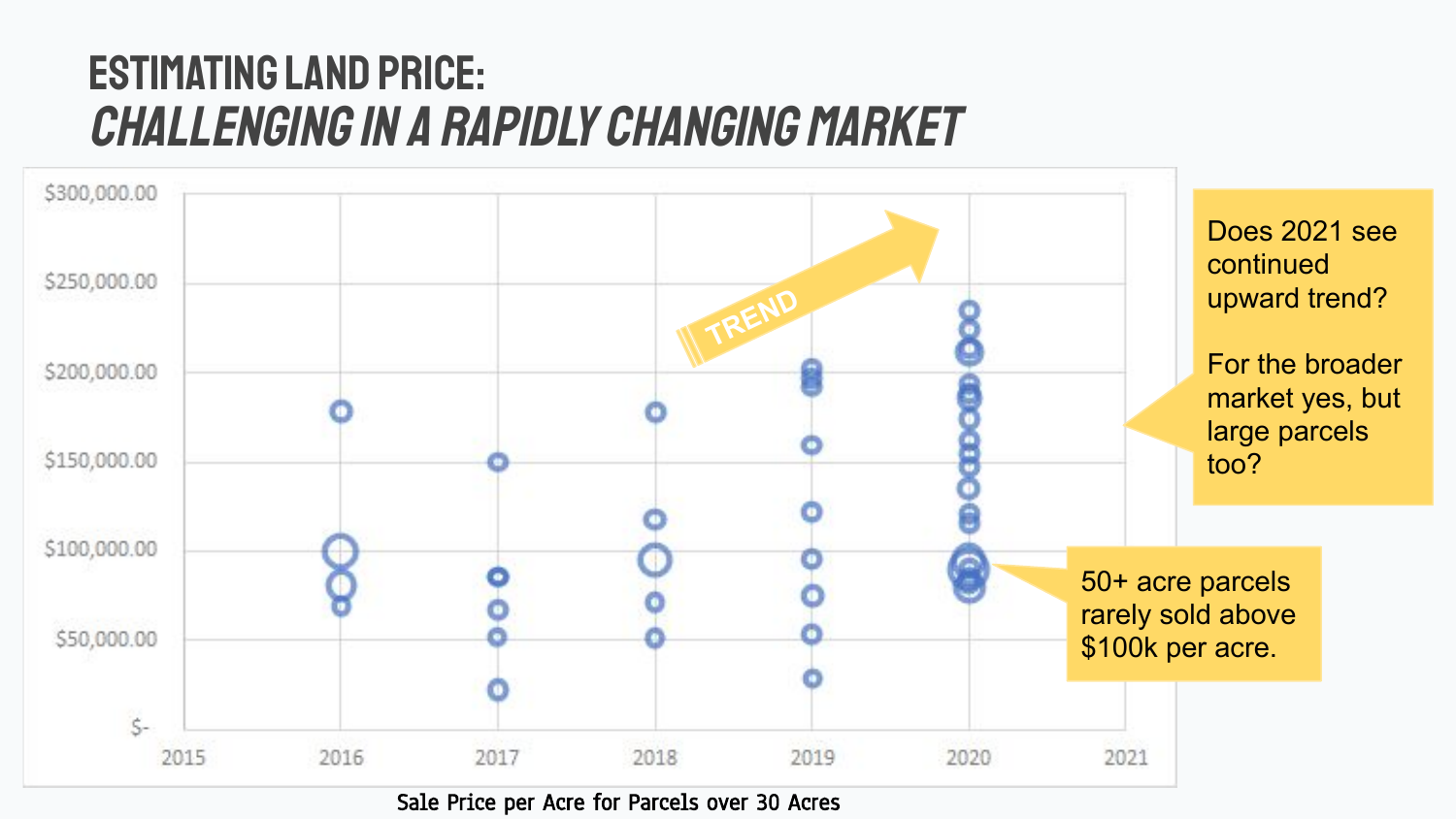#### Raw Land Price Spectrum - Sensitivity Testing for Alternative C

Land price is a major determinant of "feasibility." In a rapidly changing market, what is a realistic land price for the owners and public partners?

|           | 2016-2020 SALES COMPS | <b>2021 EXPECTATIONS?</b> |           |
|-----------|-----------------------|---------------------------|-----------|
| \$100,000 |                       | \$225,000                 | \$350,000 |
| per acre  |                       | per acre                  | per acre  |

❖ Real estate prices have escalated dramatically in the last 6 months, thus predicting "fair market value" of the underlying land is a major challenge

❖ Comparable large land sales data points are limited in number and the range is significant depending on size, location, views etc.

❖ Price per acre appears to be within a range of \$140k to \$250k per acre, however, recent listings are much higher but it remains to be seen if the upward trend in price continues as quickly.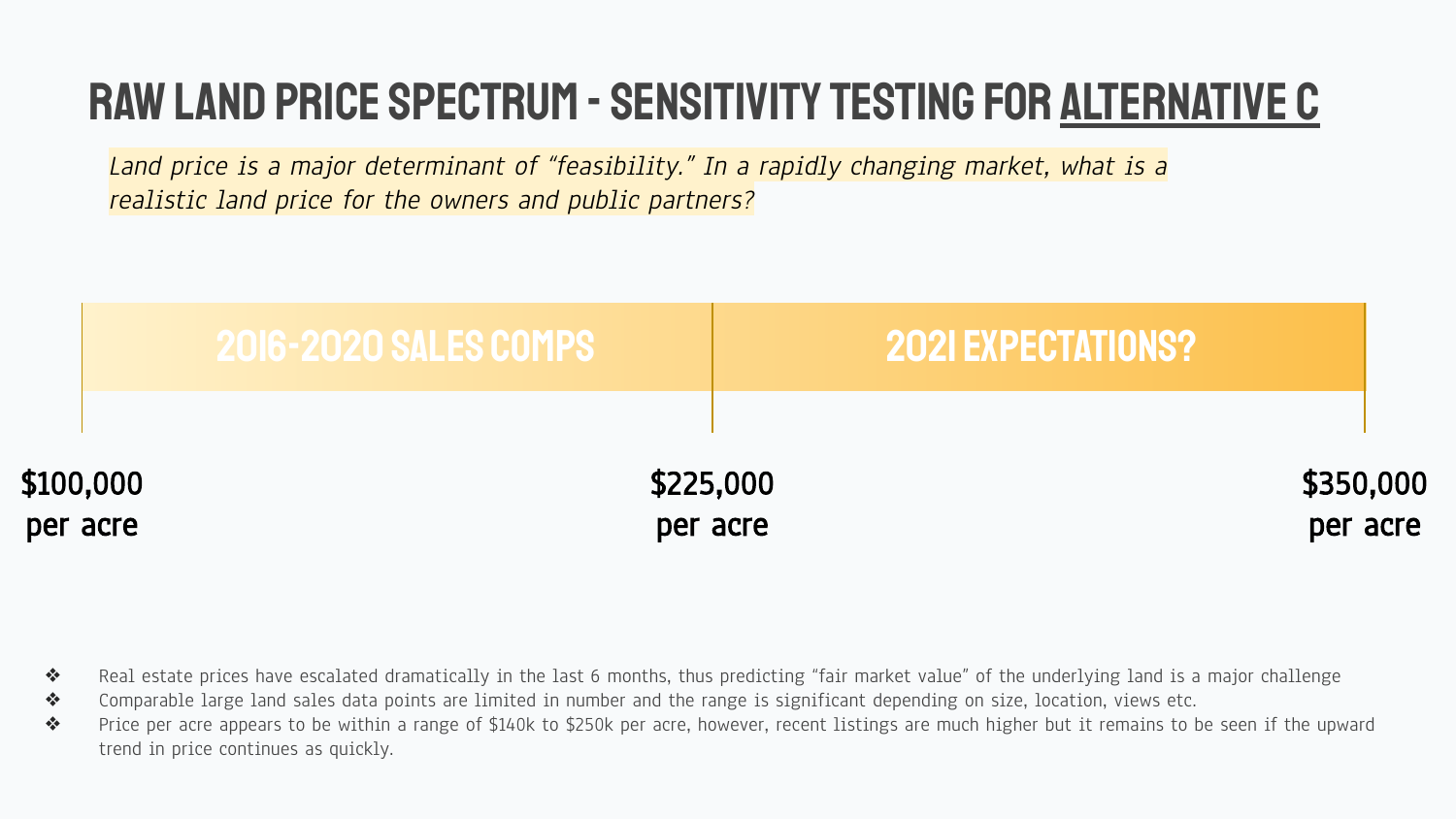# PUBLIC INVESTMENT SCENARIOS FOR ALTERNATIVE C

What infrastructure investments, fee waivers, and additional subsidy is needed for feasibility at different land prices?

| Cost/Incentive/Subsidy                           | Cost/Value   | \$100,000/Ac | \$225,000/Ac    | \$350,000/Ac    |
|--------------------------------------------------|--------------|--------------|-----------------|-----------------|
| EW Connector Infrastructure (Sewer + ROW)        | \$7,900,000  |              |                 |                 |
| Roundabout                                       | \$2,500,000  |              |                 |                 |
| School Exactions                                 | \$12,707,034 |              |                 |                 |
| Workforce* Deed-Restricted Unit Impact Fees      | \$6,101,817  |              |                 |                 |
| Active Space Development                         | \$954,000    |              |                 |                 |
| Passive Space Development                        | \$1,524,603  |              |                 |                 |
| Additional Subsidy                               |              | \$0          | \$11,876,185    | \$42,320,928    |
| <b>Total</b>                                     |              | \$0          | \$46,591,214    | \$77,035,957    |
| Public Subsidy / Workforce* Deed-Restricted Unit |              | \$0 / unit   | \$34,640 / unit | \$57,275 / unit |

\*Includes Tier 1 and Tier 2 only (not units <120% AMI)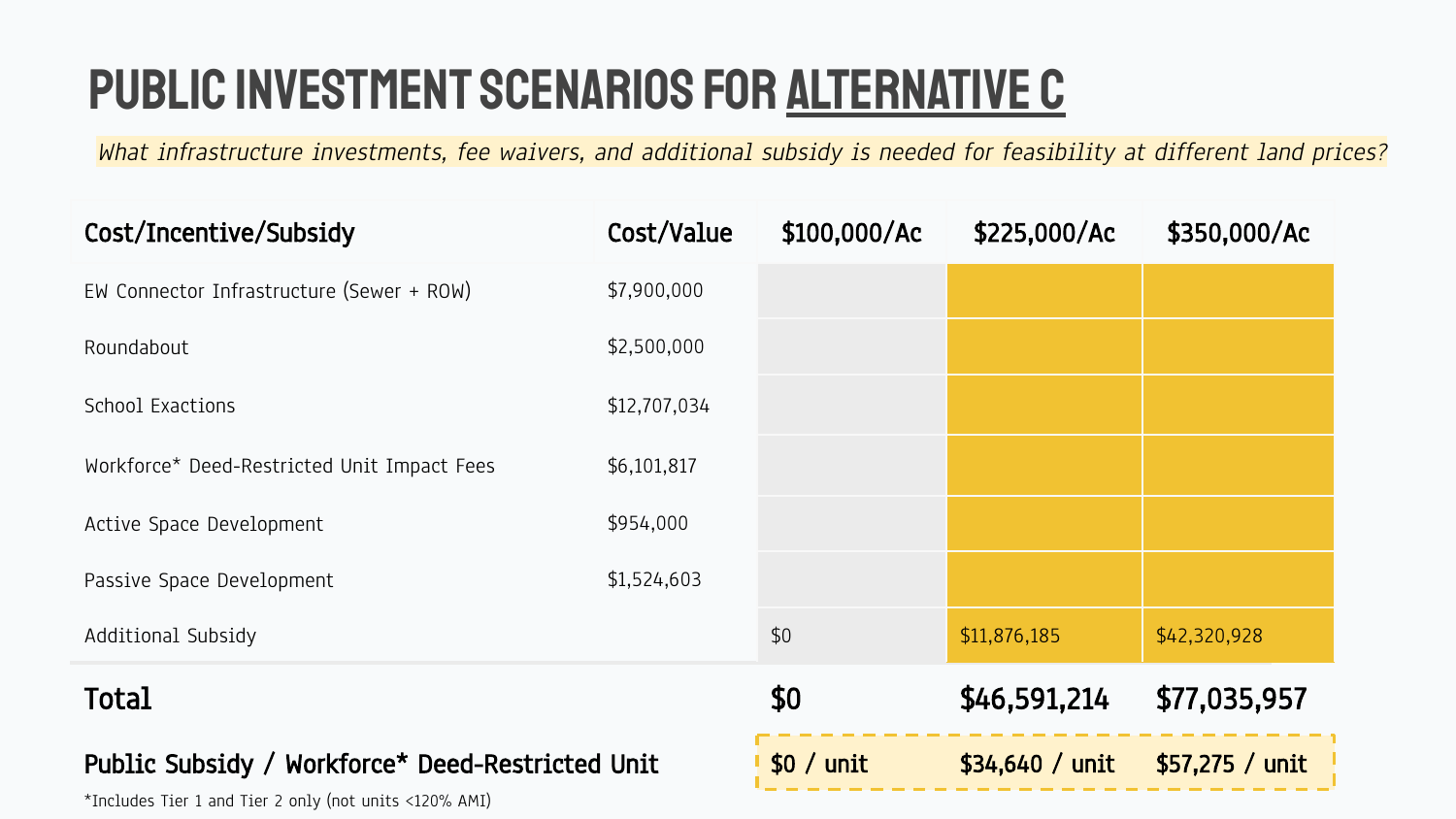#### Additional Financial Model Assumptions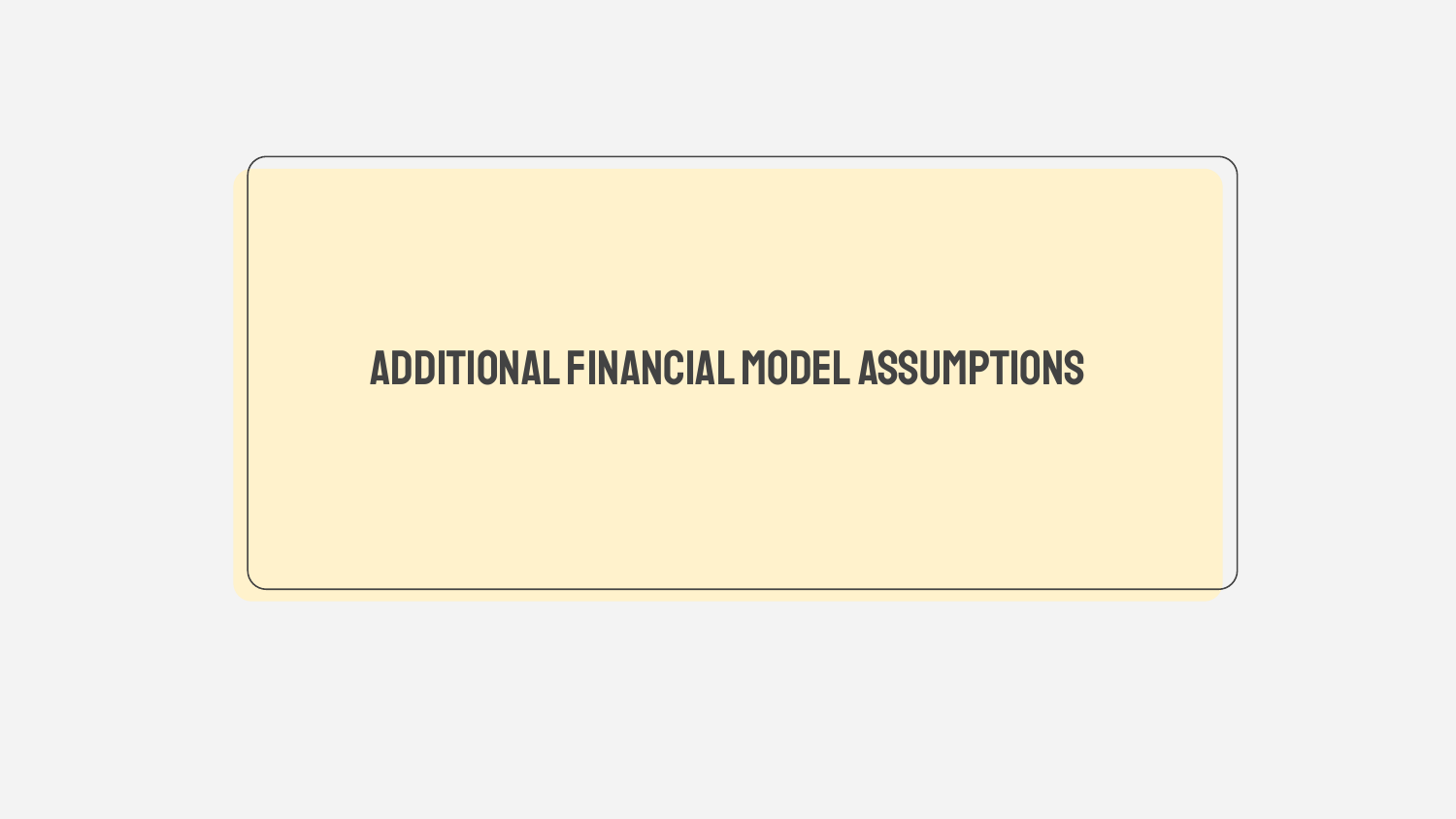## Historical Housing Unit production vs. Housing Need



*Forecast Source: 2018 Wyoming Housing Needs Forecast / WCDA; Permit Source: Teton County, WY Building Permits*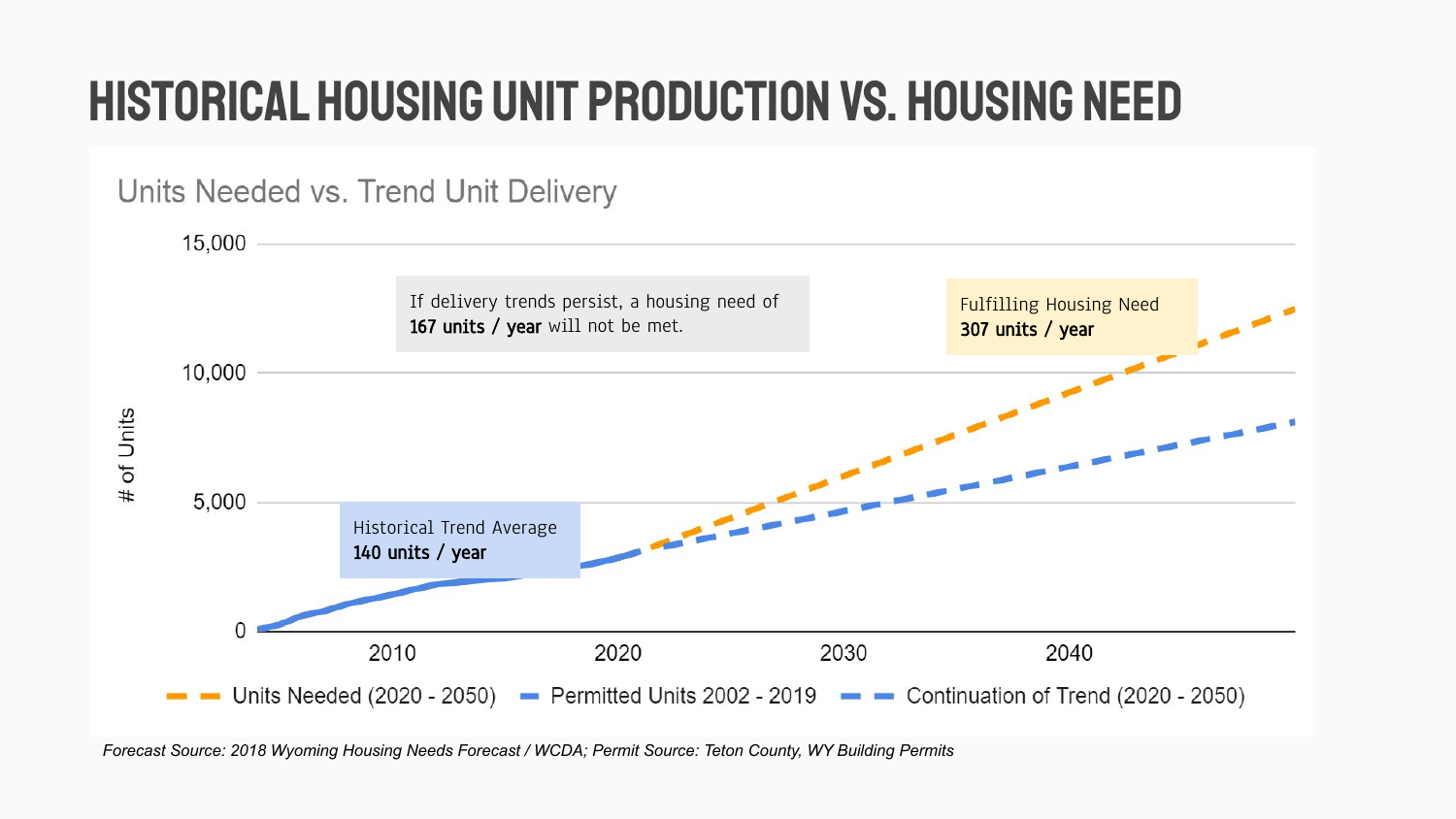## Absorption Rate assumptions

Northern South Park is assumed to absorb at most 80 units / year.

Although the demand could feasibly deliver more, limited workforce is a real and major limitation to the rate of housing delivery.

|                     | Base Zoning            | Alternative A      | Alternative B        | Alternative C         |
|---------------------|------------------------|--------------------|----------------------|-----------------------|
| Absorption Rate avg | $\sim$ 33 units per yr | $~56$ units per yr | $~5$ 65 units per yr | $~1$ -79 units per yr |
| Build Out           | 3 years                | 12 years           | 20 years             | 31 years              |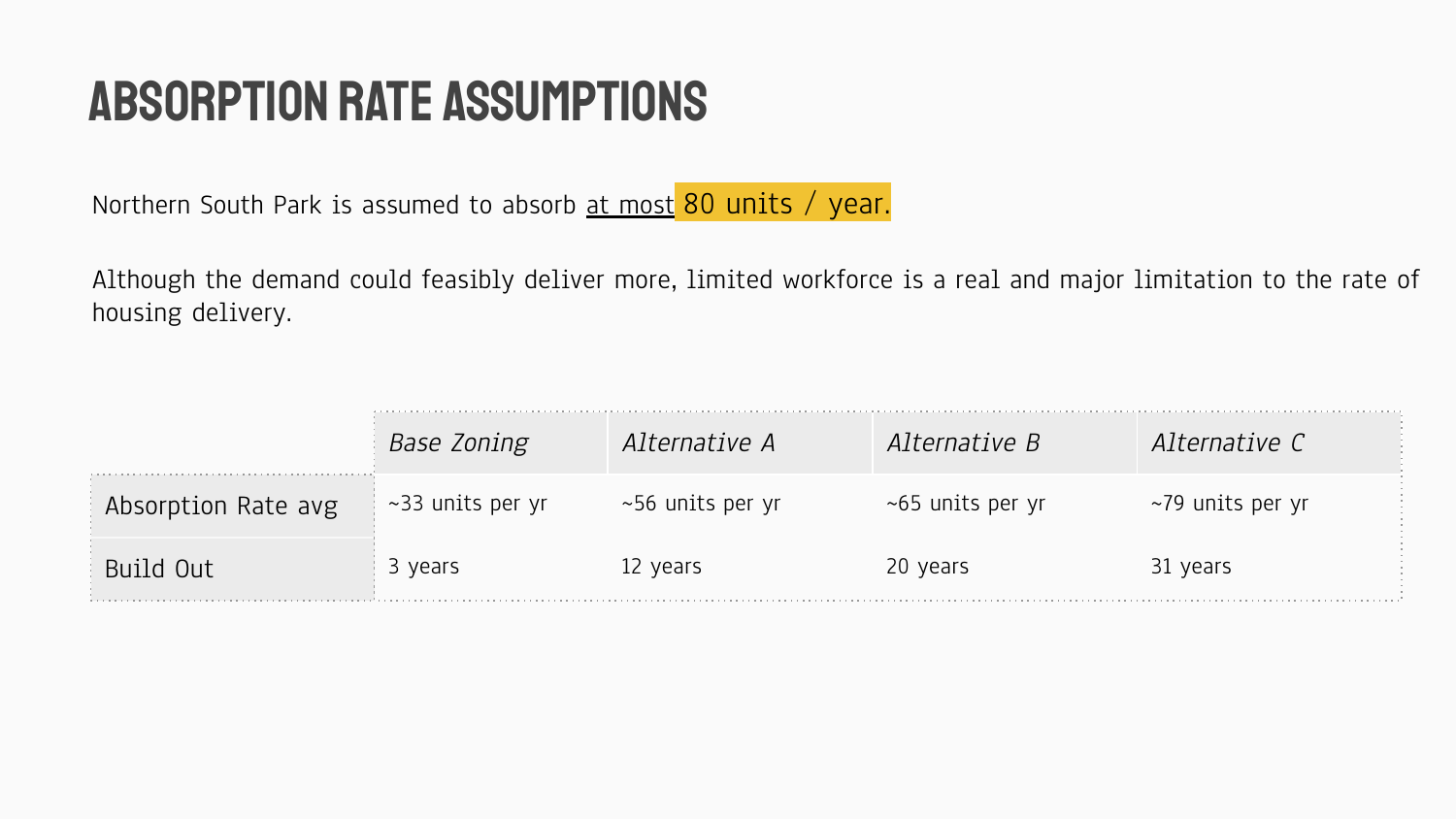## Pricing Assumptions - avg. Sales Price & Monthly Rent

| Large Lot SF - Rural-1          | \$15,063,754 | Duplex Side-by-Side 2:1       | \$1,162,219              |         |
|---------------------------------|--------------|-------------------------------|--------------------------|---------|
| SF Estate 1 Acre                | \$4,519,126  | Duplex Side-by-Side 2:1       | \$1,046,579              |         |
| SF Estate 1/2 Acre              | \$3,765,939  | Cottage Court 1:1             | \$983,784                |         |
| Suburban SF - Suburban          | \$3,514,876  | Fourplex 1:1                  | $\overline{\phantom{a}}$ | \$2,998 |
| Single Unit Estate 2:1          | \$3,012,751  | Fourplex 2-bed 1:1            | $\overline{\phantom{a}}$ | \$3,598 |
| Single Unit House 2:1           | \$2,324,438  | Sixplex 1:1                   | $\overline{\phantom{a}}$ | \$3,198 |
| Single Unit House 2:1           | \$1,465,210  | Townhouse 2:1                 | \$1,394,663              |         |
| Duplex Side-by-Side 2:1         | \$1,162,219  | Townhouse 2:1                 | \$2,008,501              |         |
| Cottage Court 1:1               | \$669,752    | Forecourt 1:1                 | $\overline{\phantom{m}}$ | \$7,491 |
| Small Lot Single Unit House 2:1 | \$1,162,219  | Medium Apartment Building 1:1 | $\overline{\phantom{a}}$ | \$3,198 |
| Small Lot Single Unit House 2:1 | \$1,162,219  | Live/Work 2:1                 | \$2,259,563              |         |
| Duplex Stacked 2:1              | \$837,190    | Main Street Building 1:1      | $\overline{\phantom{a}}$ | \$3,367 |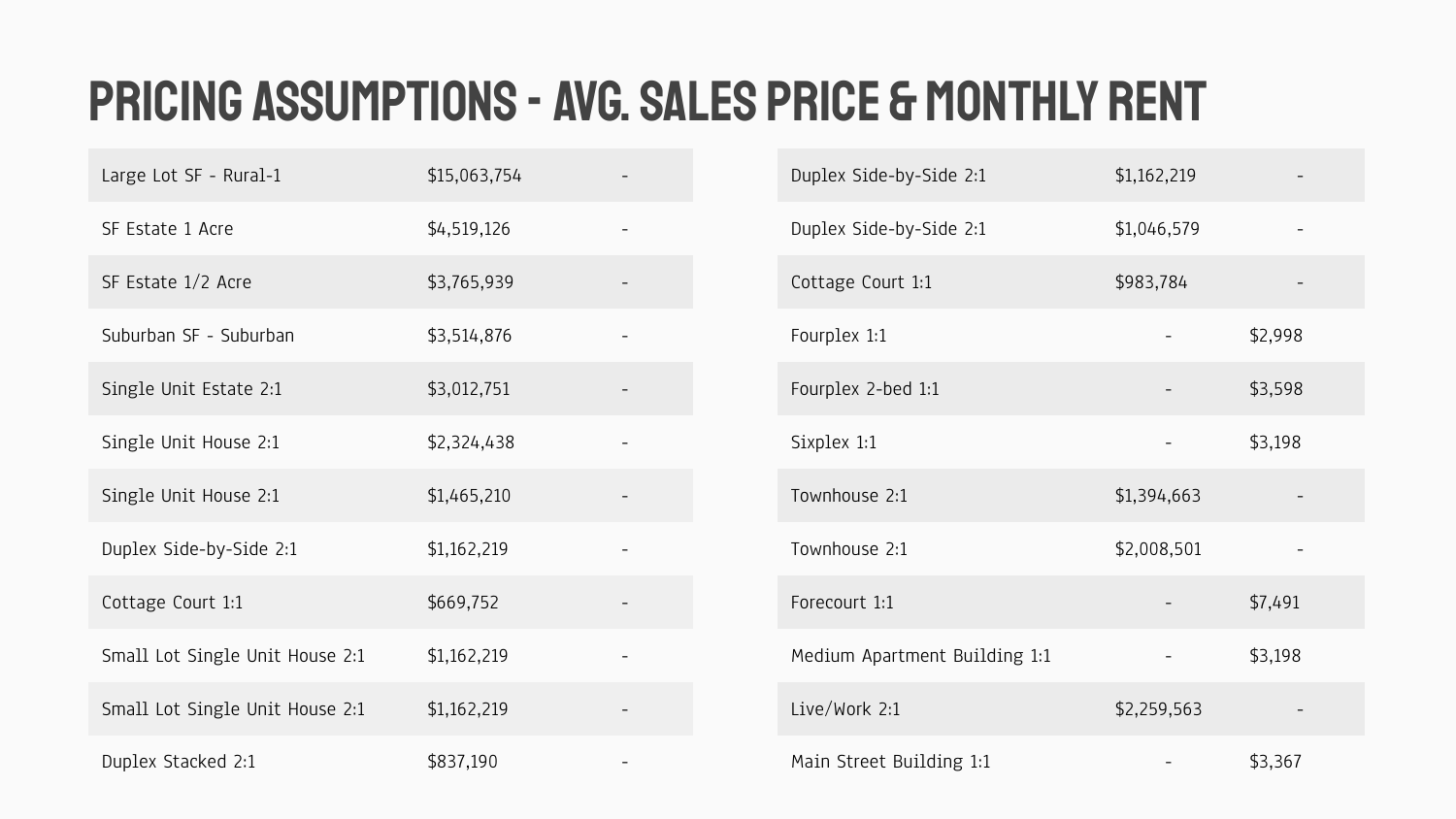## Construction Costs - Hard Cost Assumptions

| Large Lot Single Family | $$500 - $670 / sqft$ |
|-------------------------|----------------------|
| Small Lot Single Family | $$360 - $400 / sqft$ |
| Townhouse               | $$390 - $460 / sqft$ |
| Duplex & Cottage Court  | $$300 - $360 / sqft$ |
| Fourplex & Sixplex      | $$240 - $300 / sqft$ |
| Apartment Buildings     | $$260 - $290 / sqft$ |